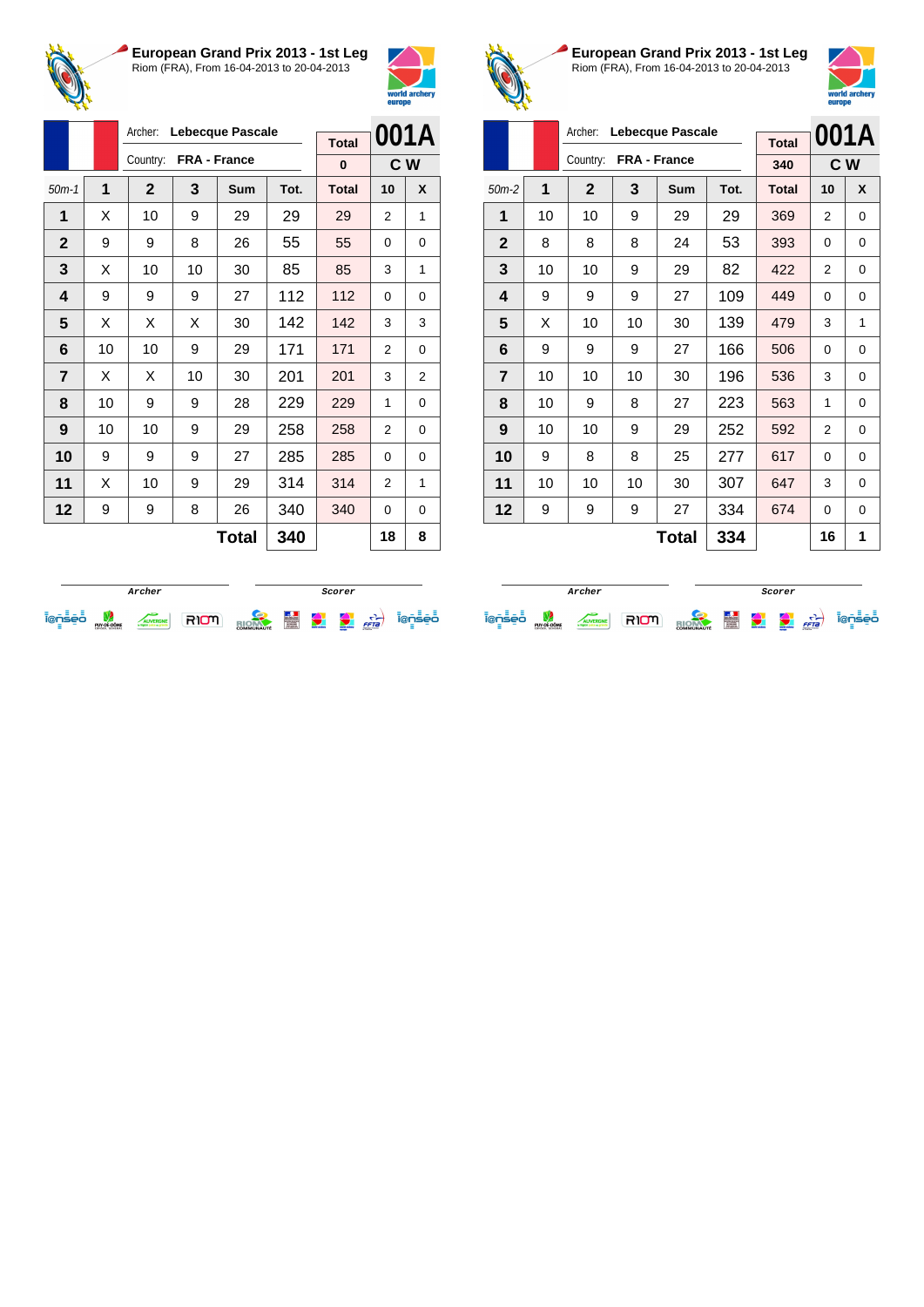



| <b>OF BAR</b>  |    | Archer:     | <b>Buden Ivana</b> |                      |      |              | 001B           |   |
|----------------|----|-------------|--------------------|----------------------|------|--------------|----------------|---|
|                |    | Country:    |                    | <b>CRO - Croatia</b> |      | <b>Total</b> |                |   |
|                |    |             |                    |                      |      | 0            | C W            |   |
| $50m-1$        | 1  | $\mathbf 2$ | 3                  | Sum                  | Tot. | <b>Total</b> | 10             | X |
| 1              | X  | X           | X                  | 30                   | 30   | 30           | 3              | 3 |
| $\mathbf 2$    | 9  | 9           | 9                  | 27                   | 57   | 57           | 0              | 0 |
| 3              | X  | 10          | 9                  | 29                   | 86   | 86           | 2              | 1 |
| 4              | 9  | 9           | 8                  | 26                   | 112  | 112          | $\Omega$       | 0 |
| 5              | 10 | 9           | 9                  | 28                   | 140  | 140          | 1              | 0 |
| 6              | 8  | 8           | 8                  | 24                   | 164  | 164          | 0              | 0 |
| $\overline{7}$ | X  | 10          | 9                  | 29                   | 193  | 193          | $\overline{2}$ | 1 |
| 8              | 9  | 9           | 8                  | 26                   | 219  | 219          | 0              | 0 |
| 9              | 10 | 10          | 9                  | 29                   | 248  | 248          | 2              | 0 |
| 10             | 9  | 9           | 8                  | 26                   | 274  | 274          | 0              | 0 |
| 11             | X  | X           | 10                 | 30                   | 304  | 304          | 3              | 2 |
| 12             | 10 | 10          | 9                  | 29                   | 333  | 333          | 2              | 0 |
|                |    |             |                    | <b>Total</b>         | 333  |              | 15             | 7 |



**European Grand Prix 2013 - 1st Leg** Riom (FRA), From 16-04-2013 to 20-04-2013



|                |    | Archer:     | <b>Buden Ivana</b> |                      |      |              | 001B |                |
|----------------|----|-------------|--------------------|----------------------|------|--------------|------|----------------|
|                |    |             |                    |                      |      | <b>Total</b> |      |                |
|                |    | Country:    |                    | <b>CRO - Croatia</b> |      | 333          | C W  |                |
| $50m-2$        | 1  | $\mathbf 2$ | 3                  | Sum                  | Tot. | <b>Total</b> | 10   | X              |
| 1              | X  | 10          | 10                 | 30                   | 30   | 363          | 3    | 1              |
| $\mathbf{2}$   | 10 | 10          | 10                 | 30                   | 60   | 393          | 3    | 0              |
| 3              | X  | 10          | 10                 | 30                   | 90   | 423          | 3    | 1              |
| 4              | 10 | 10          | 9                  | 29                   | 119  | 452          | 2    | $\Omega$       |
| 5              | X  | X           | 10                 | 30                   | 149  | 482          | 3    | $\overline{2}$ |
| 6              | 10 | 10          | 9                  | 29                   | 178  | 511          | 2    | $\Omega$       |
| $\overline{7}$ | X  | 10          | 10                 | 30                   | 208  | 541          | 3    | 1              |
| 8              | 10 | 10          | 9                  | 29                   | 237  | 570          | 2    | 0              |
| 9              | X  | X           | X                  | 30                   | 267  | 600          | 3    | 3              |
| 10             | 10 | 10          | 8                  | 28                   | 295  | 628          | 2    | 0              |
| 11             | X  | 10          | 10                 | 30                   | 325  | 658          | 3    | 1              |
| 12             | 10 | 10          | 9                  | 29                   | 354  | 687          | 2    | 0              |
|                |    |             |                    | <b>Total</b>         | 354  |              | 31   | 9              |

|                          |                                |  |  | Scorer            |   |              |                                                |      |     |
|--------------------------|--------------------------------|--|--|-------------------|---|--------------|------------------------------------------------|------|-----|
| $\overline{\phantom{a}}$ | PUY-DE-DÔME<br>CONSEIL GENERAL |  |  | <b>COMMUNAUTÉ</b> | Ë | weld and are | <b><i><u>Cold and</u></i></b><br><b>Horses</b> | FFTa | seo |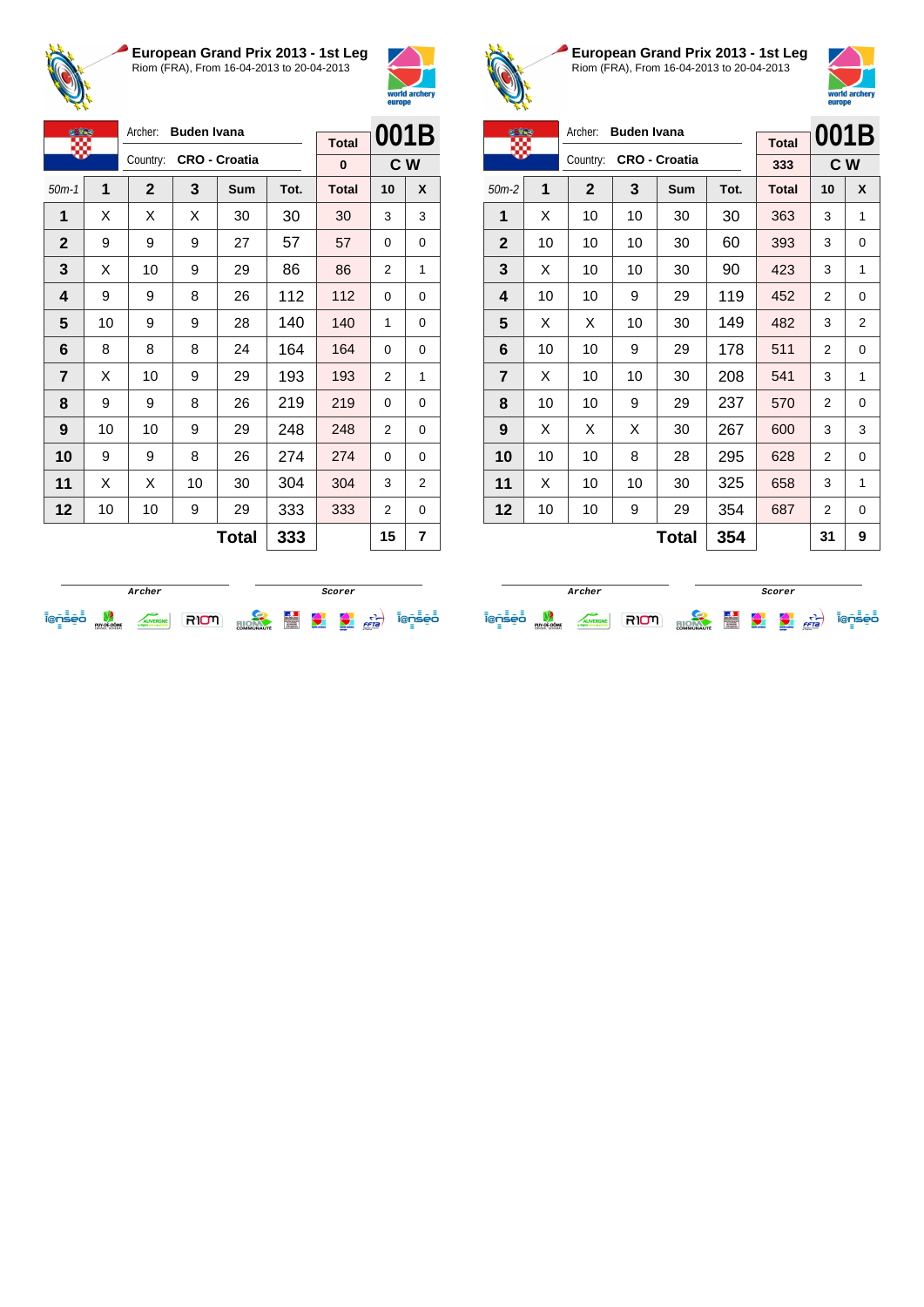



|                |              | Archer:<br>Szalanska Katarzyna |                |              |      |              | 001C     |   |
|----------------|--------------|--------------------------------|----------------|--------------|------|--------------|----------|---|
|                |              | Country:                       |                | POL - Poland |      | <b>Total</b> |          |   |
|                |              |                                |                |              |      | $\bf{0}$     | C W      |   |
| $50m-1$        | $\mathbf{1}$ | $\mathbf{2}$                   | 3              | Sum          | Tot. | <b>Total</b> | 10       | X |
| 1              | X            | 10                             | 10             | 30           | 30   | 30           | 3        | 1 |
| $\mathbf{2}$   | 9            | 9                              | 9              | 27           | 57   | 57           | 0        | 0 |
| 3              | X            | 10                             | 9              | 29           | 86   | 86           | 2        | 1 |
| 4              | 9            | 9                              | 9              | 27           | 113  | 113          | 0        | 0 |
| 5              | X            | 10                             | 10             | 30           | 143  | 143          | 3        | 1 |
| 6              | 10           | 8                              | 8              | 26           | 169  | 169          | 1        | 0 |
| $\overline{7}$ | 10           | 10                             | 9              | 29           | 198  | 198          | 2        | 0 |
| 8              | 9            | 9                              | 9              | 27           | 225  | 225          | 0        | 0 |
| 9              | 10           | 9                              | 9              | 28           | 253  | 253          | 1        | 0 |
| 10             | 9            | 8                              | $\overline{7}$ | 24           | 277  | 277          | $\Omega$ | 0 |
| 11             | X            | X                              | 10             | 30           | 307  | 307          | 3        | 2 |
| 12             | 10           | 9                              | 9              | 28           | 335  | 335          | 1        | 0 |
|                |              |                                |                | <b>Total</b> | 335  |              | 16       | 5 |



**European Grand Prix 2013 - 1st Leg** Riom (FRA), From 16-04-2013 to 20-04-2013



|              |    | Archer:      |    | Szalanska Katarzyna |      |              |    | 001C           |
|--------------|----|--------------|----|---------------------|------|--------------|----|----------------|
|              |    | Country:     |    | POL - Poland        |      | <b>Total</b> |    |                |
|              |    |              |    |                     |      | 335          |    | C W            |
| $50m-2$      | 1  | $\mathbf{2}$ | 3  | Sum                 | Tot. | <b>Total</b> | 10 | X              |
| 1            | X  | 10           | 9  | 29                  | 29   | 364          | 2  | 1              |
| $\mathbf{2}$ | 9  | 9            | 8  | 26                  | 55   | 390          | 0  | 0              |
| 3            | X  | X            | X  | 30                  | 85   | 420          | 3  | 3              |
| 4            | 9  | 9            | 8  | 26                  | 111  | 446          | 0  | 0              |
| 5            | X  | Х            | 9  | 29                  | 140  | 475          | 2  | $\overline{2}$ |
| 6            | 9  | 9            | 6  | 24                  | 164  | 499          | 0  | 0              |
| 7            | 10 | 10           | 10 | 30                  | 194  | 529          | 3  | 0              |
| 8            | 9  | 8            | 8  | 25                  | 219  | 554          | 0  | 0              |
| 9            | X  | X            | 9  | 29                  | 248  | 583          | 2  | $\overline{2}$ |
| 10           | 9  | 9            | 9  | 27                  | 275  | 610          | 0  | 0              |
| 11           | 10 | 10           | 10 | 30                  | 305  | 640          | 3  | 0              |
| 12           | 10 | 9            | 9  | 28                  | 333  | 668          | 1  | 0              |
|              |    |              |    | <b>Total</b>        | 333  |              | 16 | 8              |

|  |                                |                |  | Scorer            |   |              |                                    |      |    |
|--|--------------------------------|----------------|--|-------------------|---|--------------|------------------------------------|------|----|
|  | PUY-DE-DÔME<br>CONSEIL GENERAL | <b>IVERGNE</b> |  | <b>COMMUNAUTÉ</b> | E | world archer | <b>CONTRACTOR</b><br><b>ANTING</b> | FFTa | eo |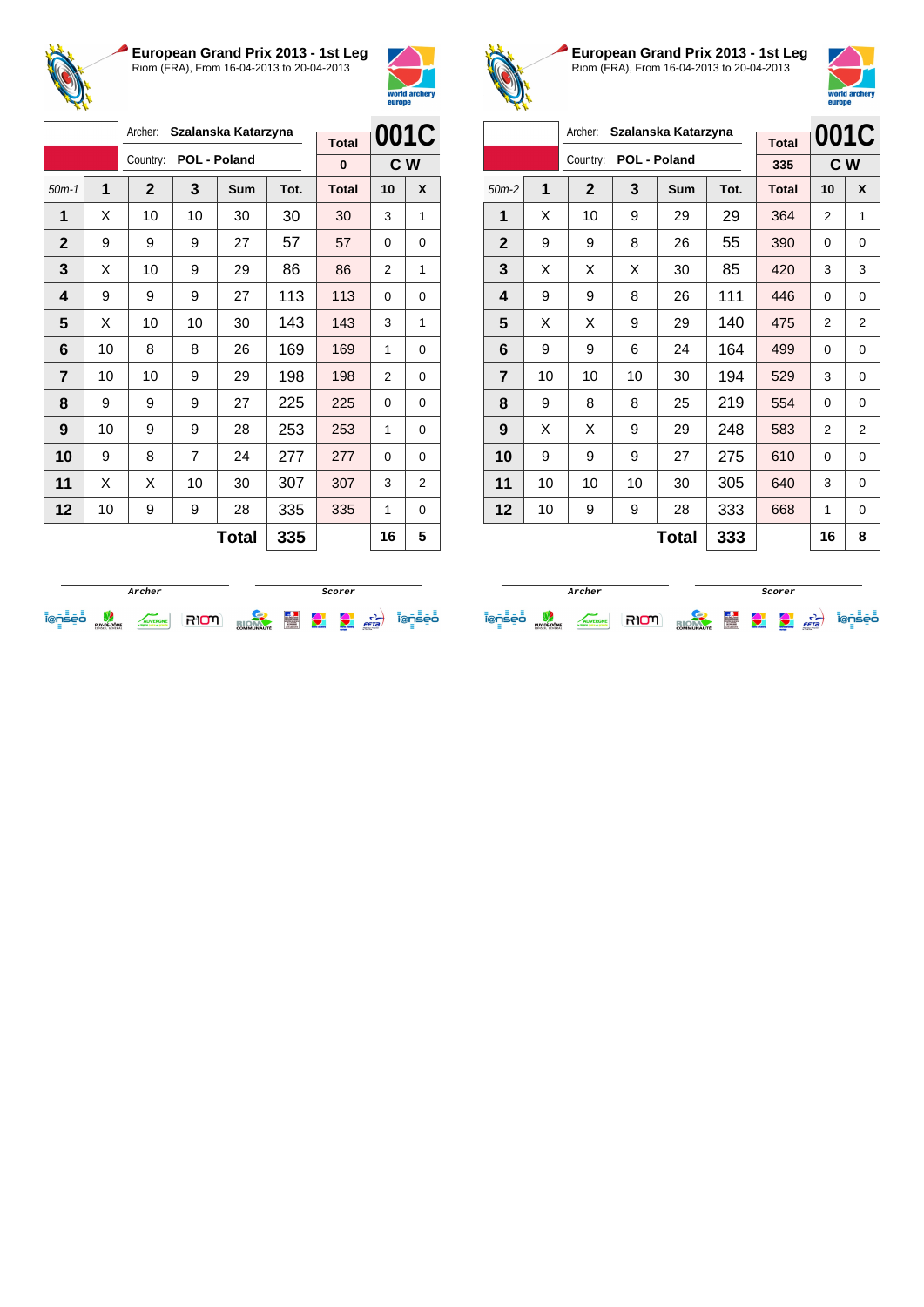



|                |   |             | Archer:<br><b>Melnyk Sofiia</b> |                      |      |              |                |     |
|----------------|---|-------------|---------------------------------|----------------------|------|--------------|----------------|-----|
|                |   |             |                                 |                      |      | <b>Total</b> | 001D           |     |
|                |   | Country:    |                                 | <b>UKR - Ukraine</b> |      | $\bf{0}$     |                | C W |
| $50m-1$        | 1 | $\mathbf 2$ | 3                               | <b>Sum</b>           | Tot. | <b>Total</b> | 10             | X   |
| 1              | X | 10          | 9                               | 29                   | 29   | 29           | $\overline{2}$ | 1   |
| $\mathbf{2}$   | 9 | 9           | 8                               | 26                   | 55   | 55           | $\Omega$       | 0   |
| 3              | X | 9           | 9                               | 28                   | 83   | 83           | 1              | 1   |
| 4              | 9 | 9           | 8                               | 26                   | 109  | 109          | 0              | 0   |
| 5              | X | 10          | 9                               | 29                   | 138  | 138          | 2              | 1   |
| 6              | 9 | 9           | 9                               | 27                   | 165  | 165          | 0              | 0   |
| $\overline{7}$ | X | 10          | 9                               | 29                   | 194  | 194          | 2              | 1   |
| 8              | 9 | 8           | 8                               | 25                   | 219  | 219          | 0              | 0   |
| 9              | X | 10          | 10                              | 30                   | 249  | 249          | 3              | 1   |
| 10             | 9 | 9           | 9                               | 27                   | 276  | 276          | $\Omega$       | 0   |
| 11             | X | X           | 10                              | 30                   | 306  | 306          | 3              | 2   |
| 12             | 8 | 8           | 8                               | 24                   | 330  | 330          | 0              | 0   |
|                |   |             |                                 | <b>Total</b>         | 330  |              | 13             | 7   |



**European Grand Prix 2013 - 1st Leg** Riom (FRA), From 16-04-2013 to 20-04-2013



|                |    | Archer:      | <b>Melnyk Sofiia</b> |                      |      |              | 001D |                |
|----------------|----|--------------|----------------------|----------------------|------|--------------|------|----------------|
|                |    |              |                      |                      |      | <b>Total</b> |      |                |
|                |    | Country:     |                      | <b>UKR - Ukraine</b> |      | 330          |      | C W            |
| $50m-2$        | 1  | $\mathbf{2}$ | 3                    | Sum                  | Tot. | <b>Total</b> | 10   | X              |
| 1              | X  | 10           | 10                   | 30                   | 30   | 360          | 3    | 1              |
| $\mathbf{2}$   | 9  | 9            | 9                    | 27                   | 57   | 387          | 0    | 0              |
| 3              | X  | X            | 10                   | 30                   | 87   | 417          | 3    | $\overline{2}$ |
| 4              | 10 | 9            | 8                    | 27                   | 114  | 444          | 1    | $\Omega$       |
| 5              | 10 | 9            | 9                    | 28                   | 142  | 472          | 1    | 0              |
| 6              | 9  | 8            | 8                    | 25                   | 167  | 497          | 0    | 0              |
| $\overline{7}$ | 10 | 9            | 9                    | 28                   | 195  | 525          | 1    | 0              |
| 8              | 9  | 9            | 9                    | 27                   | 222  | 552          | 0    | 0              |
| 9              | X  | X            | 10                   | 30                   | 252  | 582          | 3    | $\overline{2}$ |
| 10             | 10 | 10           | 8                    | 28                   | 280  | 610          | 2    | $\Omega$       |
| 11             | X  | X            | 10                   | 30                   | 310  | 640          | 3    | $\overline{2}$ |
| 12             | 10 | 9            | 7                    | 26                   | 336  | 666          | 1    | 0              |
|                |    |              |                      | <b>Total</b>         | 336  |              | 18   | 7              |

|   |                                |  |  | Scorer            |   |                   |                                |      |    |
|---|--------------------------------|--|--|-------------------|---|-------------------|--------------------------------|------|----|
| - | PUY-DE-DÔME<br>CONSEIL GENERAL |  |  | <b>COMMUNAUTÉ</b> | E | <b>COM</b> ANGELE | <b>COLUMN</b><br><b>Horses</b> | FFTa | eo |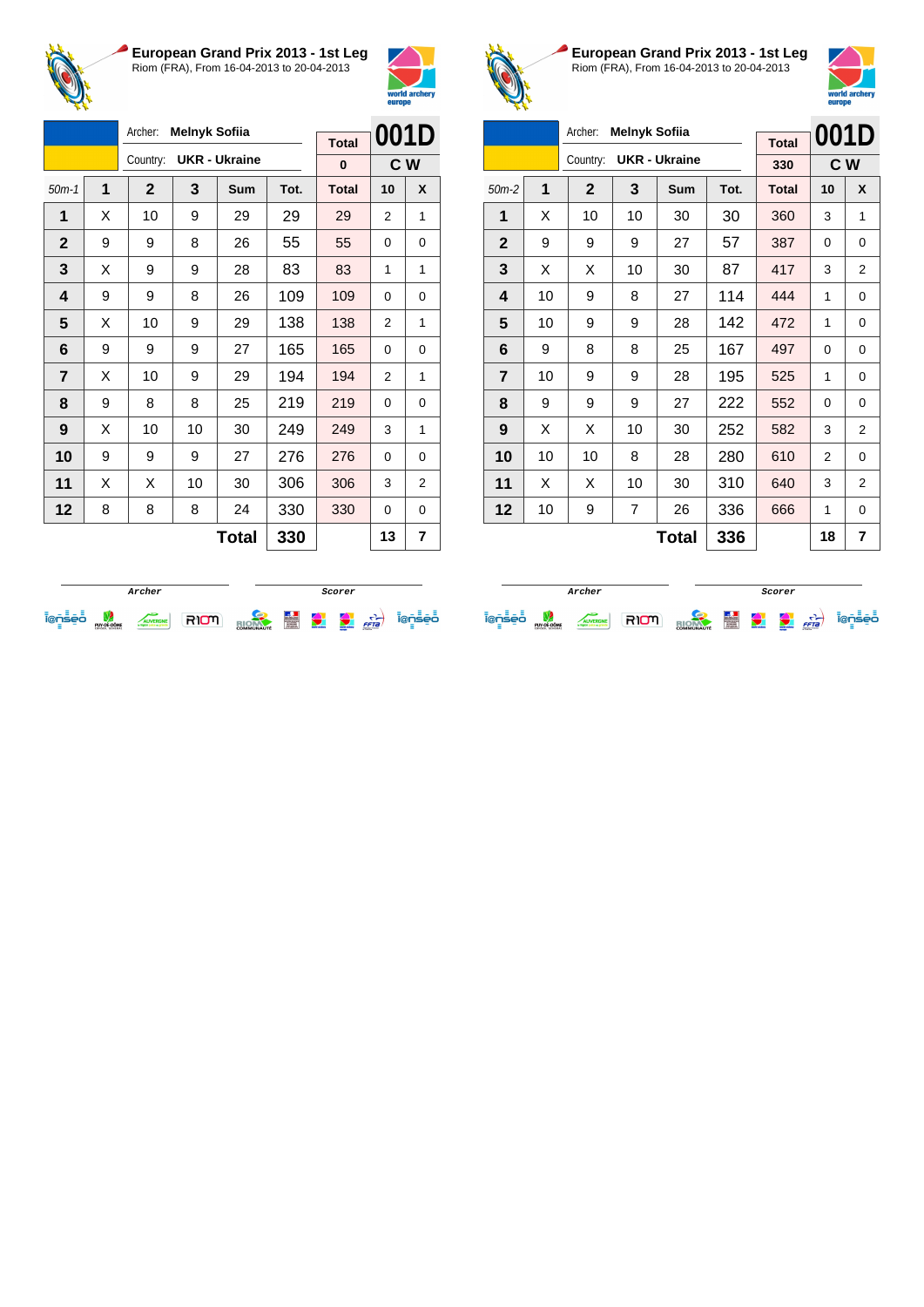



|                |    | Archer:     |   | Vandionant-Frangilli Sandrine |      |              |                | 002A |
|----------------|----|-------------|---|-------------------------------|------|--------------|----------------|------|
|                |    | Country:    |   | FRA - France                  |      | <b>Total</b> |                |      |
|                |    |             |   |                               |      | $\bf{0}$     |                | C W  |
| $50m-1$        | 1  | $\mathbf 2$ | 3 | <b>Sum</b>                    | Tot. | <b>Total</b> | 10             | X    |
| 1              | 10 | 9           | 9 | 28                            | 28   | 28           | 1              | 0    |
| $\mathbf{2}$   | 9  | 9           | 8 | 26                            | 54   | 54           | $\Omega$       | 0    |
| 3              | 10 | 9           | 9 | 28                            | 82   | 82           | 1              | 0    |
| 4              | 9  | 9           | 9 | 27                            | 109  | 109          | 0              | 0    |
| 5              | 10 | 9           | 9 | 28                            | 137  | 137          | 1              | 0    |
| 6              | 8  | 8           | 8 | 24                            | 161  | 161          | 0              | 0    |
| $\overline{7}$ | X  | 9           | 9 | 28                            | 189  | 189          | 1              | 1    |
| 8              | 8  | 8           | 8 | 24                            | 213  | 213          | 0              | 0    |
| 9              | 10 | 10          | 9 | 29                            | 242  | 242          | $\overline{2}$ | 0    |
| 10             | 9  | 9           | 9 | 27                            | 269  | 269          | 0              | 0    |
| 11             | X  | 10          | 9 | 29                            | 298  | 298          | $\overline{2}$ | 1    |
| 12             | 9  | 9           | 8 | 26                            | 324  | 324          | 0              | 0    |
|                |    |             |   | <b>Total</b>                  | 324  |              | 8              | 2    |



**European Grand Prix 2013 - 1st Leg** Riom (FRA), From 16-04-2013 to 20-04-2013



|                |    | Archer:        | Vandionant-Frangilli Sandrine |     | 002A |              |    |          |
|----------------|----|----------------|-------------------------------|-----|------|--------------|----|----------|
|                |    |                |                               |     |      | <b>Total</b> |    |          |
|                |    | Country:       | FRA - France                  |     |      | 324          |    | C W      |
| $50m-2$        | 1  | $\overline{2}$ | 3                             | Sum | Tot. | <b>Total</b> | 10 | X        |
| 1              | X  | X              | 10                            | 30  | 30   | 354          | 3  | 2        |
| $\mathbf{2}$   | 9  | 9              | 9                             | 27  | 57   | 381          | 0  | 0        |
| 3              | X  | X              | X                             | 30  | 87   | 411          | 3  | 3        |
| 4              | 9  | 9              | 9                             | 27  | 114  | 438          | 0  | $\Omega$ |
| 5              | 10 | 9              | 9                             | 28  | 142  | 466          | 1  | 0        |
| 6              | 8  | 8              | 8                             | 24  | 166  | 490          | 0  | 0        |
| $\overline{7}$ | X  | 9              | 9                             | 28  | 194  | 518          | 1  | 1        |
| 8              | 9  | 9              | 9                             | 27  | 221  | 545          | 0  | 0        |
| 9              | X  | X              | 9                             | 29  | 250  | 574          | 2  | 2        |
| 10             | 9  | 9              | 9                             | 27  | 277  | 601          | 0  | $\Omega$ |
| 11             | 10 | 9              | 9                             | 28  | 305  | 629          | 1  | 0        |
| 12             | 9  | 9              | 8                             | 26  | 331  | 655          | 0  | 0        |
|                |    |                | 11                            | 8   |      |              |    |          |

|   |                                |                                 |  | Scorer            |   |               |                                    |      |     |
|---|--------------------------------|---------------------------------|--|-------------------|---|---------------|------------------------------------|------|-----|
| - | PUY-DE-DÔME<br>CONSEIL GENERAL | <b>/ERGNE</b><br>mite as provid |  | <b>COMMUNAUTÉ</b> | Ë | world archief | <b>CONTRACTOR</b><br><b>Horses</b> | FFTa | seo |

**Archer Scorer Scorer** iense de comme RIOM alone de la partie iense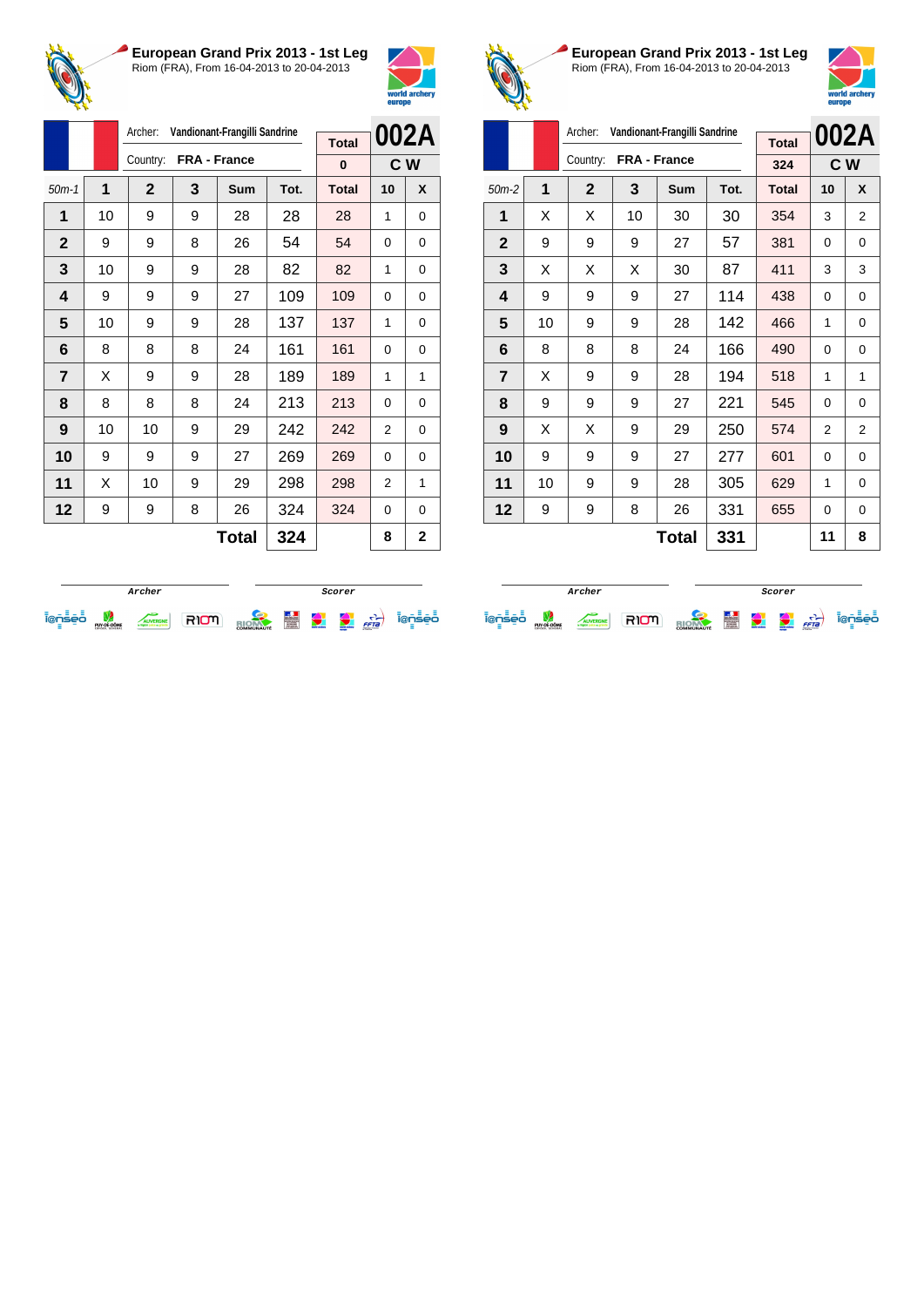



| <b>OF BRE</b>  |    | Archer:      | Orlic Maja |                      |      |              | 002B     |   |
|----------------|----|--------------|------------|----------------------|------|--------------|----------|---|
|                |    | Country:     |            | <b>CRO - Croatia</b> |      | <b>Total</b> |          |   |
|                |    |              |            |                      |      | 0            | C W      |   |
| $50m-1$        | 1  | $\mathbf{2}$ | 3          | Sum                  | Tot. | <b>Total</b> | 10       | X |
| 1              | X  | 10           | 9          | 29                   | 29   | 29           | 2        | 1 |
| $\mathbf 2$    | 9  | 9            | 8          | 26                   | 55   | 55           | $\Omega$ | 0 |
| 3              | 9  | 9            | 9          | 27                   | 82   | 82           | 0        | 0 |
| 4              | 9  | 9            | 8          | 26                   | 108  | 108          | 0        | 0 |
| 5              | 9  | 9            | 9          | 27                   | 135  | 135          | $\Omega$ | 0 |
| 6              | 9  | 9            | 8          | 26                   | 161  | 161          | 0        | 0 |
| $\overline{7}$ | 10 | 10           | 9          | 29                   | 190  | 190          | 2        | 0 |
| 8              | 9  | 8            | 8          | 25                   | 215  | 215          | 0        | 0 |
| 9              | 10 | 10           | 10         | 30                   | 245  | 245          | 3        | 0 |
| 10             | 10 | 10           | 9          | 29                   | 274  | 274          | 2        | 0 |
| 11             | 10 | 9            | 9          | 28                   | 302  | 302          | 1        | 0 |
| 12             | 9  | 8            | 8          | 25                   | 327  | 327          | 0        | 0 |
|                |    |              |            | <b>Total</b>         | 327  |              | 10       | 1 |



**European Grand Prix 2013 - 1st Leg** Riom (FRA), From 16-04-2013 to 20-04-2013



| <b>A BLE</b>   |    | Archer:      | Orlic Maja |                      |      |              | 002B |                |
|----------------|----|--------------|------------|----------------------|------|--------------|------|----------------|
|                |    |              |            |                      |      | <b>Total</b> |      |                |
|                |    | Country:     |            | <b>CRO - Croatia</b> |      | 327          |      | C W            |
| $50m-2$        | 1  | $\mathbf{2}$ | 3          | Sum                  | Tot. | <b>Total</b> | 10   | X              |
| 1              | X  | 10           | 10         | 30                   | 30   | 357          | 3    | 1              |
| $\mathbf{2}$   | 9  | 9            | 8          | 26                   | 56   | 383          | 0    | 0              |
| 3              | 10 | 10           | 10         | 30                   | 86   | 413          | 3    | 0              |
| 4              | 10 | 9            | 9          | 28                   | 114  | 441          | 1    | $\Omega$       |
| 5              | 10 | 10           | 10         | 30                   | 144  | 471          | 3    | 0              |
| 6              | 9  | 9            | 9          | 27                   | 171  | 498          | 0    | 0              |
| $\overline{7}$ | 10 | 10           | 9          | 29                   | 200  | 527          | 2    | 0              |
| 8              | 9  | 9            | 8          | 26                   | 226  | 553          | 0    | 0              |
| 9              | 10 | 10           | 9          | 29                   | 255  | 582          | 2    | 0              |
| 10             | 9  | 9            | 8          | 26                   | 281  | 608          | 0    | $\Omega$       |
| 11             | X  | 10           | 9          | 29                   | 310  | 637          | 2    | 1              |
| 12             | 9  | 9            | 9          | 27                   | 337  | 664          | 0    | 0              |
|                |    |              |            | Total                | 337  |              | 16   | $\overline{2}$ |

|    |                                |                     |  | Scorer            |   |              |                                    |      |    |
|----|--------------------------------|---------------------|--|-------------------|---|--------------|------------------------------------|------|----|
| -- | PUY-DE-DÔME<br>CONSEIL GENERAL | <b>BOX 45 STORY</b> |  | <b>COMMUNAUTÉ</b> | Ë | <b>COLOR</b> | <b>STATISTICS</b><br><b>Horses</b> | FFTa | eо |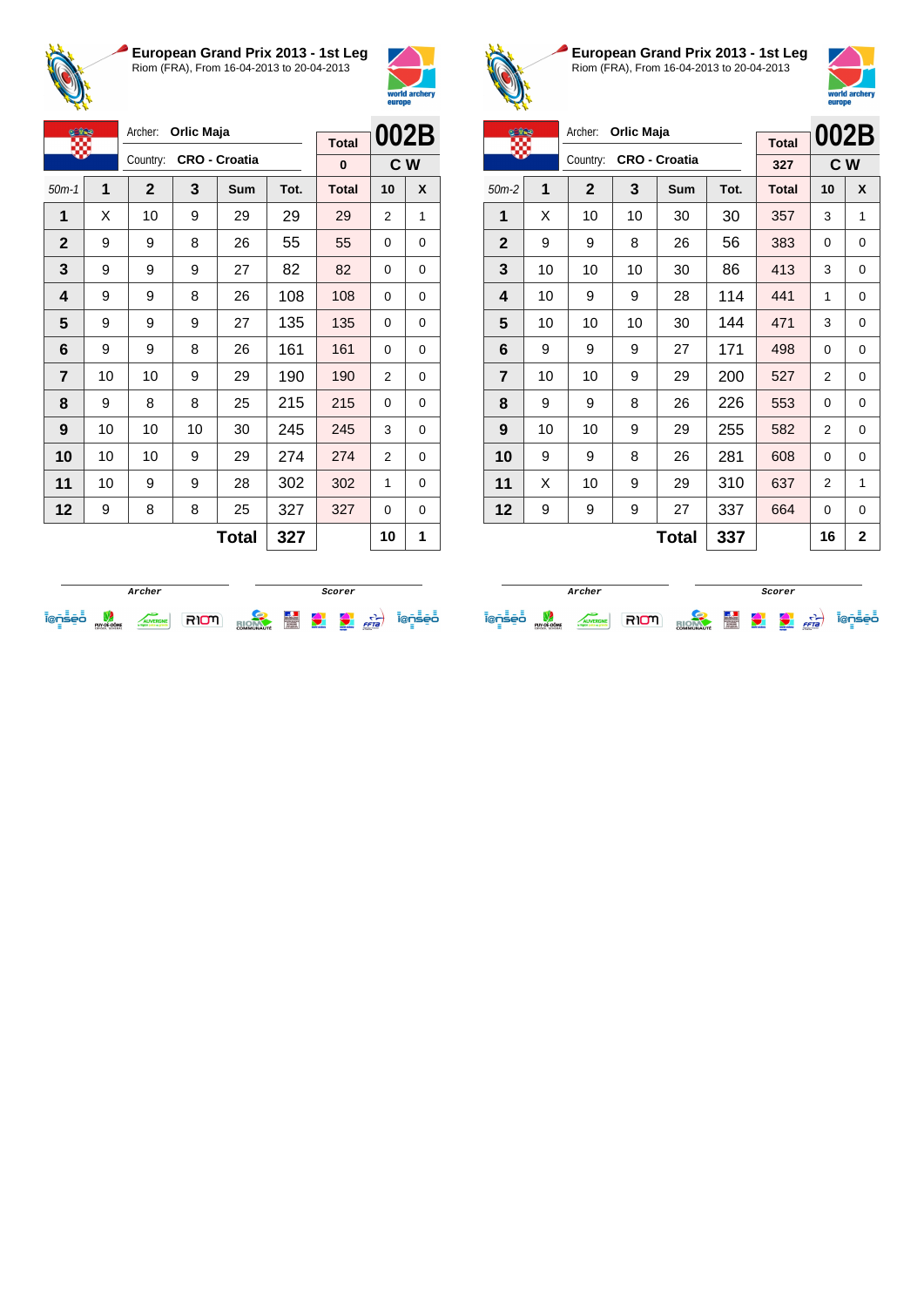



|                |                     | Archer:        |                | <b>Lesniak Renata</b> |      |                   | 002C     |   |
|----------------|---------------------|----------------|----------------|-----------------------|------|-------------------|----------|---|
|                |                     | Country:       |                | POL - Poland          |      | <b>Total</b><br>0 | C W      |   |
| $50m-1$        | 1                   | $\mathbf{2}$   | 3              | Sum                   | Tot. | <b>Total</b>      | 10       | X |
| 1              | 10                  | 9              | 9              | 28                    | 28   | 28                | 1        | 0 |
| $\overline{2}$ | 9                   | 6              | 6              | 21                    | 49   | 49                | $\Omega$ | 0 |
| 3              | X                   | 9              | 8              | 27                    | 76   | 76                | 1        | 1 |
| 4              | 8                   | $\overline{7}$ | 6              | 21                    | 97   | 97                | $\Omega$ | 0 |
| 5              | X                   | 9              | 9              | 28                    | 125  | 125               | 1        | 1 |
| 6              | 9                   | 9              | 8              | 26                    | 151  | 151               | 0        | 0 |
| $\overline{7}$ | X                   | 10             | 10             | 30                    | 181  | 181               | 3        | 1 |
| 8              | 9                   | 9              | $\overline{7}$ | 25                    | 206  | 206               | 0        | 0 |
| 9              | 10                  | 10             | 9              | 29                    | 235  | 235               | 2        | 0 |
| 10             | 9                   | 9              | M              | 18                    | 253  | 253               | 0        | 0 |
| 11             | X                   | 10             | 9              | 29                    | 282  | 282               | 2        | 1 |
| 12             | 9                   | 7              | $\overline{7}$ | 23                    | 305  | 305               | 0        | 0 |
|                | <b>Total</b><br>305 |                |                |                       |      |                   | 10       | 4 |



**European Grand Prix 2013 - 1st Leg** Riom (FRA), From 16-04-2013 to 20-04-2013



|                |    | Archer:      |    | <b>Lesniak Renata</b> |      |              |    | 002C           |
|----------------|----|--------------|----|-----------------------|------|--------------|----|----------------|
|                |    |              |    |                       |      | <b>Total</b> |    |                |
|                |    | Country:     |    | POL - Poland          |      | 305          |    | C W            |
| $50m-2$        | 1  | $\mathbf{2}$ | 3  | <b>Sum</b>            | Tot. | <b>Total</b> | 10 | X              |
| 1              | 9  | 9            | 9  | 27                    | 27   | 332          | 0  | $\Omega$       |
| $\mathbf{2}$   | 9  | 8            | 7  | 24                    | 51   | 356          | 0  | 0              |
| 3              | 9  | 9            | 9  | 27                    | 78   | 383          | 0  | 0              |
| 4              | 8  | 8            | 8  | 24                    | 102  | 407          | 0  | 0              |
| 5              | X  | Х            | 9  | 29                    | 131  | 436          | 2  | $\overline{2}$ |
| 6              | 9  | 8            | 7  | 24                    | 155  | 460          | 0  | 0              |
| $\overline{7}$ | 10 | 9            | 9  | 28                    | 183  | 488          | 1  | 0              |
| 8              | 8  | 8            | 8  | 24                    | 207  | 512          | 0  | 0              |
| 9              | 10 | 9            | 9  | 28                    | 235  | 540          | 1  | 0              |
| 10             | 9  | 9            | 8  | 26                    | 261  | 566          | 0  | 0              |
| 11             | 10 | 10           | 10 | 30                    | 291  | 596          | 3  | 0              |
| 12             | 9  | 9            | 9  | 27                    | 318  | 623          | 0  | 0              |
|                |    |              |    | Total                 | 318  |              | 7  | 2              |

|   |                                |               |  | Scorer            |   |              |                                    |      |     |
|---|--------------------------------|---------------|--|-------------------|---|--------------|------------------------------------|------|-----|
| - | PUY-DE-DÔME<br>CONSEIL GENERAL | <b>NERGNE</b> |  | <b>COMMUNAUTÉ</b> | E | world archer | <b>CONTRACTOR</b><br><b>Horses</b> | FFTa | seo |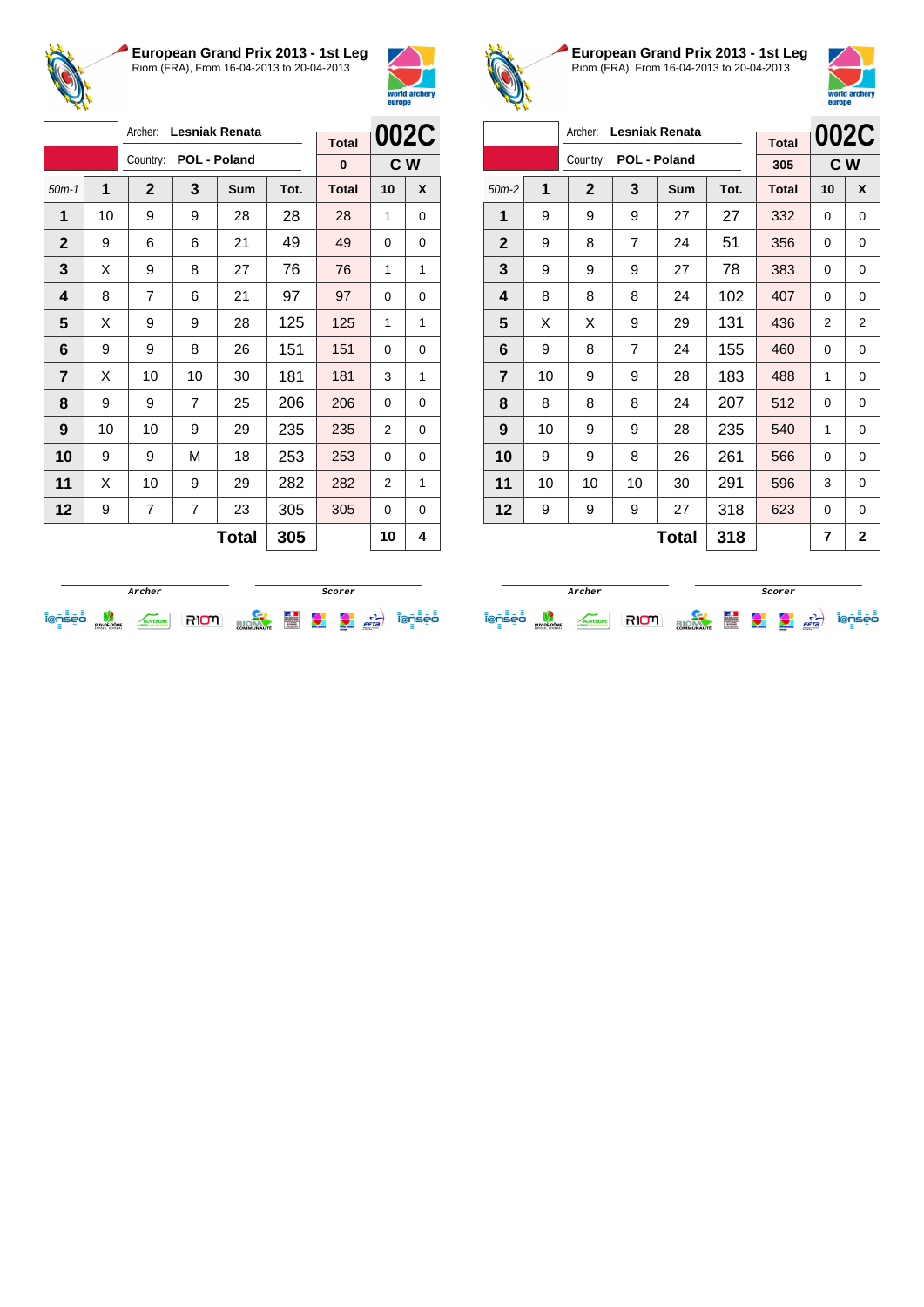



|                |                     | Archer:        | <b>Massina Michele</b> |                               |      |                   | 002D     |   |
|----------------|---------------------|----------------|------------------------|-------------------------------|------|-------------------|----------|---|
|                |                     | Country:       |                        | BEL01 - Belgium - Club Archer |      | <b>Total</b><br>0 | C W      |   |
| $50m-1$        | 1                   | $\mathbf{2}$   | 3                      | Sum                           | Tot. | <b>Total</b>      | 10       | X |
| 1              | 10                  | 10             | 9                      | 29                            | 29   | 29                | 2        | 0 |
| $\mathbf{2}$   | 9                   | 8              | $\overline{7}$         | 24                            | 53   | 53                | 0        | 0 |
| 3              | 9                   | 9              | 9                      | 27                            | 80   | 80                | 0        | 0 |
| 4              | 9                   | 9              | 5                      | 23                            | 103  | 103               | $\Omega$ | 0 |
| 5              | X                   | 10             | 10                     | 30                            | 133  | 133               | 3        | 1 |
| 6              | 9                   | 9              | 8                      | 26                            | 159  | 159               | 0        | 0 |
| $\overline{7}$ | 10                  | 9              | 8                      | 27                            | 186  | 186               | 1        | 0 |
| 8              | 7                   | $\overline{7}$ | 7                      | 21                            | 207  | 207               | 0        | 0 |
| 9              | 10                  | 10             | 9                      | 29                            | 236  | 236               | 2        | 0 |
| 10             | 8                   | 8              | $\overline{7}$         | 23                            | 259  | 259               | 0        | 0 |
| 11             | X                   | X              | 9                      | 29                            | 288  | 288               | 2        | 2 |
| 12             | 9                   | 9              | 7                      | 25                            | 313  | 313               | 0        | 0 |
|                | <b>Total</b><br>313 |                |                        |                               |      | 10                | 3        |   |



**European Grand Prix 2013 - 1st Leg** Riom (FRA), From 16-04-2013 to 20-04-2013



|                |    | Archer:     | <b>Massina Michele</b> |                               | 002D |              |    |                |
|----------------|----|-------------|------------------------|-------------------------------|------|--------------|----|----------------|
|                |    |             |                        |                               |      | <b>Total</b> |    |                |
|                |    | Country:    |                        | BEL01 - Belgium - Club Archer |      | 313          |    | C W            |
| $50m-2$        | 1  | $\mathbf 2$ | 3                      | <b>Sum</b>                    | Tot. | <b>Total</b> | 10 | X              |
| 1              | X  | X           | 9                      | 29                            | 29   | 342          | 2  | 2              |
| $\mathbf 2$    | 9  | 8           | 8                      | 25                            | 54   | 367          | 0  | 0              |
| 3              | X  | X           | 10                     | 30                            | 84   | 397          | 3  | $\overline{2}$ |
| 4              | 10 | 9           | 9                      | 28                            | 112  | 425          | 1  | 0              |
| 5              | X  | 9           | 9                      | 28                            | 140  | 453          | 1  | 1              |
| 6              | 8  | 8           | М                      | 16                            | 156  | 469          | 0  | 0              |
| $\overline{7}$ | 10 | 9           | 9                      | 28                            | 184  | 497          | 1  | 0              |
| 8              | 9  | 9           | 8                      | 26                            | 210  | 523          | 0  | 0              |
| 9              | X  | X           | 9                      | 29                            | 239  | 552          | 2  | 2              |
| 10             | 9  | 9           | 6                      | 24                            | 263  | 576          | 0  | 0              |
| 11             | X  | 9           | 9                      | 28                            | 291  | 604          | 1  | 1              |
| 12             | 9  | 8           | 8                      | 25                            | 316  | 629          | 0  | 0              |
| 316<br>Total   |    |             |                        |                               |      |              | 11 | 8              |

|  |                                |                                 |  | Scorer            |   |                    |                                               |      |     |
|--|--------------------------------|---------------------------------|--|-------------------|---|--------------------|-----------------------------------------------|------|-----|
|  | PUY-DE-DÔME<br>CONSEIL GENERAL | <b>VERGNE</b><br><b>K STAND</b> |  | <b>COMMUNAUTÉ</b> | É | <b>WHAT AND RE</b> | <b><i><u>CONTACT</u></i></b><br><b>Horses</b> | FFTa | seo |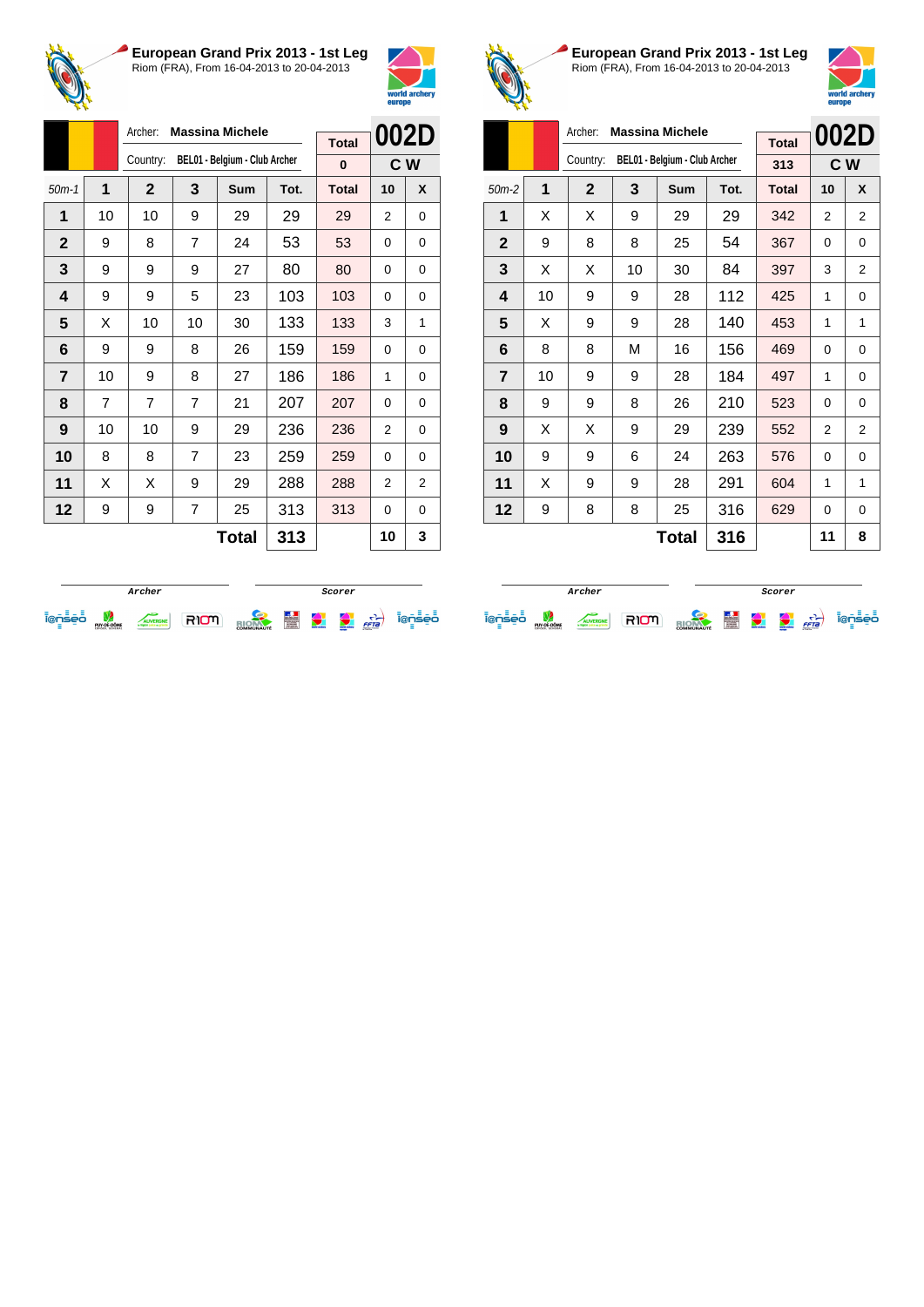



|                |    | Archer:      |    | <b>Martret Caroline</b> |      | <b>Total</b> |                | 003A           |
|----------------|----|--------------|----|-------------------------|------|--------------|----------------|----------------|
|                |    | Country:     |    | FRA - France            |      | 0            | C W            |                |
| $50m-1$        | 1  | $\mathbf{2}$ | 3  | Sum                     | Tot. | <b>Total</b> | 10             | X              |
| 1              | 10 | 9            | 9  | 28                      | 28   | 28           | 1              | 0              |
| $\mathbf{2}$   | 9  | 8            | 8  | 25                      | 53   | 53           | 0              | 0              |
| 3              | X  | 10           | 10 | 30                      | 83   | 83           | 3              | 1              |
| 4              | 10 | 9            | 8  | 27                      | 110  | 110          | 1              | 0              |
| 5              | 10 | 9            | 9  | 28                      | 138  | 138          | 1              | 0              |
| 6              | 9  | 9            | 9  | 27                      | 165  | 165          | 0              | 0              |
| $\overline{7}$ | X  | X            | 9  | 29                      | 194  | 194          | $\overline{2}$ | $\overline{2}$ |
| 8              | 9  | 9            | 9  | 27                      | 221  | 221          | 0              | 0              |
| 9              | 10 | 9            | 9  | 28                      | 249  | 249          | 1              | 0              |
| 10             | 8  | 8            | 8  | 24                      | 273  | 273          | 0              | 0              |
| 11             | 10 | 10           | 9  | 29                      | 302  | 302          | 2              | 0              |
| 12             | 9  | 9            | 8  | 26                      | 328  | 328          | 0              | 0              |
|                |    |              |    | <b>Total</b>            | 328  |              | 11             | 3              |



**European Grand Prix 2013 - 1st Leg** Riom (FRA), From 16-04-2013 to 20-04-2013



|                |    |              |              | 003A       |      |              |    |     |
|----------------|----|--------------|--------------|------------|------|--------------|----|-----|
|                |    |              |              |            |      | <b>Total</b> |    |     |
|                |    | Country:     | FRA - France |            |      | 328          |    | C W |
| $50m-2$        | 1  | $\mathbf{2}$ | 3            | <b>Sum</b> | Tot. | <b>Total</b> | 10 | X   |
| 1              | 10 | 10           | 10           | 30         | 30   | 358          | 3  | 0   |
| $\mathbf{2}$   | 10 | 10           | 9            | 29         | 59   | 387          | 2  | 0   |
| 3              | 10 | 10           | 10           | 30         | 89   | 417          | 3  | 0   |
| 4              | 9  | 9            | 8            | 26         | 115  | 443          | 0  | 0   |
| 5              | 10 | 10           | 10           | 30         | 145  | 473          | 3  | 0   |
| 6              | 10 | 8            | 8            | 26         | 171  | 499          | 1  | 0   |
| $\overline{7}$ | X  | 10           | 9            | 29         | 200  | 528          | 2  | 1   |
| 8              | 9  | 9            | 8            | 26         | 226  | 554          | 0  | 0   |
| 9              | X  | 10           | 9            | 29         | 255  | 583          | 2  | 1   |
| 10             | 9  | 9            | 9            | 27         | 282  | 610          | 0  | 0   |
| 11             | X  | X            | X            | 30         | 312  | 640          | 3  | 3   |
| 12             | Χ  | 9            | 9            | 28         | 340  | 668          | 1  | 1   |
|                |    |              |              | Total      | 340  |              | 20 | 6   |

|    |                                 |  |  | Scorer            |                        |            |                                                            |      |    |
|----|---------------------------------|--|--|-------------------|------------------------|------------|------------------------------------------------------------|------|----|
| -- | PLIY-DE-DOME<br>CONSEIL GENERAL |  |  | <b>COMMUNAUTÉ</b> | <b>CONTRACTOR</b><br>E | weld ander | <b><i><u><u>International</u></u></i></b><br><b>AUTORS</b> | FFTa | eо |

**Archer Scorer Scorer** ieniei <sub>wake</sub> <u>Avenue</u> RIOM <sub>Blo</sub>om H 1 (2 c) ienisei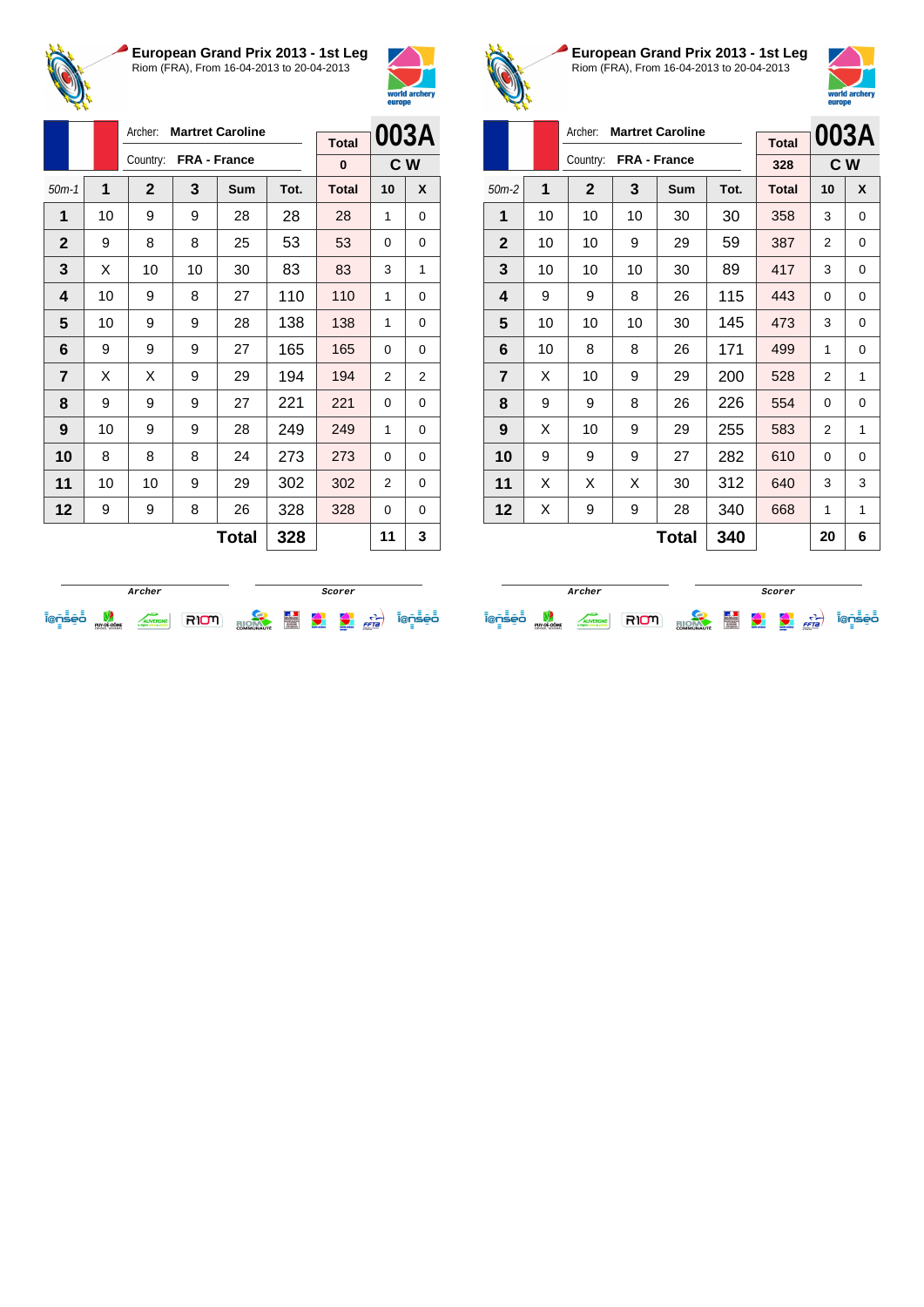



|                |    | Archer:        |    | <b>Grydeland Runa</b> |      |                          | 003B           |                |
|----------------|----|----------------|----|-----------------------|------|--------------------------|----------------|----------------|
|                |    | Country:       |    | <b>NOR - Norway</b>   |      | <b>Total</b><br>$\bf{0}$ | C W            |                |
| $50m-1$        | 1  | $\overline{2}$ | 3  | Sum                   | Tot. | <b>Total</b>             | 10             | X              |
| 1              | 10 | 10             | 10 | 30                    | 30   | 30                       | 3              | 0              |
| $\overline{2}$ | 9  | 9              | 9  | 27                    | 57   | 57                       | $\Omega$       | 0              |
| 3              | X  | X              | 10 | 30                    | 87   | 87                       | 3              | 2              |
| 4              | 10 | 9              | 9  | 28                    | 115  | 115                      | 1              | 0              |
| 5              | X  | 10             | 9  | 29                    | 144  | 144                      | $\overline{2}$ | 1              |
| 6              | 9  | 8              | 8  | 25                    | 169  | 169                      | 0              | 0              |
| $\overline{7}$ | X  | X              | 9  | 29                    | 198  | 198                      | $\overline{2}$ | $\overline{2}$ |
| 8              | 9  | 9              | 8  | 26                    | 224  | 224                      | $\Omega$       | 0              |
| 9              | 10 | 10             | 10 | 30                    | 254  | 254                      | 3              | 0              |
| 10             | 9  | 8              | 6  | 23                    | 277  | 277                      | 0              | 0              |
| 11             | 10 | 10             | 10 | 30                    | 307  | 307                      | 3              | 0              |
| 12             | 9  | 9              | 8  | 26                    | 333  | 333                      | 0              | 0              |
|                |    |                |    | <b>Total</b>          | 333  |                          | 17             | 5              |



**European Grand Prix 2013 - 1st Leg** Riom (FRA), From 16-04-2013 to 20-04-2013



|                | 003B |             |    |                       |      |              |    |                |
|----------------|------|-------------|----|-----------------------|------|--------------|----|----------------|
|                |      | Archer:     |    | <b>Grydeland Runa</b> |      | <b>Total</b> |    |                |
|                |      | Country:    |    | <b>NOR - Norway</b>   |      | 333          |    | C W            |
| $50m-2$        | 1    | $\mathbf 2$ | 3  | Sum                   | Tot. | <b>Total</b> | 10 | X              |
| 1              | 10   | 10          | 9  | 29                    | 29   | 362          | 2  | 0              |
| $\mathbf{2}$   | 9    | 9           | 8  | 26                    | 55   | 388          | 0  | 0              |
| 3              | 10   | 10          | 10 | 30                    | 85   | 418          | 3  | 0              |
| 4              | 9    | 9           | 8  | 26                    | 111  | 444          | 0  | $\Omega$       |
| 5              | X    | Х           | 10 | 30                    | 141  | 474          | 3  | 2              |
| 6              | 10   | 9           | 8  | 27                    | 168  | 501          | 1  | 0              |
| $\overline{7}$ | 10   | 9           | 9  | 28                    | 196  | 529          | 1  | $\Omega$       |
| 8              | 9    | 8           | 8  | 25                    | 221  | 554          | 0  | 0              |
| 9              | 10   | 9           | 9  | 28                    | 249  | 582          | 1  | 0              |
| 10             | 9    | 8           | 8  | 25                    | 274  | 607          | 0  | $\Omega$       |
| 11             | 10   | 10          | 9  | 29                    | 303  | 636          | 2  | 0              |
| 12             | 8    | 8           | 8  | 24                    | 327  | 660          | 0  | $\Omega$       |
|                |      |             |    | <b>Total</b>          | 327  |              | 13 | $\overline{2}$ |

|   |                                |              |  | Scorer            |   |                |                                |      |     |
|---|--------------------------------|--------------|--|-------------------|---|----------------|--------------------------------|------|-----|
| - | PUY-DE-DÔME<br>CONSEIL GENERAL | <b>ERGNE</b> |  | <b>COMMUNAUTÉ</b> | Ë | <b>COMMAND</b> | <b>COLUMN</b><br><b>Horses</b> | FFTa | seo |

**Archer Scorer Scorer** iense de comme RIOM alone de la partie iense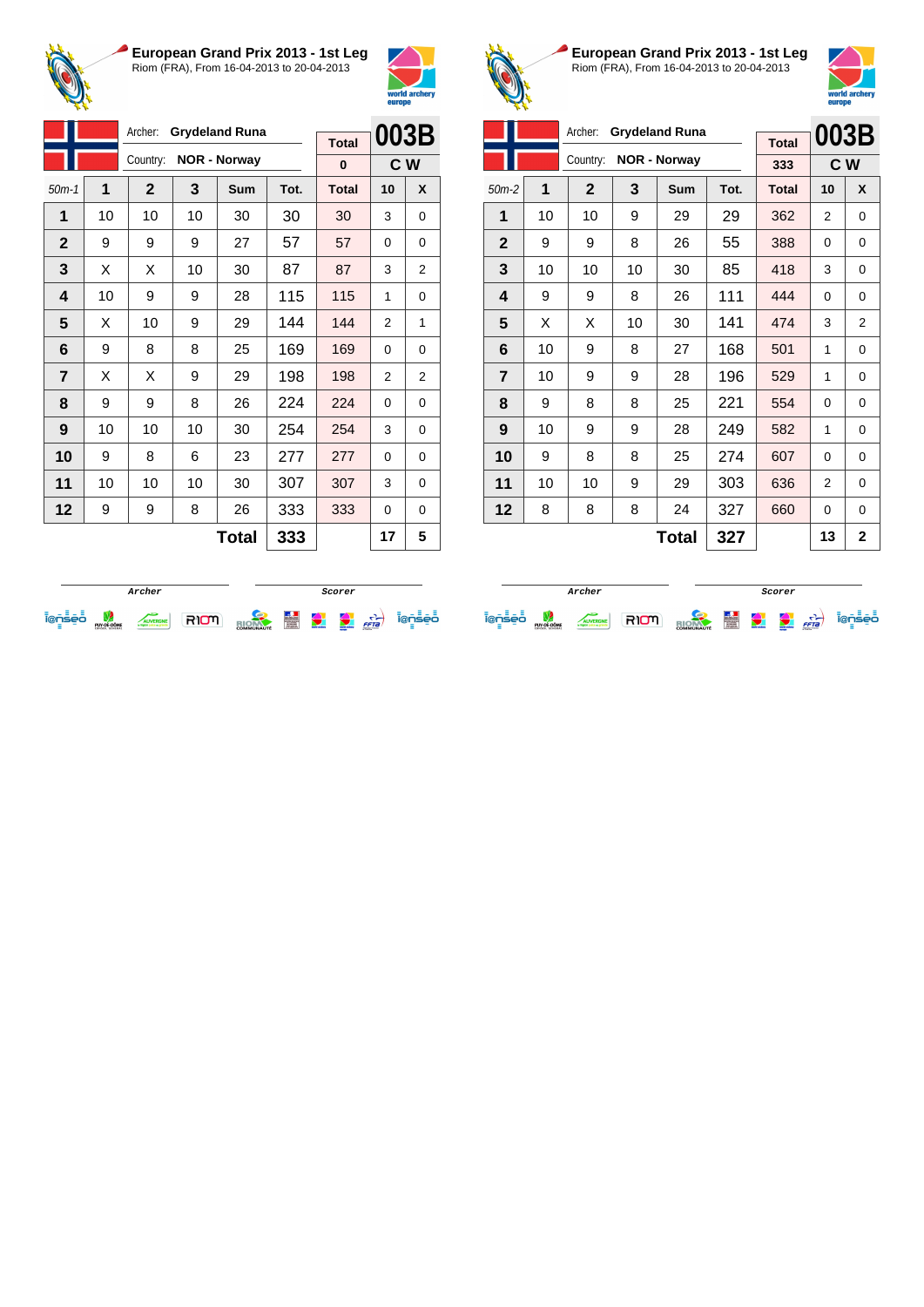



|                |    | Archer:      | <b>Stanieczek Anna</b> |              | <b>Total</b> | 003C         |                |   |
|----------------|----|--------------|------------------------|--------------|--------------|--------------|----------------|---|
|                |    | Country:     |                        | POL - Poland |              | 0            | C <sub>W</sub> |   |
| $50m-1$        | 1  | $\mathbf{2}$ | 3                      | Sum          | Tot.         | <b>Total</b> | 10             | X |
| 1              | X  | X            | 10                     | 30           | 30           | 30           | 3              | 2 |
| $\mathbf 2$    | 9  | 9            | 9                      | 27           | 57           | 57           | 0              | 0 |
| 3              | 10 | 10           | 10                     | 30           | 87           | 87           | 3              | 0 |
| 4              | 9  | 9            | 9                      | 27           | 114          | 114          | $\Omega$       | 0 |
| 5              | X  | X            | 10                     | 30           | 144          | 144          | 3              | 2 |
| 6              | 10 | 9            | 9                      | 28           | 172          | 172          | 1              | 0 |
| $\overline{7}$ | X  | 10           | 10                     | 30           | 202          | 202          | 3              | 1 |
| 8              | 10 | 9            | 9                      | 28           | 230          | 230          | 1              | 0 |
| 9              | 10 | 9            | 9                      | 28           | 258          | 258          | 1              | 0 |
| 10             | 9  | 9            | 8                      | 26           | 284          | 284          | $\Omega$       | 0 |
| 11             | 10 | 10           | 10                     | 30           | 314          | 314          | 3              | 0 |
| 12             | 9  | 8            | 7                      | 24           | 338          | 338          | 0              | 0 |
|                |    |              |                        | <b>Total</b> | 338          |              | 18             | 5 |



**European Grand Prix 2013 - 1st Leg** Riom (FRA), From 16-04-2013 to 20-04-2013



| Archer:<br><b>Stanieczek Anna</b> |    |              |              |     |      |              |     | 003C           |
|-----------------------------------|----|--------------|--------------|-----|------|--------------|-----|----------------|
|                                   |    |              |              |     |      | <b>Total</b> |     |                |
|                                   |    | Country:     | POL - Poland |     |      | 338          | C W |                |
| $50m-2$                           | 1  | $\mathbf{2}$ | 3            | Sum | Tot. | <b>Total</b> | 10  | X              |
| 1                                 | X  | 10           | 10           | 30  | 30   | 368          | 3   | 1              |
| $\mathbf{2}$                      | 10 | 9            | 8            | 27  | 57   | 395          | 1   | 0              |
| 3                                 | 10 | 10           | 10           | 30  | 87   | 425          | 3   | $\Omega$       |
| 4                                 | 9  | 9            | 9            | 27  | 114  | 452          | 0   | 0              |
| 5                                 | X  | 10           | 10           | 30  | 144  | 482          | 3   | 1              |
| 6                                 | 9  | 8            | 8            | 25  | 169  | 507          | 0   | 0              |
| $\overline{7}$                    | 10 | 10           | 10           | 30  | 199  | 537          | 3   | 0              |
| 8                                 | 9  | 9            | 8            | 26  | 225  | 563          | 0   | 0              |
| 9                                 | X  | Х            | 10           | 30  | 255  | 593          | 3   | $\overline{2}$ |
| 10                                | 9  | 9            | 9            | 27  | 282  | 620          | 0   | 0              |
| 11                                | X  | 9            | 9            | 28  | 310  | 648          | 1   | 1              |
| 12                                | 9  | 9            | 9            | 27  | 337  | 675          | 0   | 0              |
| 337<br>Total                      |    |              |              |     |      |              | 17  | 5              |

|  |                                 |  |  | Scorer            |   |             |                                    |      |    |
|--|---------------------------------|--|--|-------------------|---|-------------|------------------------------------|------|----|
|  | PLIY-DE-DOME<br>CONSEIL GENERAL |  |  | <b>COMMUNAUTÉ</b> | E | went and on | <b>COMMERCIAL</b><br><b>ANTING</b> | FFTa | eо |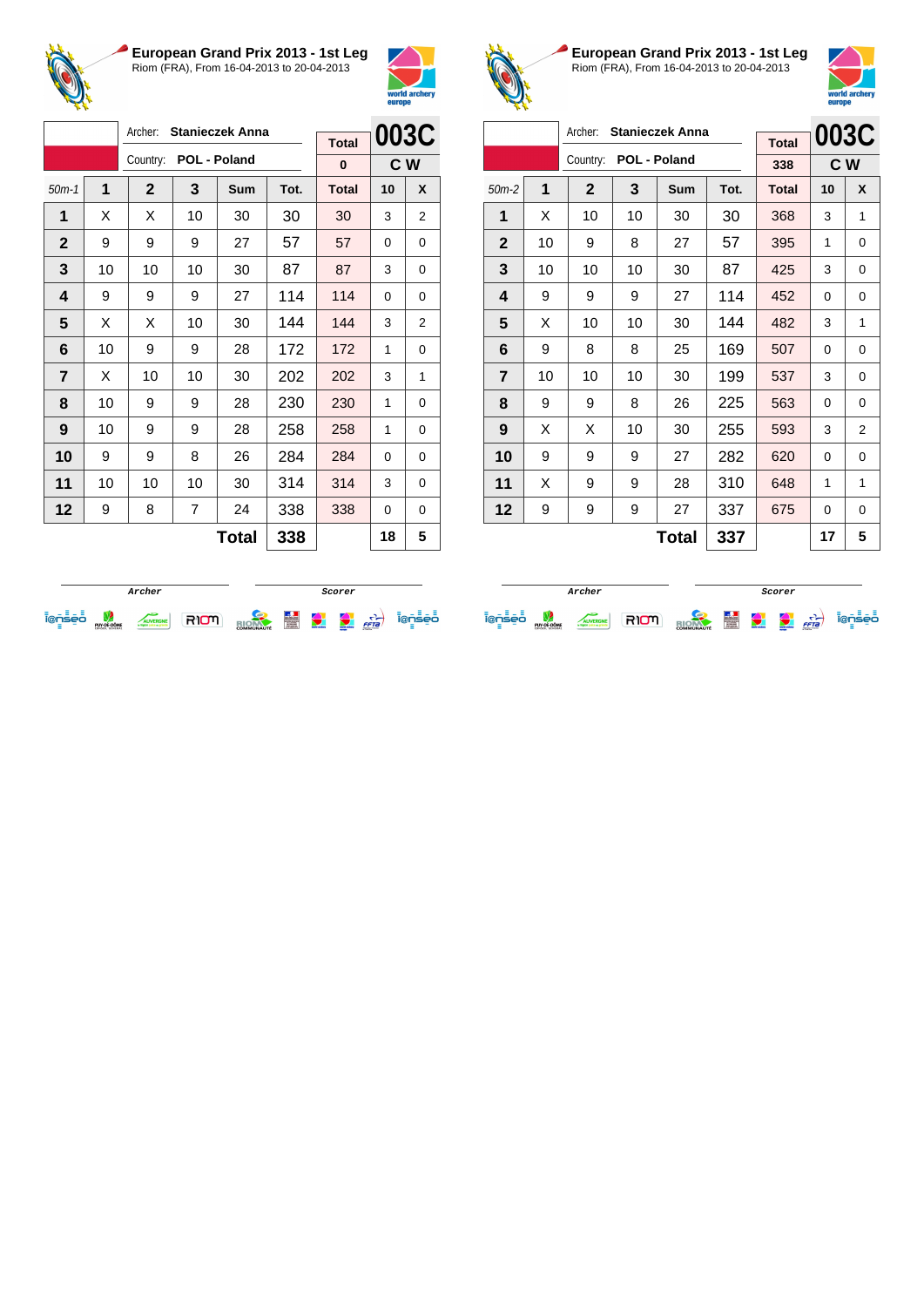



|                         |    | Archer:<br>Oleksejenko Julia |                     |              |      |              | 003D     |     |
|-------------------------|----|------------------------------|---------------------|--------------|------|--------------|----------|-----|
|                         |    |                              |                     |              |      | <b>Total</b> |          |     |
|                         |    | Country:                     | <b>LAT - Latvia</b> |              |      | 0            |          | C W |
| $50m-1$                 | 1  | $\mathbf{2}$                 | 3                   | Sum          | Tot. | <b>Total</b> | 10       | X   |
| 1                       | X  | X                            | X                   | 30           | 30   | 30           | 3        | 3   |
| $\mathbf{2}$            | X  | 10                           | 9                   | 29           | 59   | 59           | 2        | 1   |
| 3                       | X  | 10                           | 9                   | 29           | 88   | 88           | 2        | 1   |
| $\overline{\mathbf{4}}$ | 9  | 9                            | 8                   | 26           | 114  | 114          | 0        | 0   |
| 5                       | X  | 10                           | 10                  | 30           | 144  | 144          | 3        | 1   |
| 6                       | 10 | 9                            | 9                   | 28           | 172  | 172          | 1        | 0   |
| $\overline{7}$          | 10 | 9                            | 9                   | 28           | 200  | 200          | 1        | 0   |
| 8                       | 9  | 8                            | 8                   | 25           | 225  | 225          | $\Omega$ | 0   |
| 9                       | X  | 10                           | 10                  | 30           | 255  | 255          | 3        | 1   |
| 10                      | 9  | 9                            | 9                   | 27           | 282  | 282          | $\Omega$ | 0   |
| 11                      | X  | 10                           | 10                  | 30           | 312  | 312          | 3        | 1   |
| 12                      | 10 | 10                           | 9                   | 29           | 341  | 341          | 2        | 0   |
|                         |    |                              |                     | <b>Total</b> | 341  |              | 20       | 8   |



**European Grand Prix 2013 - 1st Leg** Riom (FRA), From 16-04-2013 to 20-04-2013



|                |    |              | 003D                |                   |      |              |     |          |
|----------------|----|--------------|---------------------|-------------------|------|--------------|-----|----------|
|                |    |              |                     | Oleksejenko Julia |      | <b>Total</b> |     |          |
|                |    | Country:     | <b>LAT - Latvia</b> |                   |      | 341          | C W |          |
| $50m-2$        | 1  | $\mathbf{2}$ | 3                   | <b>Sum</b>        | Tot. | <b>Total</b> | 10  | X        |
| 1              | 10 | 9            | 9                   | 28                | 28   | 369          | 1   | $\Omega$ |
| $\mathbf{2}$   | 9  | 9            | 9                   | 27                | 55   | 396          | 0   | 0        |
| 3              | X  | 10           | 9                   | 29                | 84   | 425          | 2   | 1        |
| 4              | 9  | 9            | 9                   | 27                | 111  | 452          | 0   | 0        |
| 5              | X  | 10           | 9                   | 29                | 140  | 481          | 2   | 1        |
| 6              | 9  | 9            | 8                   | 26                | 166  | 507          | 0   | 0        |
| $\overline{7}$ | X  | X            | X                   | 30                | 196  | 537          | 3   | 3        |
| 8              | 10 | 10           | 9                   | 29                | 225  | 566          | 2   | 0        |
| 9              | X  | 9            | 9                   | 28                | 253  | 594          | 1   | 1        |
| 10             | 9  | 8            | 8                   | 25                | 278  | 619          | 0   | 0        |
| 11             | 10 | 10           | 9                   | 29                | 307  | 648          | 2   | 0        |
| 12             | 8  | 8            | 8                   | 24                | 331  | 672          | 0   | 0        |
| 331<br>Total   |    |              |                     |                   |      |              | 13  | 6        |

|   |                                |               |  | Scorer            |   |              |                                    |      |     |
|---|--------------------------------|---------------|--|-------------------|---|--------------|------------------------------------|------|-----|
| - | PUY-DE-DÔME<br>CONSEIL GENERAL | <b>NERGNE</b> |  | <b>COMMUNAUTÉ</b> | E | world archer | <b>CONTRACTOR</b><br><b>Horses</b> | FFTa | seo |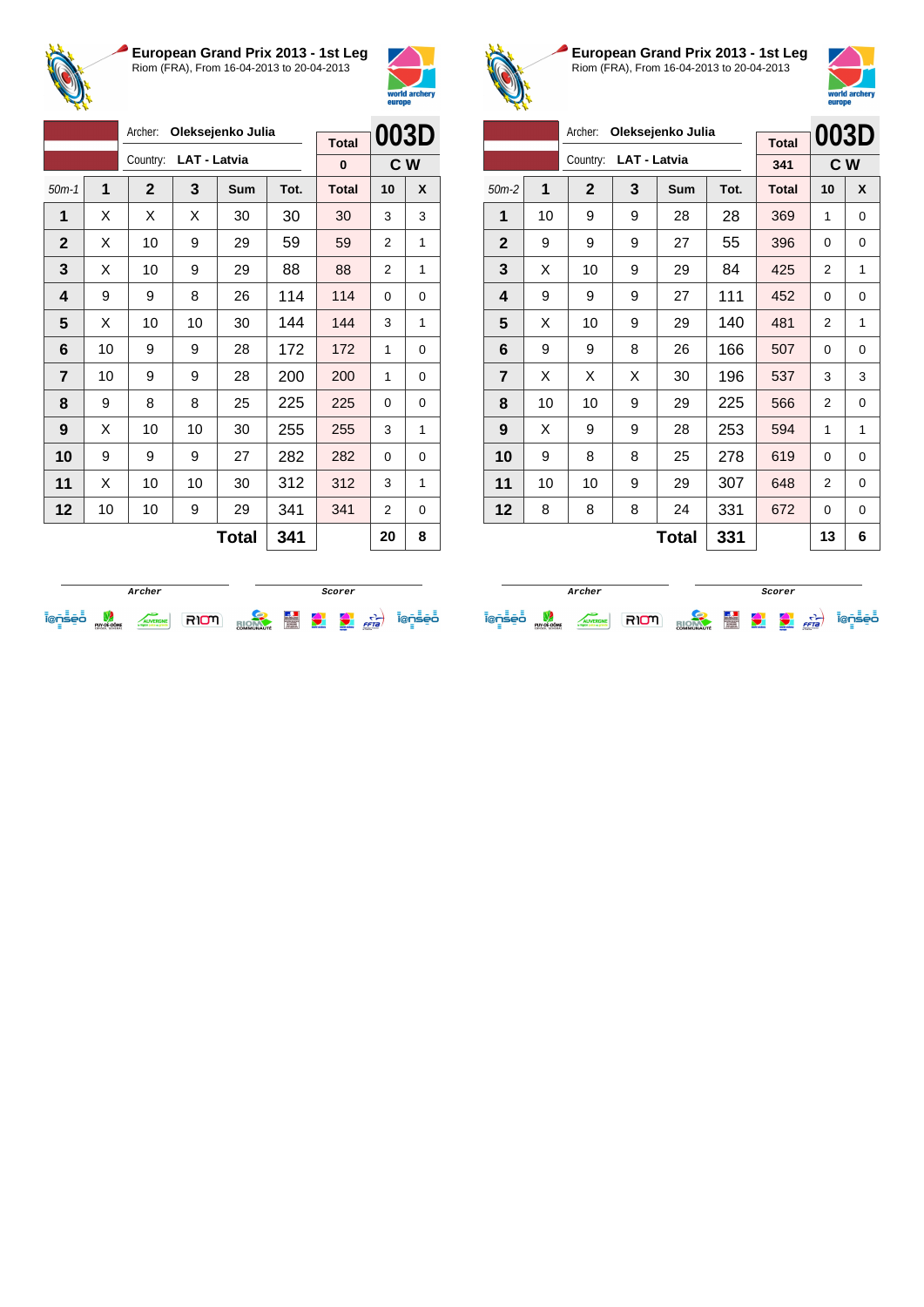



|                |    | Archer:<br>Avdeeva Natalia |    |              |      |              | 004A |     |
|----------------|----|----------------------------|----|--------------|------|--------------|------|-----|
|                |    |                            |    |              |      | <b>Total</b> |      |     |
|                |    | Country:                   |    | RUS - Russia |      | 0            |      | C W |
| $50m-1$        | 1  | $\mathbf{2}$               | 3  | Sum          | Tot. | <b>Total</b> | 10   | X   |
| 1              | 9  | 9                          | 9  | 27           | 27   | 27           | 0    | 0   |
| $\mathbf 2$    | 9  | 8                          | 8  | 25           | 52   | 52           | 0    | 0   |
| 3              | X  | 10                         | 10 | 30           | 82   | 82           | 3    | 1   |
| 4              | 9  | 9                          | М  | 18           | 100  | 100          | 0    | 0   |
| 5              | X  | 10                         | 9  | 29           | 129  | 129          | 2    | 1   |
| 6              | 9  | 9                          | 8  | 26           | 155  | 155          | 0    | 0   |
| $\overline{7}$ | 10 | 10                         | 10 | 30           | 185  | 185          | 3    | 0   |
| 8              | 10 | 9                          | 9  | 28           | 213  | 213          | 1    | 0   |
| 9              | X  | 10                         | 10 | 30           | 243  | 243          | 3    | 1   |
| 10             | 9  | 8                          | 8  | 25           | 268  | 268          | 0    | 0   |
| 11             | 10 | 10                         | 10 | 30           | 298  | 298          | 3    | 0   |
| 12             | 9  | 9                          | 9  | 27           | 325  | 325          | 0    | 0   |
|                |    |                            |    | <b>Total</b> | 325  |              | 15   | 3   |



**European Grand Prix 2013 - 1st Leg** Riom (FRA), From 16-04-2013 to 20-04-2013



| Archer:<br>Avdeeva Natalia |              |              |    |                     |      |              |    | 004A     |
|----------------------------|--------------|--------------|----|---------------------|------|--------------|----|----------|
|                            |              |              |    |                     |      | <b>Total</b> |    |          |
|                            |              | Country:     |    | <b>RUS - Russia</b> |      | 325          |    | C W      |
| $50m-2$                    | 1            | $\mathbf{2}$ | 3  | Sum                 | Tot. | <b>Total</b> | 10 | X        |
| 1                          | X            | 10           | 9  | 29                  | 29   | 354          | 2  | 1        |
| $\mathbf{2}$               | 9            | 9            | 9  | 27                  | 56   | 381          | 0  | 0        |
| 3                          | 9            | 9            | 9  | 27                  | 83   | 408          | 0  | 0        |
| 4                          | 9            | 9            | 8  | 26                  | 109  | 434          | 0  | 0        |
| 5                          | X            | Х            | Χ  | 30                  | 139  | 464          | 3  | 3        |
| 6                          | 10           | 10           | 8  | 28                  | 167  | 492          | 2  | 0        |
| $\overline{7}$             | X            | x            | 10 | 30                  | 197  | 522          | 3  | 2        |
| 8                          | 9            | 9            | 9  | 27                  | 224  | 549          | 0  | 0        |
| 9                          | 10           | 9            | 9  | 28                  | 252  | 577          | 1  | $\Omega$ |
| 10                         | 9            | 9            | 8  | 26                  | 278  | 603          | 0  | $\Omega$ |
| 11                         | X            | 10           | 10 | 30                  | 308  | 633          | 3  | 1        |
| 12                         | 9            | 9            | 8  | 26                  | 334  | 659          | 0  | 0        |
|                            | 334<br>Total |              |    |                     |      |              | 14 | 7        |

|  |                                 |              |  | Scorer            |   |                   |              |      |    |
|--|---------------------------------|--------------|--|-------------------|---|-------------------|--------------|------|----|
|  | PLIY-DE-DOME<br>CONSEIL GENERAL | <b>ERGNE</b> |  | <b>COMMUNAUTÉ</b> | E | <b>WASH ANDER</b> | <b>HOTAL</b> | FFTa | ∍∩ |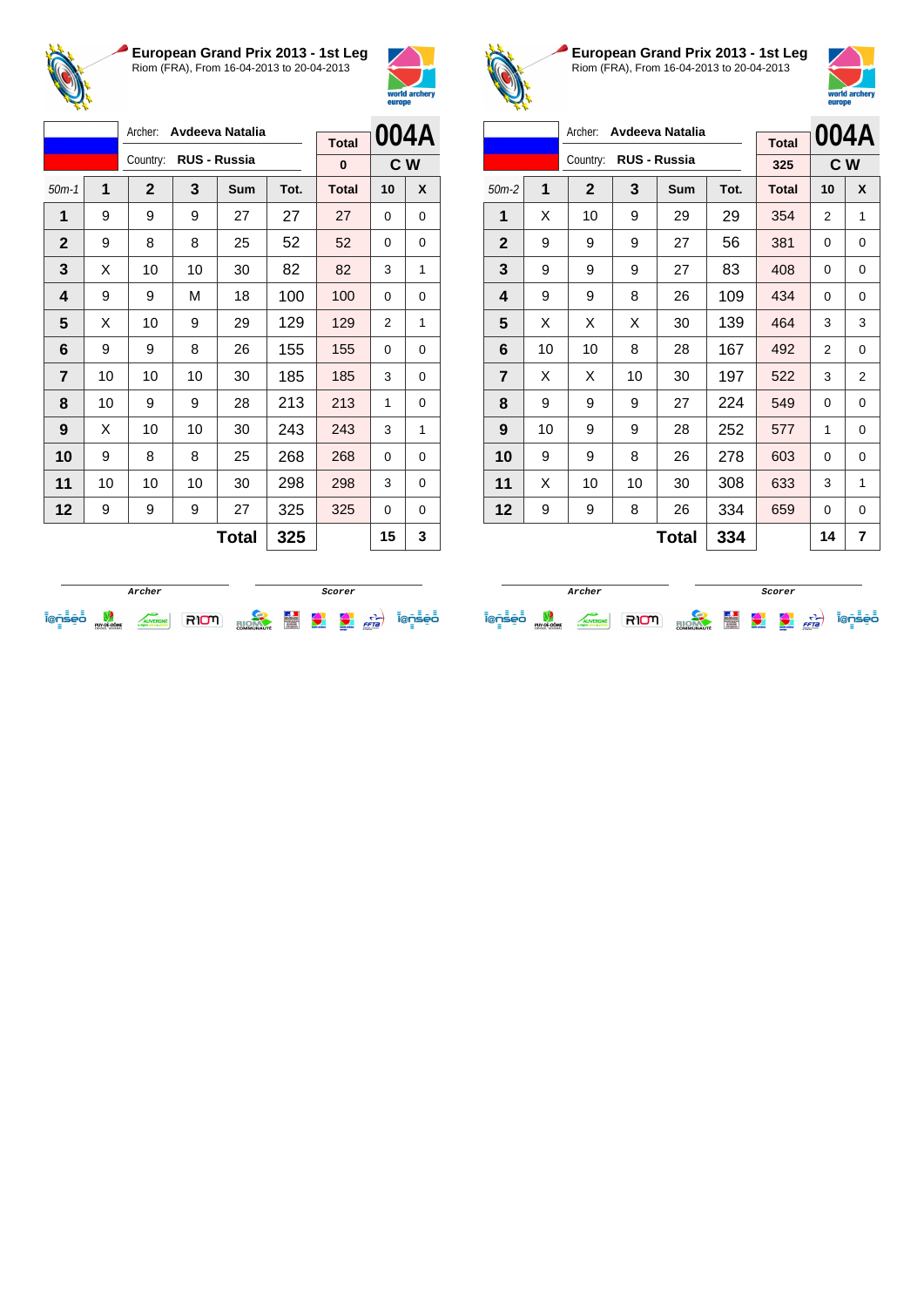



|                |              | Archer:<br><b>Dessoy Catheline</b> |    |                      |      | <b>Total</b> | 004B           |                |
|----------------|--------------|------------------------------------|----|----------------------|------|--------------|----------------|----------------|
|                |              | Country:                           |    | <b>BEL - Belgium</b> |      | $\bf{0}$     | C <sub>W</sub> |                |
| $50m-1$        | $\mathbf{1}$ | $\mathbf{2}$                       | 3  | Sum                  | Tot. | <b>Total</b> | 10             | X              |
| 1              | X            | 10                                 | 9  | 29                   | 29   | 29           | 2              | 1              |
| $\mathbf{2}$   | 9            | 9                                  | 9  | 27                   | 56   | 56           | $\Omega$       | 0              |
| 3              | 10           | 10                                 | 9  | 29                   | 85   | 85           | 2              | 0              |
| 4              | 9            | 9                                  | 9  | 27                   | 112  | 112          | $\Omega$       | 0              |
| 5              | X            | 10                                 | 10 | 30                   | 142  | 142          | 3              | 1              |
| 6              | 9            | 9                                  | 9  | 27                   | 169  | 169          | $\Omega$       | 0              |
| $\overline{7}$ | X            | X                                  | 10 | 30                   | 199  | 199          | 3              | $\overline{2}$ |
| 8              | 9            | 8                                  | 8  | 25                   | 224  | 224          | $\Omega$       | 0              |
| 9              | Х            | 10                                 | 9  | 29                   | 253  | 253          | 2              | 1              |
| 10             | 9            | 9                                  | 9  | 27                   | 280  | 280          | $\Omega$       | 0              |
| 11             | 10           | 10                                 | 10 | 30                   | 310  | 310          | 3              | 0              |
| 12             | 10           | 9                                  | 9  | 28                   | 338  | 338          | 1              | 0              |
|                |              |                                    |    | Tatal                | າາດ  |              | 4 C            | E              |

**Total 338 16 5**



**European Grand Prix 2013 - 1st Leg** Riom (FRA), From 16-04-2013 to 20-04-2013



|                | Archer:<br><b>Dessoy Catheline</b> |              |             |    |                      |      |              | 004B |                |
|----------------|------------------------------------|--------------|-------------|----|----------------------|------|--------------|------|----------------|
|                |                                    |              |             |    |                      |      | <b>Total</b> |      |                |
|                |                                    |              | Country:    |    | <b>BEL - Belgium</b> |      | 338          |      | C W            |
| $50m-2$        |                                    | $\mathbf{1}$ | $\mathbf 2$ | 3  | <b>Sum</b>           | Tot. | <b>Total</b> | 10   | X              |
| 1              |                                    | X            | 9           | 9  | 28                   | 28   | 366          | 1    | 1              |
| 2              |                                    | 9            | 8           | 8  | 25                   | 53   | 391          | 0    | 0              |
| 3              |                                    | X            | 10          | 9  | 29                   | 82   | 420          | 2    | 1              |
| 4              |                                    | 9            | 9           | 8  | 26                   | 108  | 446          | 0    | 0              |
| 5              |                                    | 10           | 9           | 9  | 28                   | 136  | 474          | 1    | 0              |
| 6              |                                    | 9            | 8           | 8  | 25                   | 161  | 499          | 0    | 0              |
| $\overline{7}$ |                                    | X            | 10          | 9  | 29                   | 190  | 528          | 2    | 1              |
| 8              |                                    | 9            | 9           | 8  | 26                   | 216  | 554          | 0    | 0              |
| 9              |                                    | X            | X           | 10 | 30                   | 246  | 584          | 3    | $\overline{2}$ |
| 10             |                                    | 10           | 9           | 8  | 27                   | 273  | 611          | 1    | 0              |
| 11             |                                    | X            | X           | 9  | 29                   | 302  | 640          | 2    | 2              |
| 12             |                                    | 9            | 9           | 9  | 27                   | 329  | 667          | 0    | $\Omega$       |
|                | 329<br>Total                       |              |             |    |                      |      |              | 12   | 7              |

|   |                                |                                 |  | Scorer            |   |               |                                    |      |     |
|---|--------------------------------|---------------------------------|--|-------------------|---|---------------|------------------------------------|------|-----|
| - | PUY-DE-DÔME<br>CONSEIL GENERAL | <b>/ERGNE</b><br>mite as provid |  | <b>COMMUNAUTÉ</b> | Ë | world archief | <b>CONTRACTOR</b><br><b>Horses</b> | FFTa | seo |

**Archer Scorer Scorer** iense de comme RIOM alone de la partie iense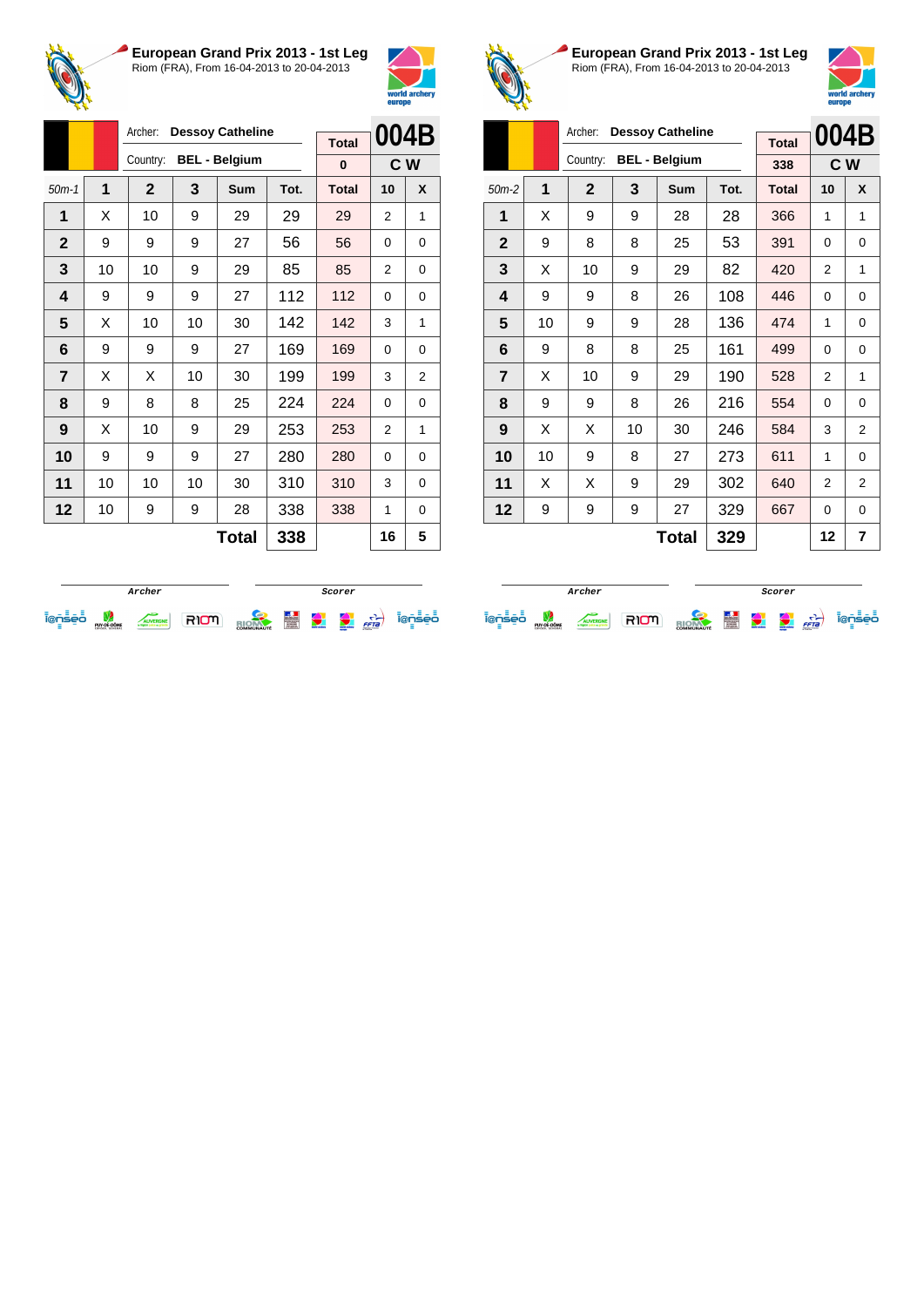



| ۵              |              | Archer:     | Cerne Toja     |                |      |                   | 004C           |   |
|----------------|--------------|-------------|----------------|----------------|------|-------------------|----------------|---|
|                |              | Country:    |                | SLO - Slovenia |      | <b>Total</b><br>0 | C <sub>W</sub> |   |
| $50m-1$        | $\mathbf{1}$ | $\mathbf 2$ | 3              | Sum            | Tot. | <b>Total</b>      | 10             | X |
| 1              | X            | X           | 10             | 30             | 30   | 30                | 3              | 2 |
| $\mathbf 2$    | 10           | 9           | $\overline{7}$ | 26             | 56   | 56                | 1              | 0 |
| 3              | X            | X           | 9              | 29             | 85   | 85                | 2              | 2 |
| 4              | 9            | 9           | 9              | 27             | 112  | 112               | 0              | 0 |
| 5              | X            | 9           | 9              | 28             | 140  | 140               | 1              | 1 |
| 6              | 9            | 9           | 9              | 27             | 167  | 167               | 0              | 0 |
| $\overline{7}$ | X            | 10          | 10             | 30             | 197  | 197               | 3              | 1 |
| 8              | 9            | 9           | 9              | 27             | 224  | 224               | 0              | 0 |
| 9              | X            | 10          | 9              | 29             | 253  | 253               | 2              | 1 |
| 10             | 9            | 9           | 8              | 26             | 279  | 279               | $\Omega$       | 0 |
| 11             | X            | 10          | 10             | 30             | 309  | 309               | 3              | 1 |
| 12             | 10           | 9           | 9              | 28             | 337  | 337               | 1              | 0 |
|                |              |             |                | <b>Total</b>   | 337  |                   | 16             | 8 |



**European Grand Prix 2013 - 1st Leg** Riom (FRA), From 16-04-2013 to 20-04-2013



| Archer:<br>Cerne Toja<br>٨ |    |              |    |                |      |                     | 004C |     |
|----------------------------|----|--------------|----|----------------|------|---------------------|------|-----|
|                            |    | Country:     |    | SLO - Slovenia |      | <b>Total</b><br>337 |      | C W |
| $50m-2$                    | 1  | $\mathbf{2}$ | 3  | <b>Sum</b>     | Tot. | <b>Total</b>        | 10   | X   |
| 1                          | М  | 10           | 10 | 20             | 20   | 357                 | 2    | 0   |
| $\mathbf{2}$               | 10 | 9            | 9  | 28             | 48   | 385                 | 1    | 0   |
| 3                          | X  | 10           | 10 | 30             | 78   | 415                 | 3    | 1   |
| 4                          | 9  | 9            | 9  | 27             | 105  | 442                 | 0    | 0   |
| 5                          | X  | X            | 10 | 30             | 135  | 472                 | 3    | 2   |
| 6                          | 9  | 9            | 8  | 26             | 161  | 498                 | 0    | 0   |
| 7                          | X  | X            | 10 | 30             | 191  | 528                 | 3    | 2   |
| 8                          | 9  | 9            | 9  | 27             | 218  | 555                 | 0    | 0   |
| 9                          | 10 | 10           | 10 | 30             | 248  | 585                 | 3    | 0   |
| 10                         | 9  | 9            | 9  | 27             | 275  | 612                 | 0    | 0   |
| 11                         | X  | 10           | 9  | 29             | 304  | 641                 | 2    | 1   |
| 12                         | 9  | 9            | 8  | 26             | 330  | 667                 | 0    | 0   |
|                            |    |              |    | Total          | 330  |                     | 17   | 6   |

|  |                                |              |  | Scorer            |   |            |               |      |     |
|--|--------------------------------|--------------|--|-------------------|---|------------|---------------|------|-----|
|  | PUY-DE-DÔME<br>CONSEIL GENERAL | <b>ERGNE</b> |  | <b>COMMUNAUTÉ</b> | Ě | weld ander | <b>ANTING</b> | FFTa | 90. |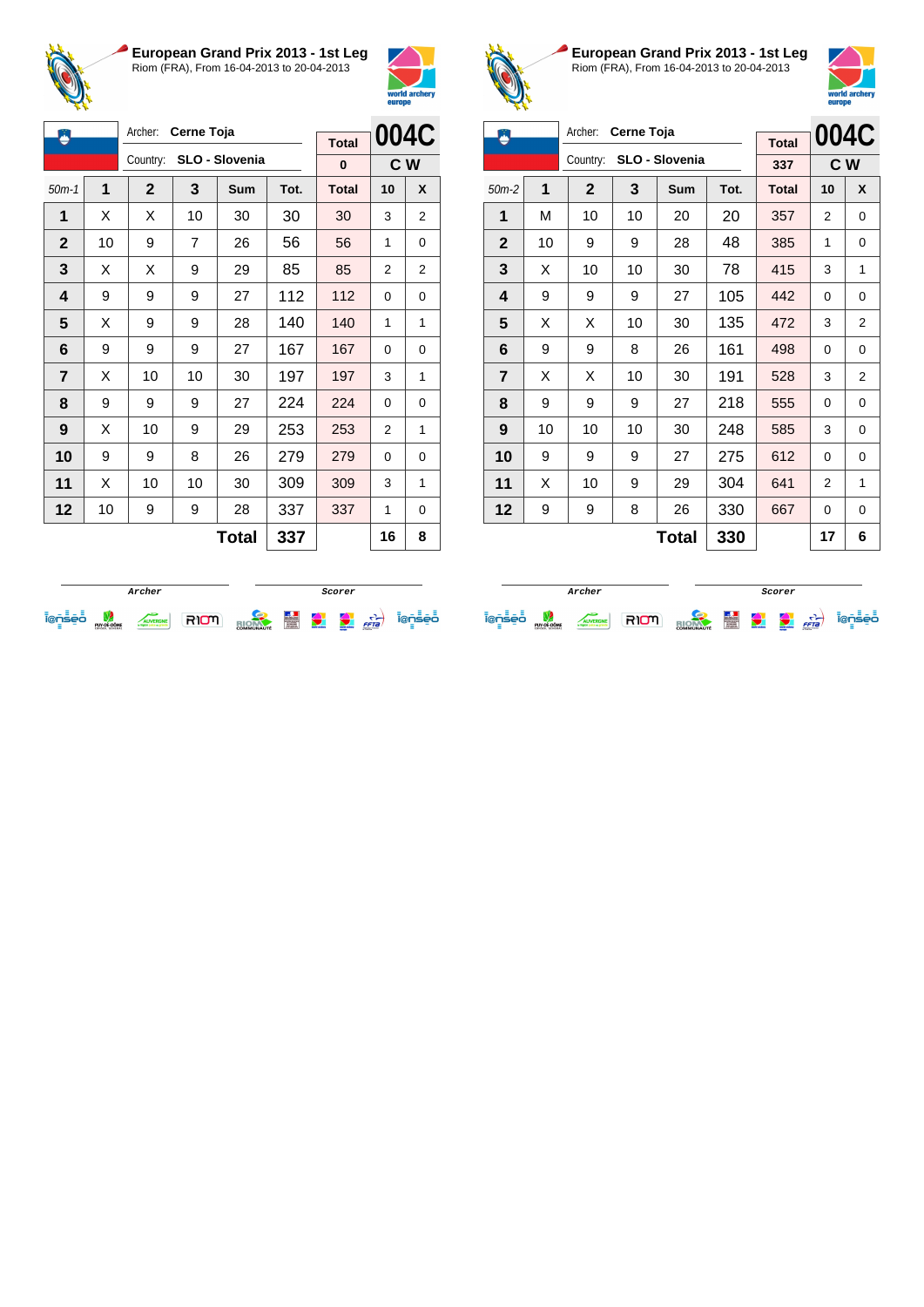



|                |    | Archer:     |    | <b>Meissner Janine</b> |      | <b>Total</b> | 004D |                |  |
|----------------|----|-------------|----|------------------------|------|--------------|------|----------------|--|
|                |    | Country:    |    | <b>GER - Germany</b>   |      | $\bf{0}$     |      | C <sub>W</sub> |  |
| $50m-1$        | 1  | $\mathbf 2$ | 3  | Sum                    | Tot. | <b>Total</b> | 10   | X              |  |
| 1              | 10 | 9           | 9  | 28                     | 28   | 28           | 1    | 0              |  |
| $\mathbf 2$    | 9  | 9           | 9  | 27                     | 55   | 55           | 0    | 0              |  |
| 3              | 10 | 10          | 10 | 30                     | 85   | 85           | 3    | 0              |  |
| 4              | 9  | 9           | 8  | 26                     | 111  | 111          | 0    | 0              |  |
| 5              | X  | X           | X  | 30                     | 141  | 141          | 3    | 3              |  |
| 6              | 10 | 10          | 9  | 29                     | 170  | 170          | 2    | 0              |  |
| $\overline{7}$ | 10 | 9           | 9  | 28                     | 198  | 198          | 1    | 0              |  |
| 8              | 9  | 9           | 9  | 27                     | 225  | 225          | 0    | 0              |  |
| 9              | X  | 10          | 10 | 30                     | 255  | 255          | 3    | 1              |  |
| 10             | 10 | 9           | 9  | 28                     | 283  | 283          | 1    | 0              |  |
| 11             | X  | 10          | 10 | 30                     | 313  | 313          | 3    | 1              |  |
| 12             | 10 | 9           | 9  | 28                     | 341  | 341          | 1    | 0              |  |
|                |    |             |    | <b>Total</b>           | 341  |              | 18   | 5              |  |



**European Grand Prix 2013 - 1st Leg** Riom (FRA), From 16-04-2013 to 20-04-2013



| Archer:<br><b>Meissner Janine</b> |              |             |    |                      |      |              |                | 004D     |
|-----------------------------------|--------------|-------------|----|----------------------|------|--------------|----------------|----------|
|                                   |              |             |    |                      |      | <b>Total</b> |                |          |
|                                   |              | Country:    |    | <b>GER - Germany</b> |      | 341          |                | C W      |
| $50m-2$                           | 1            | $\mathbf 2$ | 3  | Sum                  | Tot. | <b>Total</b> | 10             | X        |
| 1                                 | 10           | 10          | 9  | 29                   | 29   | 370          | 2              | 0        |
| $\mathbf{2}$                      | 9            | 9           | 9  | 27                   | 56   | 397          | 0              | 0        |
| 3                                 | X            | 10          | 10 | 30                   | 86   | 427          | 3              | 1        |
| 4                                 | 10           | 10          | 9  | 29                   | 115  | 456          | 2              | 0        |
| 5                                 | X            | 10          | 9  | 29                   | 144  | 485          | $\overline{2}$ | 1        |
| 6                                 | 9            | 9           | 9  | 27                   | 171  | 512          | 0              | 0        |
| $\overline{7}$                    | X            | 10          | 10 | 30                   | 201  | 542          | 3              | 1        |
| 8                                 | 10           | 9           | 9  | 28                   | 229  | 570          | 1              | 0        |
| 9                                 | X            | 10          | 10 | 30                   | 259  | 600          | 3              | 1        |
| 10                                | 9            | 9           | 9  | 27                   | 286  | 627          | 0              | 0        |
| 11                                | X            | 9           | 9  | 28                   | 314  | 655          | 1              | 1        |
| 12                                | 9            | 9           | 8  | 26                   | 340  | 681          | 0              | $\Omega$ |
|                                   | 340<br>Total |             |    |                      |      |              | 17             | 5        |

|                                    |                                |               |  | Scorer            |   |              |                                  |      |    |
|------------------------------------|--------------------------------|---------------|--|-------------------|---|--------------|----------------------------------|------|----|
| $\sim$<br>$\overline{\phantom{a}}$ | PUY-DE-DÔME<br>CONSEIL GENERAL | <b>TERGNE</b> |  | <b>COMMUNAUTÉ</b> | Ë | weld and ser | <b>COMMERCE</b><br><b>Horses</b> | FFTa | eо |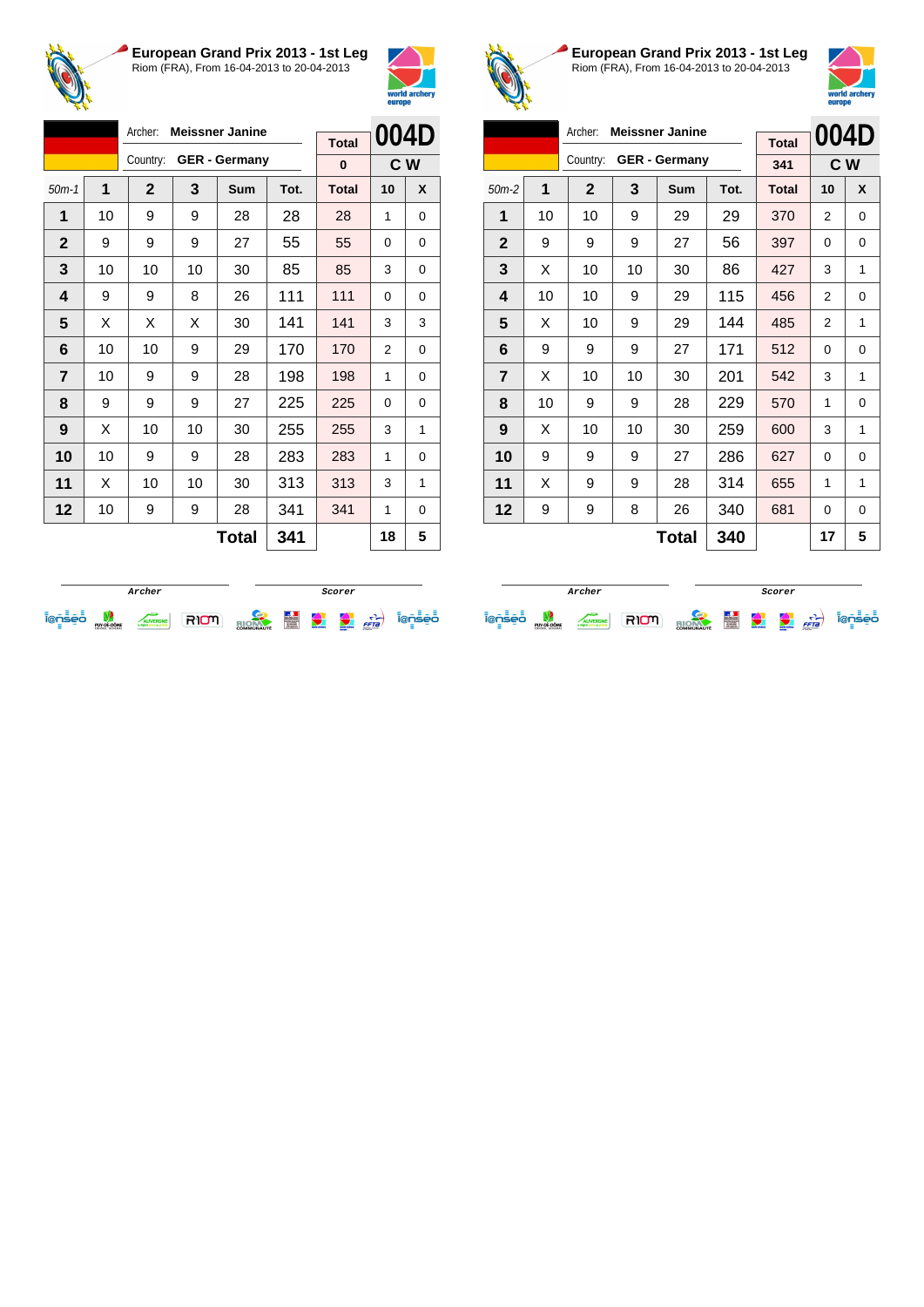



|                |    | Archer:      |    | <b>Deloche Pierre Julien</b> |      |              |                | 007A |
|----------------|----|--------------|----|------------------------------|------|--------------|----------------|------|
|                |    | Country:     |    | FRA - France                 |      | <b>Total</b> |                |      |
|                |    |              |    |                              |      | $\bf{0}$     | C M            |      |
| $50m-1$        | 1  | $\mathbf{2}$ | 3  | Sum                          | Tot. | <b>Total</b> | 10             | X    |
| 1              | X  | 10           | 10 | 30                           | 30   | 30           | 3              | 1    |
| $\mathbf{2}$   | 10 | 10           | 10 | 30                           | 60   | 60           | 3              | 0    |
| 3              | X  | X            | 10 | 30                           | 90   | 90           | 3              | 2    |
| 4              | 10 | 10           | 9  | 29                           | 119  | 119          | $\overline{2}$ | 0    |
| 5              | X  | 10           | 10 | 30                           | 149  | 149          | 3              | 1    |
| 6              | 10 | 9            | 9  | 28                           | 177  | 177          | 1              | 0    |
| $\overline{7}$ | X  | X            | 10 | 30                           | 207  | 207          | 3              | 2    |
| 8              | 10 | 10           | 9  | 29                           | 236  | 236          | 2              | 0    |
| 9              | X  | 10           | 10 | 30                           | 266  | 266          | 3              | 1    |
| 10             | 10 | 9            | 9  | 28                           | 294  | 294          | 1              | 0    |
| 11             | 10 | 10           | 10 | 30                           | 324  | 324          | 3              | 0    |
| 12             | 9  | 9            | 9  | 27                           | 351  | 351          | 0              | 0    |
|                |    |              |    | <b>Total</b>                 | 351  |              | 27             | 7    |



**European Grand Prix 2013 - 1st Leg** Riom (FRA), From 16-04-2013 to 20-04-2013



|                |    | Archer:<br><b>Deloche Pierre Julien</b> |              |       | 007A |              |    |                |
|----------------|----|-----------------------------------------|--------------|-------|------|--------------|----|----------------|
|                |    |                                         |              |       |      | <b>Total</b> |    |                |
|                |    | Country:                                | FRA - France |       |      | 351          |    | C M            |
| $50m-2$        | 1  | $\mathbf{2}$                            | 3            | Sum   | Tot. | <b>Total</b> | 10 | X              |
| 1              | X  | 10                                      | 10           | 30    | 30   | 381          | 3  | 1              |
| $\mathbf{2}$   | 9  | 9                                       | 9            | 27    | 57   | 408          | 0  | 0              |
| 3              | X  | X                                       | 10           | 30    | 87   | 438          | 3  | 2              |
| 4              | 10 | 10                                      | 9            | 29    | 116  | 467          | 2  | $\Omega$       |
| 5              | X  | X                                       | X            | 30    | 146  | 497          | 3  | 3              |
| 6              | X  | 9                                       | 9            | 28    | 174  | 525          | 1  | 1              |
| $\overline{7}$ | X  | X                                       | 10           | 30    | 204  | 555          | 3  | $\overline{2}$ |
| 8              | 10 | 10                                      | 9            | 29    | 233  | 584          | 2  | 0              |
| 9              | X  | X                                       | 10           | 30    | 263  | 614          | 3  | $\overline{2}$ |
| 10             | 10 | 9                                       | 9            | 28    | 291  | 642          | 1  | 0              |
| 11             | X  | X                                       | X            | 30    | 321  | 672          | 3  | 3              |
| 12             | 10 | 10                                      | 9            | 29    | 350  | 701          | 2  | 0              |
|                |    |                                         |              | Total | 350  |              | 26 | 14             |

|   | Archer                         |  |  |                   |                   |             | Scorer                        |      |    |
|---|--------------------------------|--|--|-------------------|-------------------|-------------|-------------------------------|------|----|
| - | PUY-DE-DÔME<br>CONSEIL GENERAL |  |  | <b>COMMUNAUTÉ</b> | <b>State</b><br>E | went and on | <b>ARMAN</b><br><b>Harton</b> | FFTa | 90 |

**Archer Scorer Scorer** ieniei was arrest RIOM and a profile of the state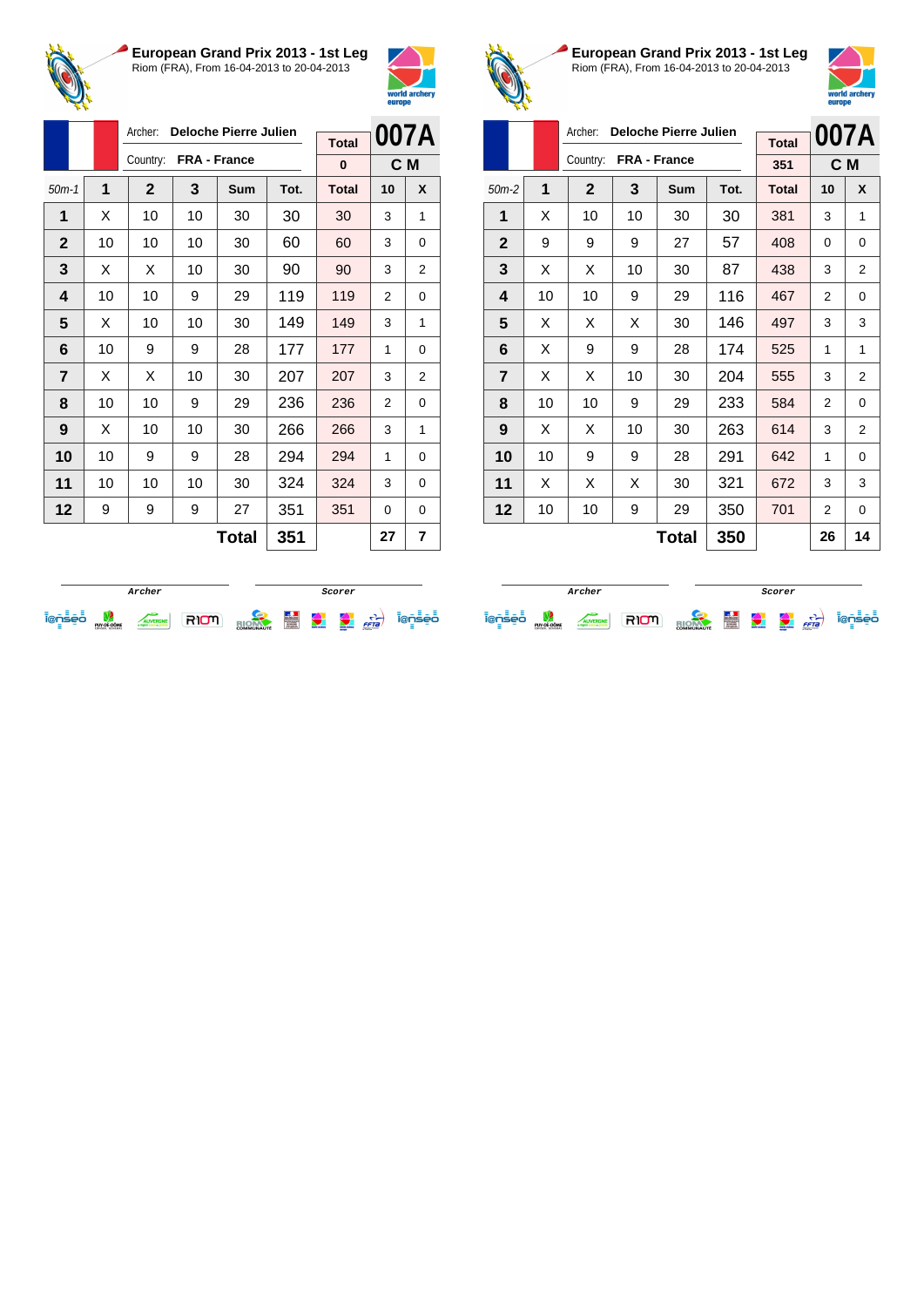



| Ä              |              | Archer:     | <b>Korosec Vili</b> |                |      | <b>Total</b> | 007B     |     |
|----------------|--------------|-------------|---------------------|----------------|------|--------------|----------|-----|
|                |              | Country:    |                     | SLO - Slovenia |      | 0            |          | C M |
| $50m-1$        | $\mathbf{1}$ | $\mathbf 2$ | 3                   | Sum            | Tot. | <b>Total</b> | 10       | X   |
| 1              | X            | X           | 10                  | 30             | 30   | 30           | 3        | 2   |
| $\mathbf{2}$   | 10           | 10          | 10                  | 30             | 60   | 60           | 3        | 0   |
| 3              | 10           | 10          | 10                  | 30             | 90   | 90           | 3        | 0   |
| 4              | 10           | 9           | 9                   | 28             | 118  | 118          | 1        | 0   |
| 5              | 10           | 10          | 10                  | 30             | 148  | 148          | 3        | 0   |
| 6              | 10           | 10          | 8                   | 28             | 176  | 176          | 2        | 0   |
| $\overline{7}$ | 10           | 10          | 10                  | 30             | 206  | 206          | 3        | 0   |
| 8              | 9            | 9           | 9                   | 27             | 233  | 233          | $\Omega$ | 0   |
| 9              | X            | 10          | 10                  | 30             | 263  | 263          | 3        | 1   |
| 10             | 10           | 9           | $\overline{7}$      | 26             | 289  | 289          | 1        | 0   |
| 11             | X            | 10          | 10                  | 30             | 319  | 319          | 3        | 1   |
| 12             | 9            | 9           | 8                   | 26             | 345  | 345          | 0        | 0   |
|                |              |             |                     | <b>Total</b>   | 345  |              | 25       | 4   |



**European Grand Prix 2013 - 1st Leg** Riom (FRA), From 16-04-2013 to 20-04-2013



|                |    | Archer:<br><b>Korosec Vili</b> |    |                | 007B |              |    |          |
|----------------|----|--------------------------------|----|----------------|------|--------------|----|----------|
|                |    | Country:                       |    | SLO - Slovenia |      | <b>Total</b> |    |          |
|                |    |                                |    |                |      | 345          |    | C M      |
| $50m-2$        | 1  | $\mathbf{2}$                   | 3  | Sum            | Tot. | <b>Total</b> | 10 | X        |
| 1              | X  | X                              | X  | 30             | 30   | 375          | 3  | 3        |
| $\mathbf{2}$   | 10 | 9                              | 9  | 28             | 58   | 403          | 1  | 0        |
| 3              | X  | X                              | X  | 30             | 88   | 433          | 3  | 3        |
| 4              | 10 | 9                              | 9  | 28             | 116  | 461          | 1  | 0        |
| 5              | 10 | 10                             | 10 | 30             | 146  | 491          | 3  | 0        |
| 6              | 10 | 10                             | 9  | 29             | 175  | 520          | 2  | 0        |
| $\overline{7}$ | 10 | 10                             | 10 | 30             | 205  | 550          | 3  | 0        |
| 8              | 10 | 9                              | 9  | 28             | 233  | 578          | 1  | 0        |
| 9              | X  | X                              | 10 | 30             | 263  | 608          | 3  | 2        |
| 10             | 9  | 9                              | 7  | 25             | 288  | 633          | 0  | $\Omega$ |
| 11             | 9  | 9                              | 9  | 27             | 315  | 660          | 0  | 0        |
| 12             | 9  | 9                              | 9  | 27             | 342  | 687          | 0  | 0        |
|                |    |                                |    | 20             | 8    |              |    |          |

| Archer                         |  |  |                   |   |               | Scorer                                            |      |    |
|--------------------------------|--|--|-------------------|---|---------------|---------------------------------------------------|------|----|
| PUY-DE-DÔME<br>CONSEIL GENERAL |  |  | <b>COMMUNAUTÉ</b> | Ë | world archery | <b><i><u>Parts and a</u></i></b><br><b>AUTORS</b> | FFTa | 20 |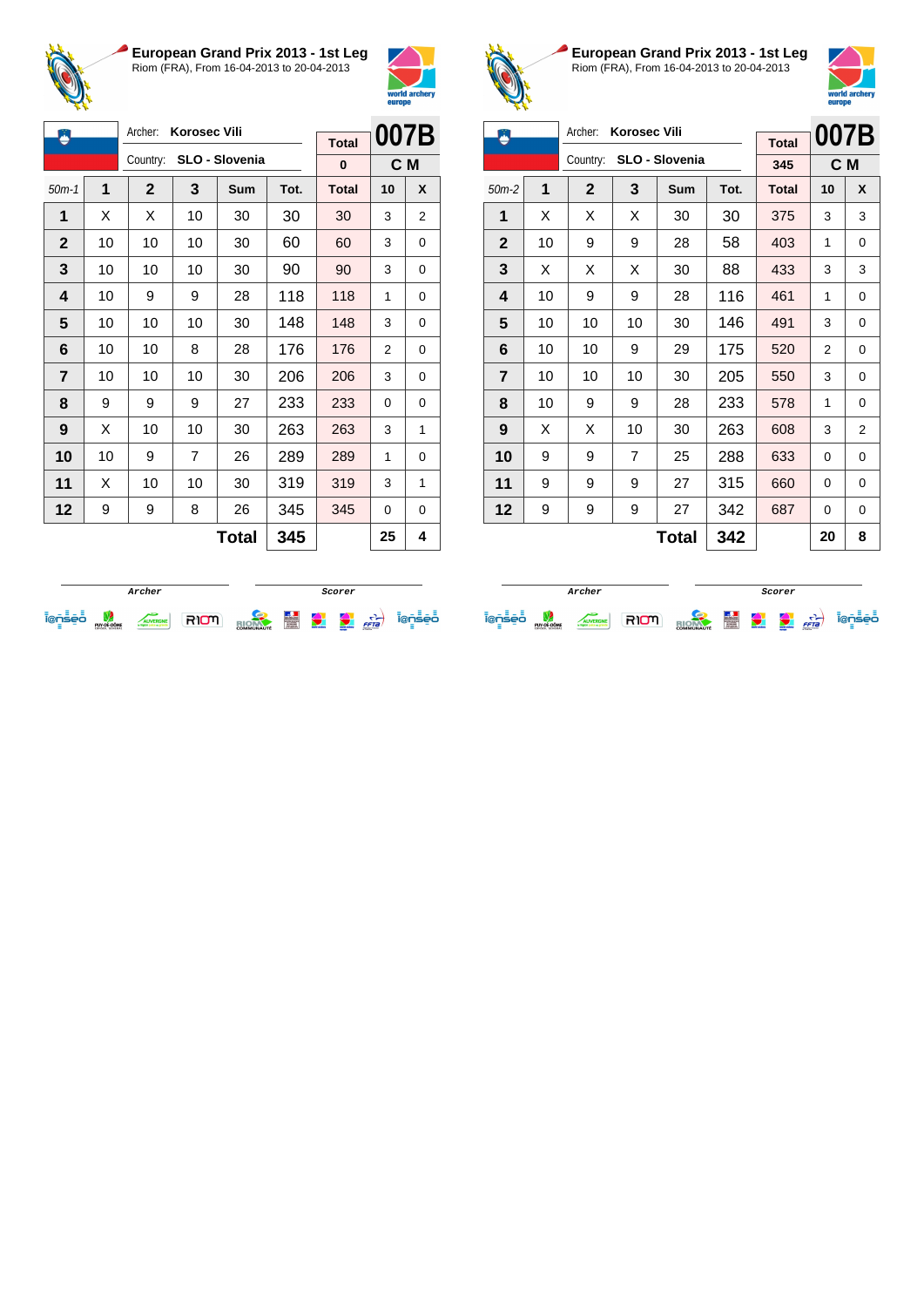



|                |    | Archer:      |    | <b>Tjentland Oddmund</b> |      |              | 007C     |   |
|----------------|----|--------------|----|--------------------------|------|--------------|----------|---|
|                |    |              |    |                          |      | <b>Total</b> |          |   |
|                |    | Country:     |    | <b>NOR - Norway</b>      |      | 0            | C M      |   |
| $50m-1$        | 1  | $\mathbf{2}$ | 3  | Sum                      | Tot. | <b>Total</b> | 10       | X |
| 1              | X  | 10           | 10 | 30                       | 30   | 30           | 3        | 1 |
| $\mathbf{2}$   | 9  | 9            | 8  | 26                       | 56   | 56           | 0        | 0 |
| 3              | 10 | 10           | 10 | 30                       | 86   | 86           | 3        | 0 |
| 4              | 9  | 9            | 9  | 27                       | 113  | 113          | $\Omega$ | 0 |
| 5              | X  | X            | X  | 30                       | 143  | 143          | 3        | 3 |
| 6              | 10 | 10           | 9  | 29                       | 172  | 172          | 2        | 0 |
| $\overline{7}$ | 10 | 10           | 10 | 30                       | 202  | 202          | 3        | 0 |
| 8              | 10 | 9            | 9  | 28                       | 230  | 230          | 1        | 0 |
| 9              | X  | 10           | 10 | 30                       | 260  | 260          | 3        | 1 |
| 10             | 9  | 9            | 9  | 27                       | 287  | 287          | 0        | 0 |
| 11             | 10 | 10           | 10 | 30                       | 317  | 317          | 3        | 0 |
| 12             | 9  | 9            | 8  | 26                       | 343  | 343          | $\Omega$ | 0 |
|                |    |              |    | <b>Total</b>             | 343  |              | 21       | 5 |



**European Grand Prix 2013 - 1st Leg** Riom (FRA), From 16-04-2013 to 20-04-2013



| Archer:<br><b>Tjentland Oddmund</b> |    |              |                |                     |      |              |    | 007C           |
|-------------------------------------|----|--------------|----------------|---------------------|------|--------------|----|----------------|
|                                     |    |              |                |                     |      | <b>Total</b> |    |                |
|                                     |    | Country:     |                | <b>NOR - Norway</b> |      | 343          |    | C M            |
| $50m-2$                             | 1  | $\mathbf{2}$ | 3              | <b>Sum</b>          | Tot. | <b>Total</b> | 10 | X              |
| 1                                   | 10 | 8            | 8              | 26                  | 26   | 369          | 1  | $\Omega$       |
| $\mathbf{2}$                        | 8  | 8            | 8              | 24                  | 50   | 393          | 0  | 0              |
| 3                                   | 10 | 10           | 9              | 29                  | 79   | 422          | 2  | 0              |
| 4                                   | 9  | 9            | $\overline{7}$ | 25                  | 104  | 447          | 0  | 0              |
| 5                                   | 10 | 10           | 10             | 30                  | 134  | 477          | 3  | 0              |
| 6                                   | 10 | 9            | 8              | 27                  | 161  | 504          | 1  | 0              |
| $\overline{7}$                      | X  | 10           | 9              | 29                  | 190  | 533          | 2  | 1              |
| 8                                   | 9  | 9            | 9              | 27                  | 217  | 560          | 0  | 0              |
| 9                                   | X  | 10           | 10             | 30                  | 247  | 590          | 3  | 1              |
| 10                                  | 10 | 9            | 9              | 28                  | 275  | 618          | 1  | $\Omega$       |
| 11                                  | 10 | 10           | 10             | 30                  | 305  | 648          | 3  | 0              |
| 12                                  | 10 | 9            | 9              | 28                  | 333  | 676          | 1  | $\Omega$       |
|                                     |    |              |                | Total               | 333  |              | 17 | $\overline{2}$ |

|                                    | Archer                         |               |  |                   |   |              | Scorer                           |      |    |
|------------------------------------|--------------------------------|---------------|--|-------------------|---|--------------|----------------------------------|------|----|
| $\sim$<br>$\overline{\phantom{a}}$ | PUY-DE-DÔME<br>CONSEIL GENERAL | <b>TERGNE</b> |  | <b>COMMUNAUTÉ</b> | Ë | weld and ser | <b>COMMERCE</b><br><b>Horses</b> | FFTa | eо |

**Archer Scorer Scorer** iense de comme RIOM alone de la partie iense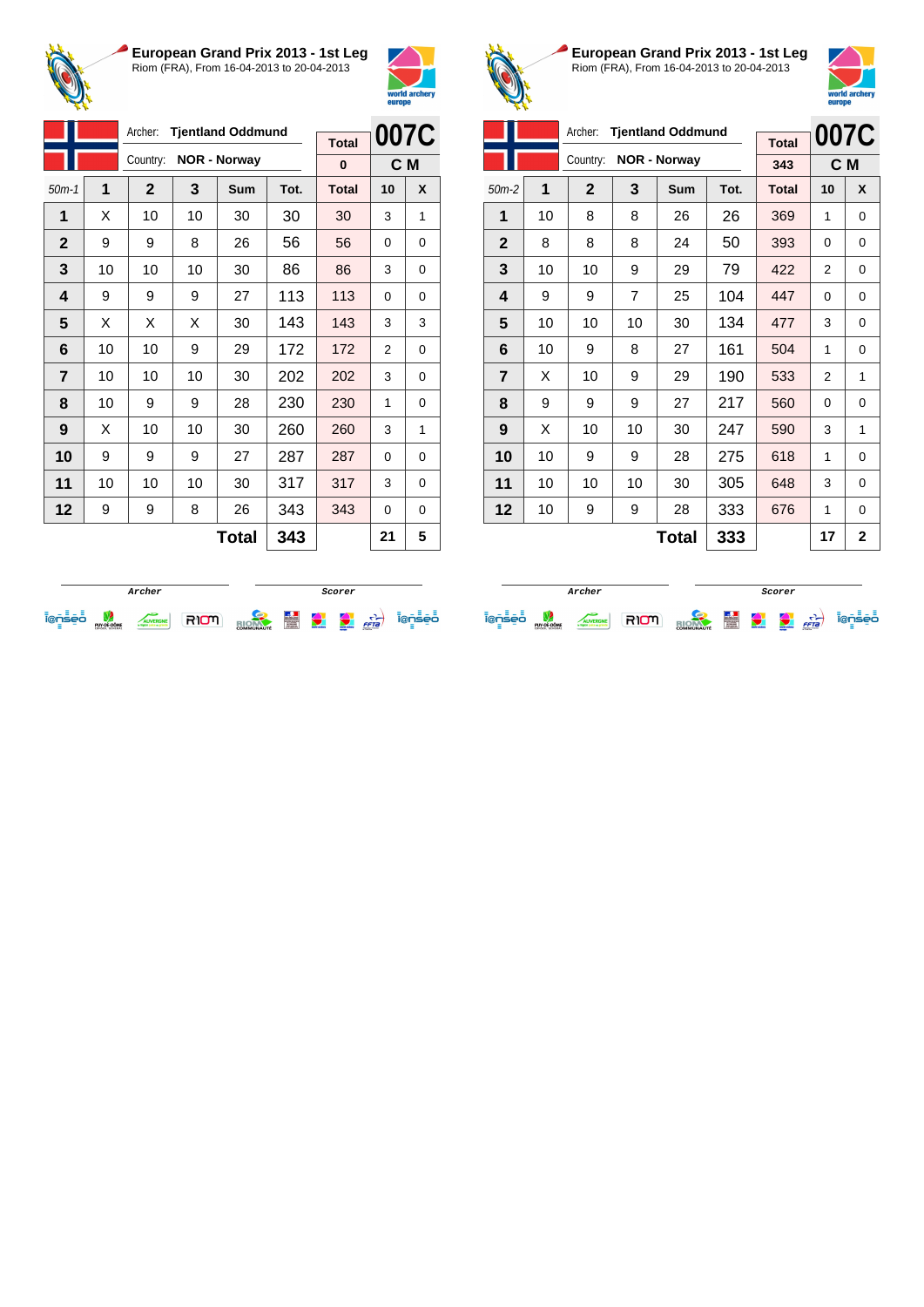



|                |    | Archer:      | <b>Seywert Gilles</b> |                         |      |              |      |                |
|----------------|----|--------------|-----------------------|-------------------------|------|--------------|------|----------------|
|                |    |              |                       |                         |      | <b>Total</b> | 007D |                |
|                |    | Country:     |                       | <b>LUX - Luxembourg</b> |      | 0            |      | C M            |
| $50m-1$        | 1  | $\mathbf{2}$ | 3                     | Sum                     | Tot. | <b>Total</b> | 10   | X              |
| 1              | X  | 10           | 9                     | 29                      | 29   | 29           | 2    | 1              |
| $\mathbf 2$    | 9  | 9            | 8                     | 26                      | 55   | 55           | 0    | 0              |
| 3              | X  | X            | 10                    | 30                      | 85   | 85           | 3    | $\overline{2}$ |
| 4              | 9  | 9            | 8                     | 26                      | 111  | 111          | 0    | 0              |
| 5              | X  | X            | 10                    | 30                      | 141  | 141          | 3    | 2              |
| 6              | 10 | 9            | 8                     | 27                      | 168  | 168          | 1    | 0              |
| $\overline{7}$ | X  | 10           | 10                    | 30                      | 198  | 198          | 3    | 1              |
| 8              | 10 | 10           | 9                     | 29                      | 227  | 227          | 2    | 0              |
| 9              | X  | X            | X                     | 30                      | 257  | 257          | 3    | 3              |
| 10             | 10 | 10           | 10                    | 30                      | 287  | 287          | 3    | 0              |
| 11             | X  | X            | X                     | 30                      | 317  | 317          | 3    | 3              |
| 12             | 10 | 10           | 10                    | 30                      | 347  | 347          | 3    | 0              |
|                |    |              |                       | エヘィヘー                   | クイフ  |              | ጎድ   | 10             |

**Total 347 26 12**



**European Grand Prix 2013 - 1st Leg** Riom (FRA), From 16-04-2013 to 20-04-2013



| Archer:<br><b>Seywert Gilles</b> |              |             |    |                  |      |              | 007D |          |
|----------------------------------|--------------|-------------|----|------------------|------|--------------|------|----------|
|                                  |              |             |    |                  |      | <b>Total</b> |      |          |
|                                  |              | Country:    |    | LUX - Luxembourg |      | 347          |      | C M      |
| $50m-2$                          | 1            | $\mathbf 2$ | 3  | <b>Sum</b>       | Tot. | <b>Total</b> | 10   | X        |
| 1                                | 10           | 10          | 9  | 29               | 29   | 376          | 2    | $\Omega$ |
| $\mathbf{2}$                     | 9            | 9           | 8  | 26               | 55   | 402          | 0    | 0        |
| 3                                | X            | 10          | 10 | 30               | 85   | 432          | 3    | 1        |
| 4                                | 10           | 9           | 9  | 28               | 113  | 460          | 1    | 0        |
| 5                                | 10           | 10          | 10 | 30               | 143  | 490          | 3    | 0        |
| 6                                | 9            | 9           | 9  | 27               | 170  | 517          | 0    | 0        |
| $\overline{7}$                   | X            | 10          | 10 | 30               | 200  | 547          | 3    | 1        |
| 8                                | 9            | 9           | 8  | 26               | 226  | 573          | 0    | 0        |
| 9                                | X            | 10          | 9  | 29               | 255  | 602          | 2    | 1        |
| 10                               | 9            | 9           | 8  | 26               | 281  | 628          | 0    | 0        |
| 11                               | X            | 10          | 10 | 30               | 311  | 658          | 3    | 1        |
| 12                               | 10           | 9           | 9  | 28               | 339  | 686          | 1    | $\Omega$ |
|                                  | 339<br>Total |             |    |                  |      |              | 18   | 4        |

|   |                                |              |  | Scorer            |   |                   |                                  |      |     |
|---|--------------------------------|--------------|--|-------------------|---|-------------------|----------------------------------|------|-----|
| - | PUY-DE-DÔME<br>CONSEIL GENERAL | <b>ERGNE</b> |  | <b>COMMUNAUTÉ</b> | E | <b>CONTRACTOR</b> | <b>ARRAIGHT</b><br><b>AUTORS</b> | FFTa | seo |

**Archer Scorer**iense de comme RIOM alexander de la cie iense de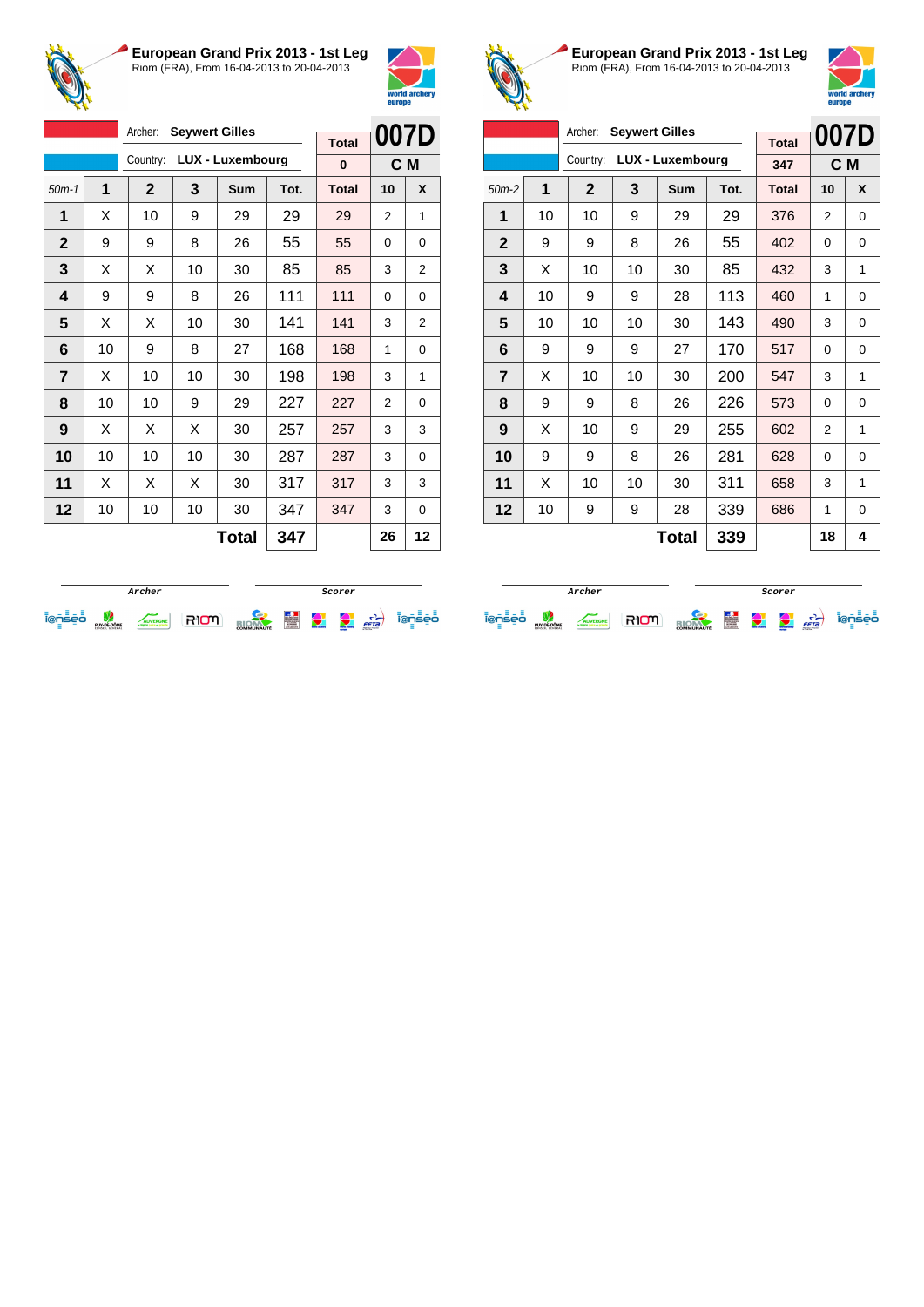



|                |    | Archer:      | <b>Olivier Adrien</b> |                     |     |                   |                | 008A           |
|----------------|----|--------------|-----------------------|---------------------|-----|-------------------|----------------|----------------|
|                |    | Country:     |                       | <b>FRA - France</b> |     | <b>Total</b><br>0 | C M            |                |
| $50m-1$        | 1  | $\mathbf{2}$ | 3                     | <b>Total</b>        | 10  | X                 |                |                |
| 1              | X  | Χ            | 10                    | 30                  | 30  | 30                | 3              | 2              |
| $\mathbf{2}$   | 10 | 9            | 9                     | 28                  | 58  | 58                | 1              | 0              |
| 3              | X  | 10           | 10                    | 30                  | 88  | 88                | 3              | 1              |
| 4              | 10 | 9            | 8                     | 27                  | 115 | 115               | 1              | 0              |
| 5              | 10 | 10           | 9                     | 29                  | 144 | 144               | $\overline{2}$ | 0              |
| 6              | 9  | 9            | 8                     | 26                  | 170 | 170               | 0              | 0              |
| $\overline{7}$ | X  | 10           | 9                     | 29                  | 199 | 199               | $\overline{2}$ | 1              |
| 8              | 9  | 9            | 9                     | 27                  | 226 | 226               | $\Omega$       | 0              |
| 9              | X  | X            | 10                    | 30                  | 256 | 256               | 3              | $\overline{2}$ |
| 10             | 9  | 9            | 9                     | 27                  | 283 | 283               | $\Omega$       | 0              |
| 11             | X  | X            | 9                     | 29                  | 312 | 312               | 2              | 2              |
| 12             | 9  | 9            | 7                     | 25                  | 337 | 337               | 0              | 0              |
|                |    |              |                       | <b>Total</b>        | 337 |                   | 17             | 8              |



**European Grand Prix 2013 - 1st Leg** Riom (FRA), From 16-04-2013 to 20-04-2013



|                         |    | Archer:      | <b>Olivier Adrien</b> |            |      |              | 008A           |          |
|-------------------------|----|--------------|-----------------------|------------|------|--------------|----------------|----------|
|                         |    |              |                       |            |      | <b>Total</b> |                |          |
|                         |    | Country:     | FRA - France          |            |      | 337          | C <sub>M</sub> |          |
| $50m-2$                 | 1  | $\mathbf{2}$ | 3                     | <b>Sum</b> | Tot. | <b>Total</b> | 10             | X        |
| 1                       | X  | 9            | 9                     | 28         | 28   | 365          | 1              | 1        |
| $\mathbf{2}$            | 9  | 9            | 8                     | 26         | 54   | 391          | 0              | 0        |
| 3                       | X  | X            | X                     | 30         | 84   | 421          | 3              | 3        |
| $\overline{\mathbf{4}}$ | X  | 10           | 9                     | 29         | 113  | 450          | 2              | 1        |
| 5                       | 10 | 9            | 9                     | 28         | 141  | 478          | 1              | 0        |
| 6                       | 9  | 8            | 8                     | 25         | 166  | 503          | 0              | 0        |
| $\overline{7}$          | X  | 10           | 10                    | 30         | 196  | 533          | 3              | 1        |
| 8                       | 10 | 10           | 9                     | 29         | 225  | 562          | $\overline{2}$ | 0        |
| 9                       | X  | X            | 10                    | 30         | 255  | 592          | 3              | 2        |
| 10                      | 10 | 10           | 9                     | 29         | 284  | 621          | 2              | $\Omega$ |
| 11                      | X  | 10           | 10                    | 30         | 314  | 651          | 3              | 1        |
| 12                      | 10 | 10           | 10                    | 30         | 344  | 681          | 3              | 0        |
|                         |    |              |                       | Total      | 344  |              | 23             | 9        |

|   | Archer                         |                 |  |                   |   |                | Scorer                          |      |  |
|---|--------------------------------|-----------------|--|-------------------|---|----------------|---------------------------------|------|--|
| - | PUY-DE-DÔME<br>CONSEIL GENERAL | <b>LIVERGNE</b> |  | <b>COMMUNAUTÉ</b> | E | <b>COMPANY</b> | <b>STATION</b><br><b>Horses</b> | FFTa |  |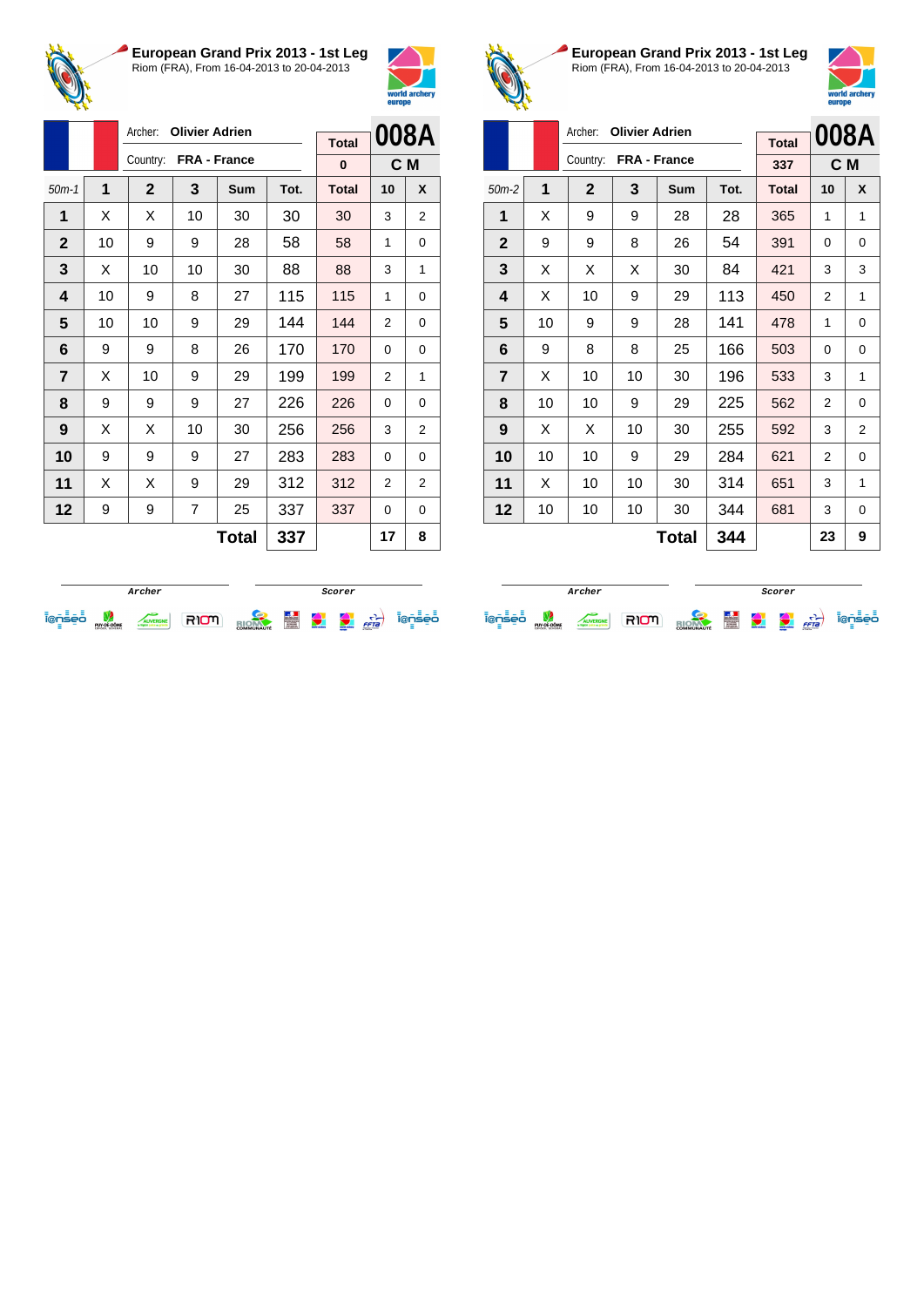



| ۸              |    | Archer:        |    | Stosevski Luka |      |              | 008B |     |
|----------------|----|----------------|----|----------------|------|--------------|------|-----|
|                |    |                |    |                |      | <b>Total</b> |      |     |
|                |    | Country:       |    | SLO - Slovenia |      | 0            |      | C M |
| $50m-1$        | 1  | $\overline{2}$ | 3  | Sum            | Tot. | <b>Total</b> | 10   | X   |
| 1              | 10 | 10             | 10 | 30             | 30   | 30           | 3    | 0   |
| $\overline{2}$ | 9  | 9              | 8  | 26             | 56   | 56           | 0    | 0   |
| 3              | X  | X              | X  | 30             | 86   | 86           | 3    | 3   |
| 4              | 10 | 9              | 9  | 28             | 114  | 114          | 1    | 0   |
| 5              | 10 | 10             | 10 | 30             | 144  | 144          | 3    | 0   |
| 6              | 9  | 8              | 8  | 25             | 169  | 169          | 0    | 0   |
| $\overline{7}$ | X  | X              | 10 | 30             | 199  | 199          | 3    | 2   |
| 8              | 10 | 9              | 9  | 28             | 227  | 227          | 1    | 0   |
| 9              | х  | X              | X  | 30             | 257  | 257          | 3    | 3   |
| 10             | 10 | 10             | 8  | 28             | 285  | 285          | 2    | 0   |
| 11             | X  | 10             | 10 | 30             | 315  | 315          | 3    | 1   |
| 12             | 9  | 9              | 9  | 27             | 342  | 342          | 0    | 0   |
|                |    |                |    | <b>Total</b>   | 342  |              | 22   | 9   |



**European Grand Prix 2013 - 1st Leg** Riom (FRA), From 16-04-2013 to 20-04-2013



| m              |    | Archer:      |    | Stosevski Luka |      |              | 008B |          |
|----------------|----|--------------|----|----------------|------|--------------|------|----------|
|                |    |              |    |                |      | <b>Total</b> |      |          |
|                |    | Country:     |    | SLO - Slovenia |      | 342          |      | C M      |
| $50m-2$        | 1  | $\mathbf{2}$ | 3  | <b>Sum</b>     | Tot. | <b>Total</b> | 10   | X        |
| 1              | X  | 10           | 10 | 30             | 30   | 372          | 3    | 1        |
| $\mathbf{2}$   | 9  | 9            | 8  | 26             | 56   | 398          | 0    | 0        |
| 3              | 10 | 10           | 10 | 30             | 86   | 428          | 3    | $\Omega$ |
| 4              | 9  | 9            | 9  | 27             | 113  | 455          | 0    | 0        |
| 5              | X  | 10           | 10 | 30             | 143  | 485          | 3    | 1        |
| 6              | 10 | 9            | 9  | 28             | 171  | 513          | 1    | 0        |
| $\overline{7}$ | X  | 10           | 9  | 29             | 200  | 542          | 2    | 1        |
| 8              | 9  | 9            | 9  | 27             | 227  | 569          | 0    | 0        |
| 9              | X  | X            | 10 | 30             | 257  | 599          | 3    | 2        |
| 10             | 10 | 10           | 10 | 30             | 287  | 629          | 3    | $\Omega$ |
| 11             | X  | 10           | 10 | 30             | 317  | 659          | 3    | 1        |
| 12             | 10 | 9            | 8  | 27             | 344  | 686          | 1    | 0        |
|                |    |              |    | <b>Total</b>   | 344  |              | 22   | 6        |

|   |                                |               |  | Scorer            |   |                   |                                    |           |  |
|---|--------------------------------|---------------|--|-------------------|---|-------------------|------------------------------------|-----------|--|
| - | PUY-DE-DÔME<br>CONSEIL GENERAL | <b>TERGNE</b> |  | <b>COMMUNAUTÉ</b> | Ē | <b>AND AND OF</b> | <b>CONTRACTOR</b><br><b>AUTORS</b> | ↽<br>FFTa |  |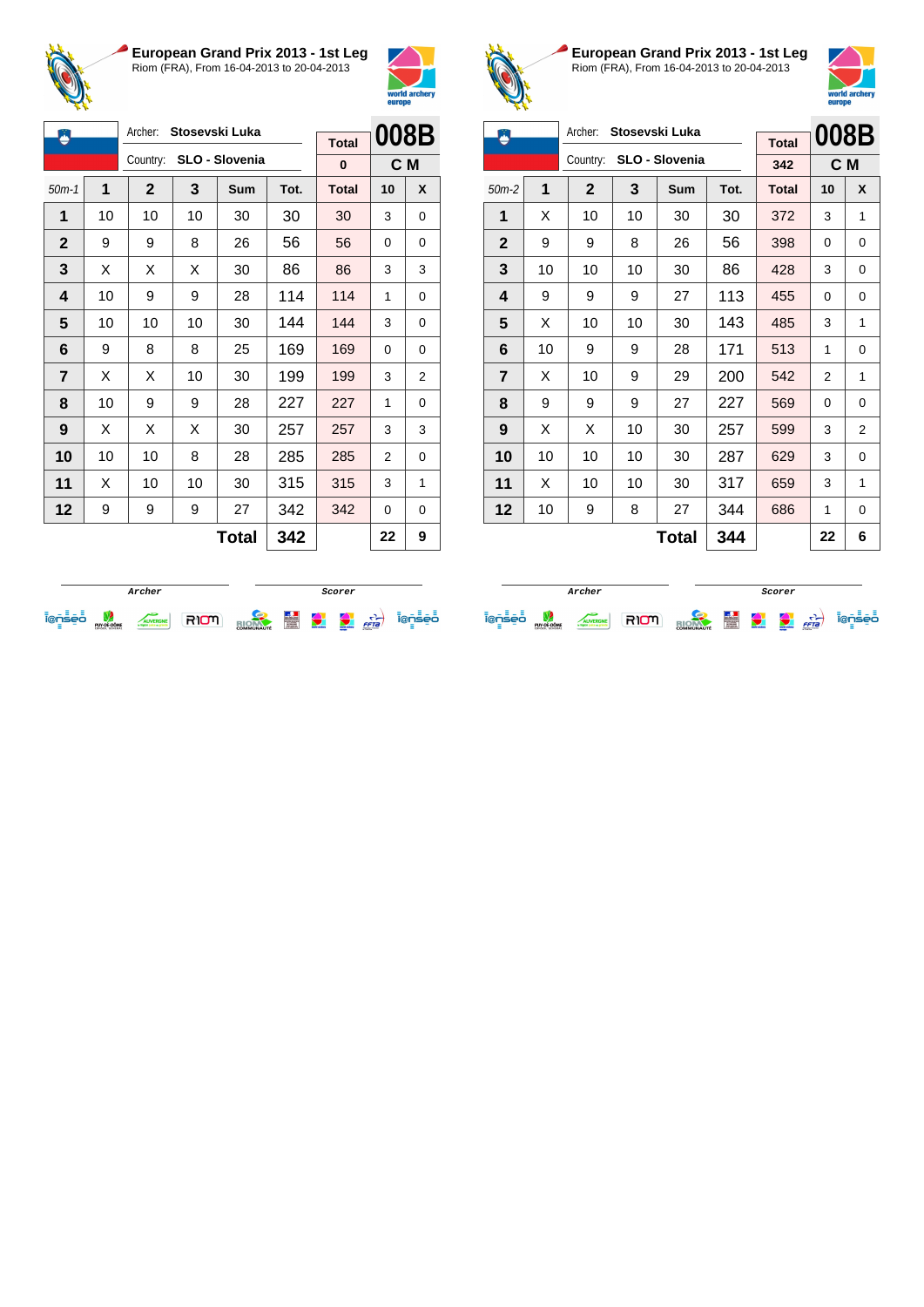



|                |    | Archer:<br><b>Haugseth Mads</b> |    |                     |      |              |                | 008C |
|----------------|----|---------------------------------|----|---------------------|------|--------------|----------------|------|
|                |    |                                 |    |                     |      | <b>Total</b> |                |      |
|                |    | Country:                        |    | <b>NOR - Norway</b> |      | 0            | C <sub>M</sub> |      |
| $50m-1$        | 1  | $\mathbf{2}$                    | 3  | Sum                 | Tot. | <b>Total</b> | 10             | X    |
| 1              | X  | X                               | 10 | 30                  | 30   | 30           | 3              | 2    |
| $\mathbf{2}$   | 10 | 10                              | 10 | 30                  | 60   | 60           | 3              | 0    |
| 3              | 10 | 10                              | 10 | 30                  | 90   | 90           | 3              | 0    |
| 4              | 10 | 10                              | 9  | 29                  | 119  | 119          | 2              | 0    |
| 5              | 10 | 10                              | 10 | 30                  | 149  | 149          | 3              | 0    |
| 6              | 9  | 9                               | 9  | 27                  | 176  | 176          | 0              | 0    |
| $\overline{7}$ | X  | X                               | 10 | 30                  | 206  | 206          | 3              | 2    |
| 8              | 10 | 9                               | 9  | 28                  | 234  | 234          | 1              | 0    |
| 9              | X  | 10                              | 10 | 30                  | 264  | 264          | 3              | 1    |
| 10             | 9  | 9                               | 9  | 27                  | 291  | 291          | 0              | 0    |
| 11             | X  | 10                              | 10 | 30                  | 321  | 321          | 3              | 1    |
| 12             | 9  | 9                               | 8  | 26                  | 347  | 347          | 0              | 0    |
|                |    |                                 |    | Tatal               | ヘイフ  |              | n A            | c    |

**Total 347 24 6**



**European Grand Prix 2013 - 1st Leg** Riom (FRA), From 16-04-2013 to 20-04-2013



|                |    | Archer:      |    | <b>Haugseth Mads</b> |      |              |                | 008C           |
|----------------|----|--------------|----|----------------------|------|--------------|----------------|----------------|
|                |    |              |    |                      |      | <b>Total</b> |                |                |
|                |    | Country:     |    | <b>NOR - Norway</b>  |      | 347          | C <sub>M</sub> |                |
| $50m-2$        | 1  | $\mathbf{2}$ | 3  | <b>Sum</b>           | Tot. | <b>Total</b> | 10             | X              |
| 1              | 10 | 9            | 9  | 28                   | 28   | 375          | 1              | 0              |
| $\mathbf{2}$   | 9  | 9            | 8  | 26                   | 54   | 401          | 0              | 0              |
| 3              | 10 | 10           | 10 | 30                   | 84   | 431          | 3              | 0              |
| 4              | 10 | 10           | 9  | 29                   | 113  | 460          | 2              | 0              |
| 5              | X  | X            | 10 | 30                   | 143  | 490          | 3              | 2              |
| 6              | 10 | 10           | 10 | 30                   | 173  | 520          | 3              | 0              |
| $\overline{7}$ | X  | X            | X  | 30                   | 203  | 550          | 3              | 3              |
| 8              | 10 | 10           | 8  | 28                   | 231  | 578          | 2              | 0              |
| 9              | X  | X            | 10 | 30                   | 261  | 608          | 3              | $\overline{2}$ |
| 10             | 10 | 9            | 9  | 28                   | 289  | 636          | 1              | 0              |
| 11             | X  | 9            | 9  | 28                   | 317  | 664          | 1              | 1              |
| 12             | 9  | 9            | 9  | 27                   | 344  | 691          | 0              | 0              |
|                |    |              | 22 | 8                    |      |              |                |                |

|                          |                                |             |  | Scorer            |   |            |                                |      |    |
|--------------------------|--------------------------------|-------------|--|-------------------|---|------------|--------------------------------|------|----|
| $\overline{\phantom{a}}$ | PUY-DE-DÔME<br>CONSEIL GENERAL | <b>RGNE</b> |  | <b>COMMUNAUTÉ</b> | Ë | weld ander | <b>COLUMN</b><br><b>Horses</b> | FFTa | ∍∩ |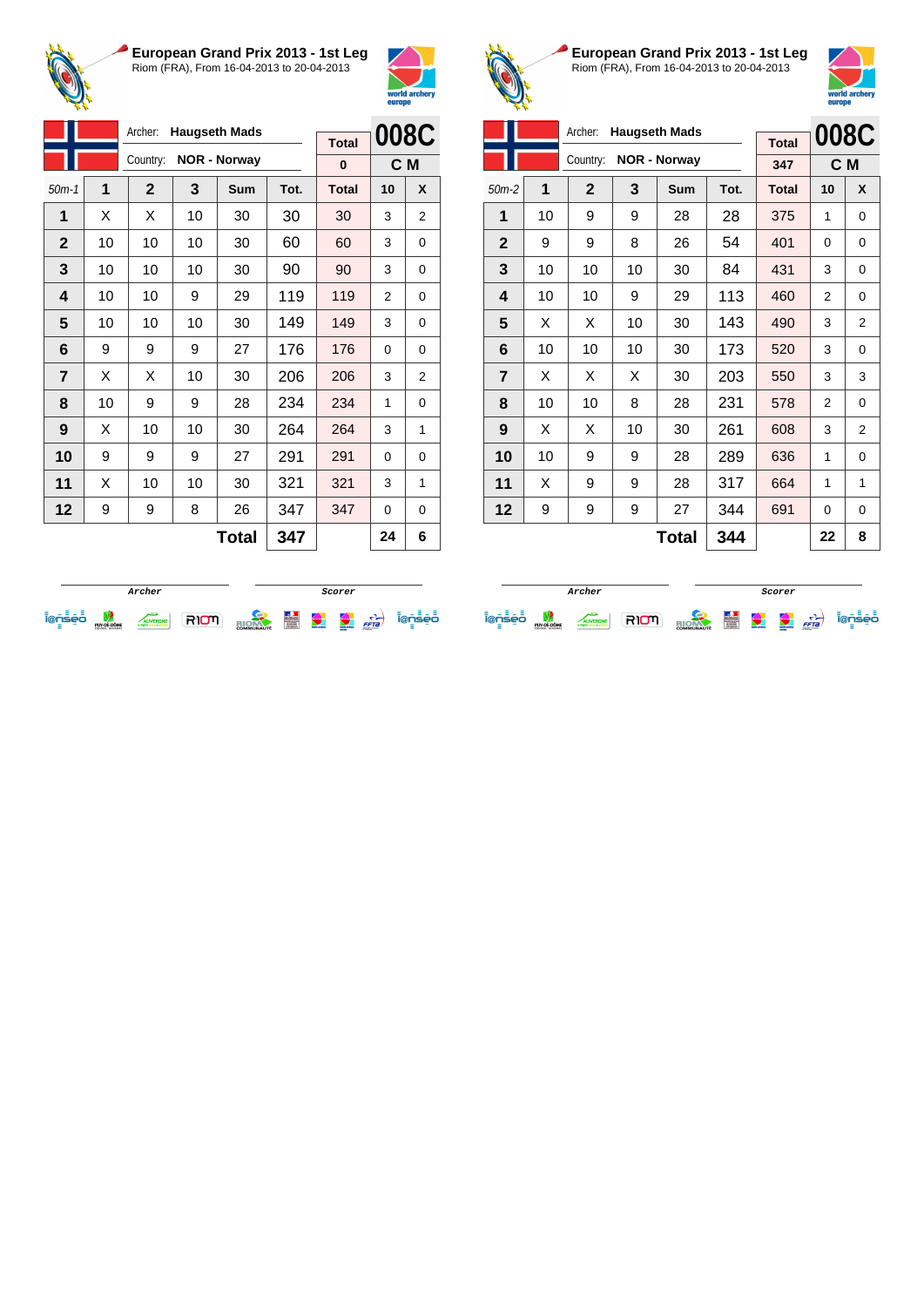



|                         |    | Archer:        |    | <b>Weber Fernand</b>    |      | <b>Total</b> | 008D     |   |
|-------------------------|----|----------------|----|-------------------------|------|--------------|----------|---|
|                         |    | Country:       |    | <b>LUX - Luxembourg</b> |      | 0            | C M      |   |
| $50m-1$                 | 1  | $\mathbf{2}$   | 3  | Sum                     | Tot. | <b>Total</b> | 10       | X |
| 1                       | X  | 9              | 9  | 28                      | 28   | 28           | 1        | 1 |
| $\mathbf{2}$            | 7  | $\overline{7}$ | 6  | 20                      | 48   | 48           | $\Omega$ | 0 |
| 3                       | 10 | 10             | 9  | 29                      | 77   | 77           | 2        | 0 |
| $\overline{\mathbf{4}}$ | 9  | 8              | М  | 17                      | 94   | 94           | $\Omega$ | 0 |
| 5                       | 9  | 9              | 9  | 27                      | 121  | 121          | 0        | 0 |
| 6                       | 9  | 8              | 8  | 25                      | 146  | 146          | 0        | 0 |
| 7                       | 10 | 9              | 8  | 27                      | 173  | 173          | 1        | 0 |
| 8                       | 8  | 8              | 8  | 24                      | 197  | 197          | $\Omega$ | 0 |
| 9                       | X  | X              | 10 | 30                      | 227  | 227          | 3        | 2 |
| 10                      | 10 | 9              | 9  | 28                      | 255  | 255          | 1        | 0 |
| 11                      | X  | 9              | 9  | 28                      | 283  | 283          | 1        | 1 |
| $12 \,$                 | 9  | 8              | 7  | 24                      | 307  | 307          | 0        | 0 |
|                         |    |                |    | <b>Total</b>            | 307  |              | 9        | 4 |



**European Grand Prix 2013 - 1st Leg** Riom (FRA), From 16-04-2013 to 20-04-2013



|                | Archer:<br><b>Weber Fernand</b> |              |   |                         |      |              | 008D |                |
|----------------|---------------------------------|--------------|---|-------------------------|------|--------------|------|----------------|
|                |                                 |              |   |                         |      | <b>Total</b> |      |                |
|                |                                 | Country:     |   | <b>LUX - Luxembourg</b> |      | 307          |      | C M            |
| $50m-2$        | 1                               | $\mathbf{2}$ | 3 | <b>Sum</b>              | Tot. | <b>Total</b> | 10   | X              |
| 1              | 10                              | 9            | 8 | 27                      | 27   | 334          | 1    | 0              |
| $\mathbf{2}$   | 8                               | 8            | 7 | 23                      | 50   | 357          | 0    | 0              |
| 3              | X                               | 10           | 9 | 29                      | 79   | 386          | 2    | 1              |
| 4              | 9                               | 9            | 8 | 26                      | 105  | 412          | 0    | $\Omega$       |
| 5              | 9                               | 9            | 9 | 27                      | 132  | 439          | 0    | 0              |
| 6              | 9                               | 9            | 8 | 26                      | 158  | 465          | 0    | 0              |
| $\overline{7}$ | X                               | 9            | 9 | 28                      | 186  | 493          | 1    | 1              |
| 8              | 9                               | 8            | 7 | 24                      | 210  | 517          | 0    | 0              |
| 9              | 10                              | 9            | 9 | 28                      | 238  | 545          | 1    | $\Omega$       |
| 10             | 9                               | 8            | 7 | 24                      | 262  | 569          | 0    | $\Omega$       |
| 11             | 10                              | 10           | 9 | 29                      | 291  | 598          | 2    | 0              |
| 12             | 9                               | 8            | 8 | 25                      | 316  | 623          | 0    | 0              |
|                |                                 |              |   | <b>Total</b>            | 316  |              | 7    | $\overline{2}$ |

|        |                                |  |  | Scorer            |   |                |                                  |      |    |
|--------|--------------------------------|--|--|-------------------|---|----------------|----------------------------------|------|----|
| $\sim$ | PUY-DE-DÔME<br>CONSEIL GENERAL |  |  | <b>COMMUNAUTÉ</b> | E | <b>COMMAND</b> | <b>COMMERCE</b><br><b>Horses</b> | FFTa | ∍∩ |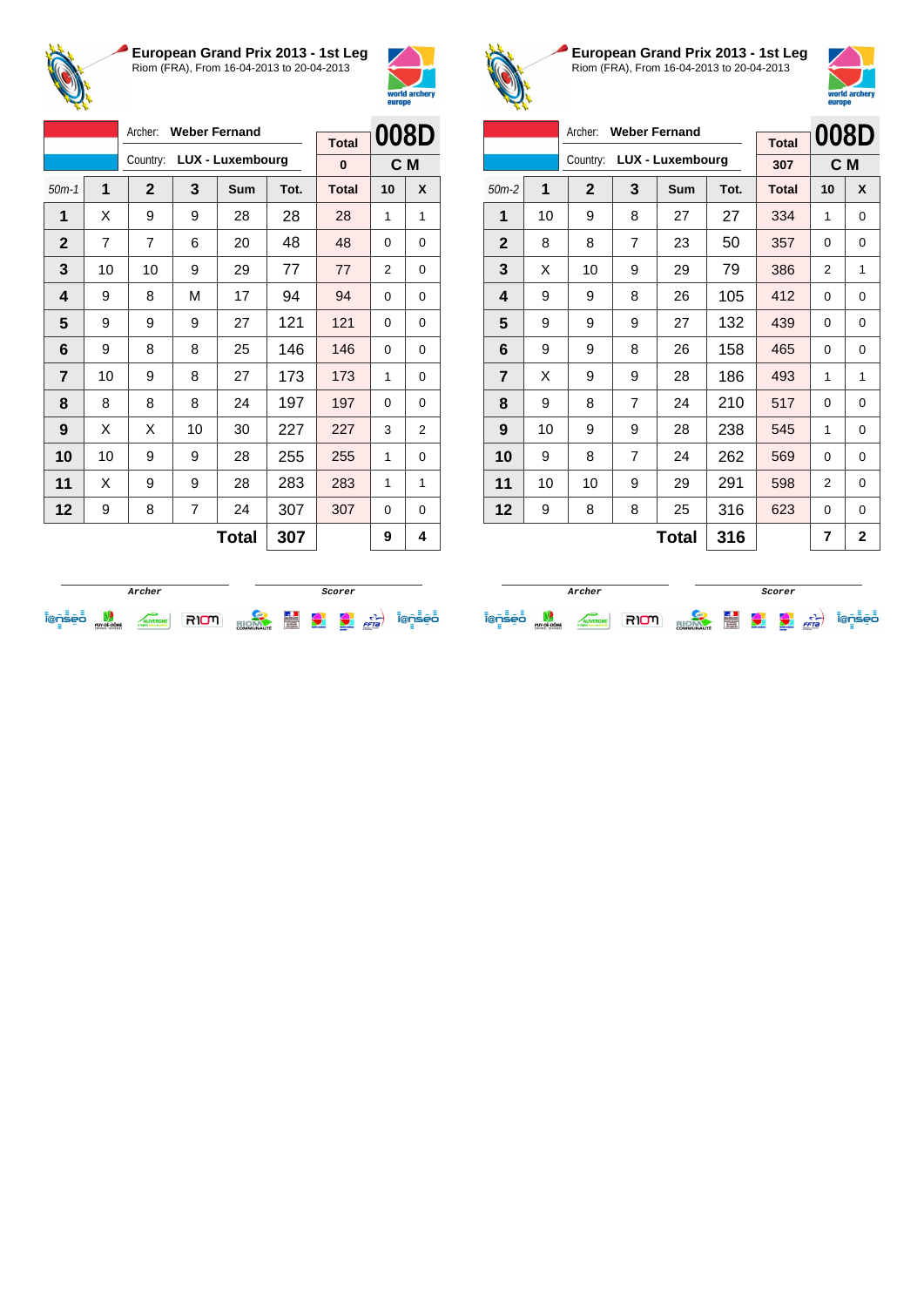



|    |              |         |              |              | <b>Total</b>              |                |      |
|----|--------------|---------|--------------|--------------|---------------------------|----------------|------|
|    | Country:     |         |              |              | 0                         | C <sub>M</sub> |      |
| 1  | $\mathbf{2}$ | 3       | <b>Sum</b>   | Tot.         | <b>Total</b>              | 10             | X    |
| 10 | 9            | 9       | 28           | 28           | 28                        | 1              | 0    |
| 9  | 9            | 9       | 27           | 55           | 55                        | $\Omega$       | 0    |
| X  | X            | 10      | 30           | 85           | 85                        | 3              | 2    |
| 10 | 9            | 9       | 28           | 113          | 113                       | 1              | 0    |
| X  | X            | 10      | 30           | 143          | 143                       | 3              | 2    |
| 10 | 9            | 9       | 28           | 171          | 171                       | 1              | 0    |
| X  | 10           | 10      | 30           | 201          | 201                       | 3              | 1    |
| 10 | 10           | 9       | 29           | 230          | 230                       | 2              | 0    |
| X  | X            | X       | 30           | 260          | 260                       | 3              | 3    |
| 10 | 10           | 10      | 30           | 290          | 290                       | 3              | 0    |
| 10 | 10           | 10      | 30           | 320          | 320                       | 3              | 0    |
| 9  | 9            | 9       | 27           | 347          | 347                       | 0              | 0    |
|    |              |         | <b>Total</b> | 347          |                           | 23             | 8    |
|    | $50m-1$      | Archer: |              | FRA - France | <b>Doussot Christophe</b> |                | 009A |



**European Grand Prix 2013 - 1st Leg** Riom (FRA), From 16-04-2013 to 20-04-2013



|                |    | Archer:      |    |                           | 009A |              |                |                |
|----------------|----|--------------|----|---------------------------|------|--------------|----------------|----------------|
|                |    |              |    | <b>Doussot Christophe</b> |      | <b>Total</b> |                |                |
|                |    | Country:     |    | FRA - France              |      | 347          |                | C M            |
| $50m-2$        | 1  | $\mathbf{2}$ | 3  | <b>Sum</b>                | Tot. | <b>Total</b> | 10             | X              |
| 1              | 10 | 10           | 10 | 30                        | 30   | 377          | 3              | 0              |
| $\mathbf{2}$   | 9  | 9            | 8  | 26                        | 56   | 403          | 0              | 0              |
| 3              | X  | Х            | 9  | 29                        | 85   | 432          | $\overline{2}$ | $\overline{2}$ |
| 4              | 9  | 9            | 9  | 27                        | 112  | 459          | 0              | $\Omega$       |
| 5              | X  | X            | 10 | 30                        | 142  | 489          | 3              | $\overline{2}$ |
| 6              | 10 | 10           | 9  | 29                        | 171  | 518          | $\overline{2}$ | $\Omega$       |
| $\overline{7}$ | X  | 10           | 10 | 30                        | 201  | 548          | 3              | 1              |
| 8              | 10 | 10           | 9  | 29                        | 230  | 577          | $\overline{2}$ | 0              |
| 9              | 10 | 10           | 10 | 30                        | 260  | 607          | 3              | 0              |
| 10             | 9  | 9            | 9  | 27                        | 287  | 634          | 0              | $\Omega$       |
| 11             | X  | Х            | 10 | 30                        | 317  | 664          | 3              | $\overline{2}$ |
| 12             | 10 | 10           | 9  | 29                        | 346  | 693          | 2              | 0              |
|                |    |              |    | Total                     | 346  |              | 23             | 7              |

|  |                                |             |  | Scorer            |   |                     |                                 |      |  |
|--|--------------------------------|-------------|--|-------------------|---|---------------------|---------------------------------|------|--|
|  | PUY-DE-DÔME<br>CONSEIL GENERAL | <b>RGNE</b> |  | <b>COMMUNAUTÉ</b> | E | <b>Weld archive</b> | <b>STATION</b><br><b>Horses</b> | FFTa |  |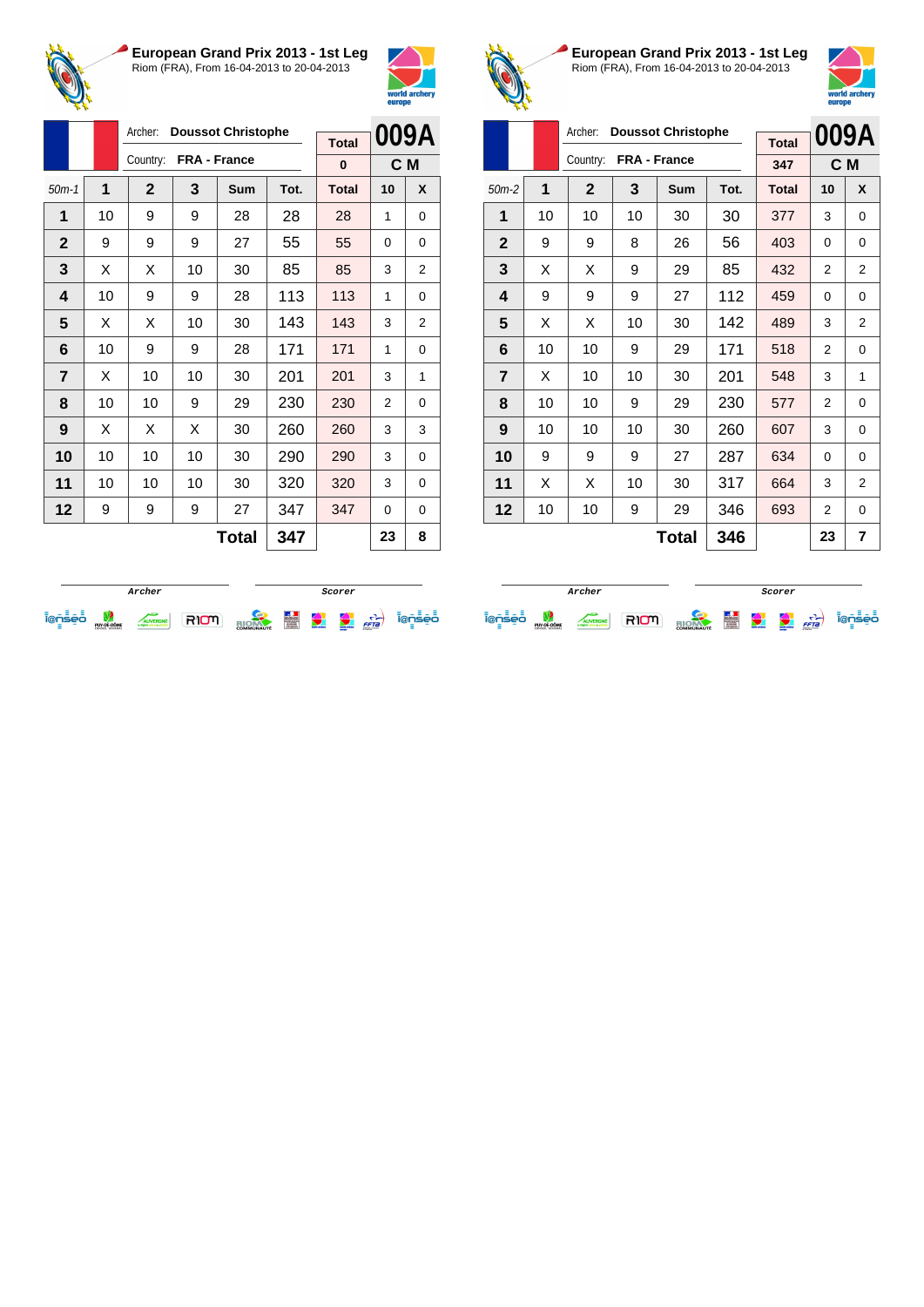



| 5                       |    | Archer:      | <b>Cerne Arne</b> |                |      | <b>Total</b> | 009B     |   |
|-------------------------|----|--------------|-------------------|----------------|------|--------------|----------|---|
|                         |    | Country:     |                   | SLO - Slovenia |      | 0            | C M      |   |
| $50m-1$                 | 1  | $\mathbf{2}$ | 3                 | Sum            | Tot. | <b>Total</b> | 10       | X |
| 1                       | X  | 9            | 9                 | 28             | 28   | 28           | 1        | 1 |
| $\mathbf{2}$            | 9  | 9            | 8                 | 26             | 54   | 54           | $\Omega$ | 0 |
| 3                       | 10 | 10           | 10                | 30             | 84   | 84           | 3        | 0 |
| $\overline{\mathbf{4}}$ | 9  | 9            | 9                 | 27             | 111  | 111          | $\Omega$ | 0 |
| 5                       | 10 | 10           | 10                | 30             | 141  | 141          | 3        | 0 |
| 6                       | 9  | 9            | 9                 | 27             | 168  | 168          | 0        | 0 |
| 7                       | X  | X            | 10                | 30             | 198  | 198          | 3        | 2 |
| 8                       | 9  | 9            | 8                 | 26             | 224  | 224          | $\Omega$ | 0 |
| 9                       | х  | 9            | 9                 | 28             | 252  | 252          | 1        | 1 |
| 10                      | 9  | 9            | 8                 | 26             | 278  | 278          | 0        | 0 |
| 11                      | X  | 10           | 10                | 30             | 308  | 308          | 3        | 1 |
| 12                      | 9  | 9            | 7                 | 25             | 333  | 333          | 0        | 0 |
|                         |    |              |                   | <b>Total</b>   | 333  |              | 14       | 5 |



**European Grand Prix 2013 - 1st Leg** Riom (FRA), From 16-04-2013 to 20-04-2013



| Ж              |                     | Archer:      | <b>Cerne Arne</b> |                |      |              | 009B |          |
|----------------|---------------------|--------------|-------------------|----------------|------|--------------|------|----------|
|                |                     |              |                   |                |      | <b>Total</b> |      |          |
|                |                     | Country:     |                   | SLO - Slovenia |      | 333          |      | C M      |
| $50m-2$        | 1                   | $\mathbf{2}$ | 3                 | <b>Sum</b>     | Tot. | <b>Total</b> | 10   | X        |
| 1              | 10                  | 10           | 10                | 30             | 30   | 363          | 3    | $\Omega$ |
| $\mathbf{2}$   | 9                   | 8            | 7                 | 24             | 54   | 387          | 0    | 0        |
| 3              | 10                  | 10           | 10                | 30             | 84   | 417          | 3    | $\Omega$ |
| 4              | 10                  | 9            | 9                 | 28             | 112  | 445          | 1    | $\Omega$ |
| 5              | X                   | X            | X                 | 30             | 142  | 475          | 3    | 3        |
| 6              | 9                   | 9            | 8                 | 26             | 168  | 501          | 0    | 0        |
| $\overline{7}$ | X                   | X            | 10                | 30             | 198  | 531          | 3    | 2        |
| 8              | 10                  | 9            | 9                 | 28             | 226  | 559          | 1    | 0        |
| 9              | X                   | 10           | 9                 | 29             | 255  | 588          | 2    | 1        |
| 10             | 9                   | 9            | 8                 | 26             | 281  | 614          | 0    | $\Omega$ |
| 11             | 10                  | 10           | 10                | 30             | 311  | 644          | 3    | 0        |
| 12             | 9                   | 9            | 8                 | 26             | 337  | 670          | 0    | 0        |
|                | <b>Total</b><br>337 |              |                   |                |      |              | 19   | 6        |



**Archer Scorer**i@nsea W ANCESSE RIOTI RIOMA E C C <sub>Fra</sub>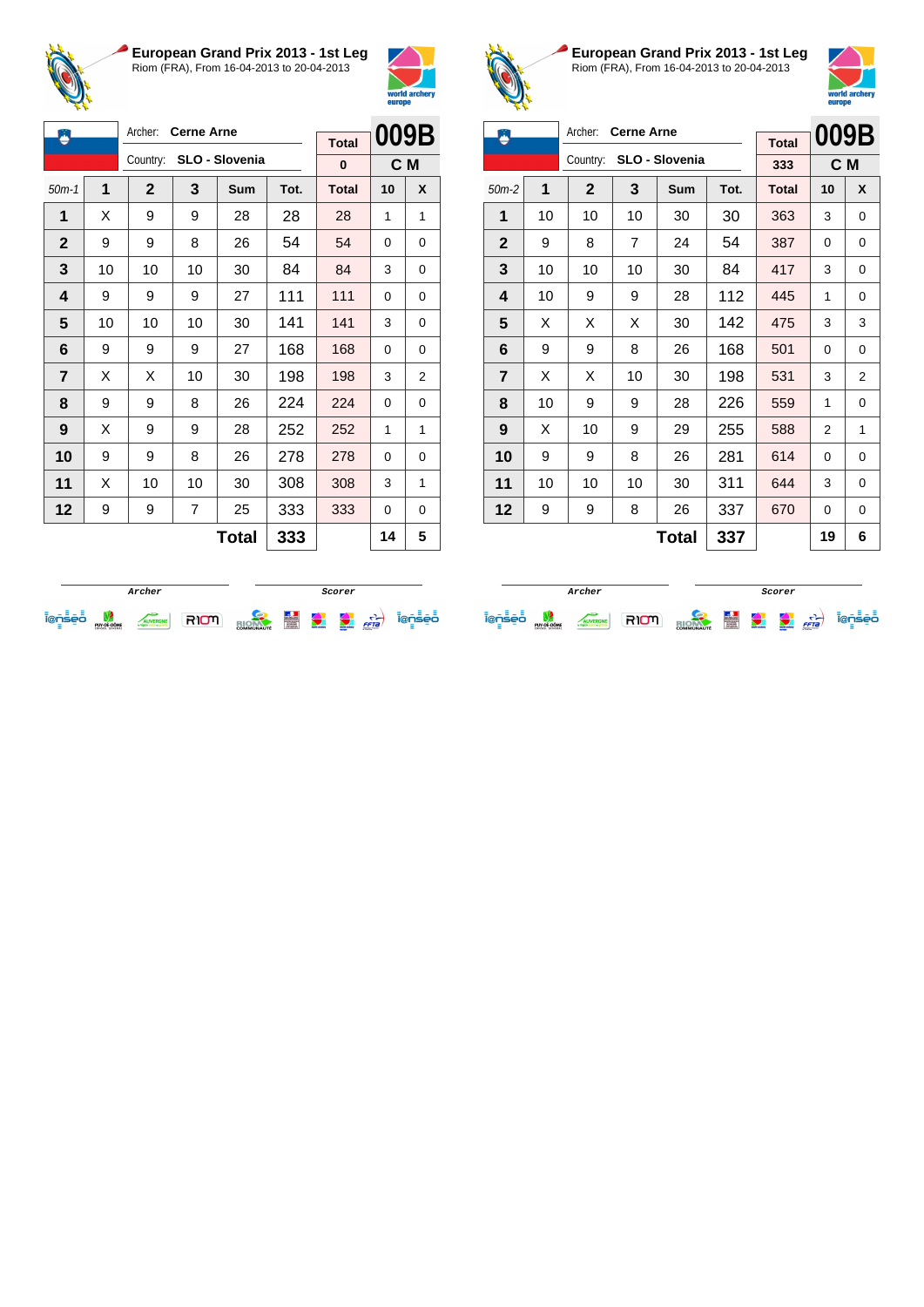



|                |    | Archer:      | Aamaas Njaal |                     |      | <b>Total</b> | 009C           |   |
|----------------|----|--------------|--------------|---------------------|------|--------------|----------------|---|
|                |    | Country:     |              | <b>NOR - Norway</b> |      | $\bf{0}$     | C <sub>M</sub> |   |
| $50m-1$        | 1  | $\mathbf{2}$ | 3            | Sum                 | Tot. | <b>Total</b> | 10             | X |
| 1              | X  | 10           | 10           | 30                  | 30   | 30           | 3              | 1 |
| $\mathbf{2}$   | 10 | 9            | 9            | 28                  | 58   | 58           | 1              | 0 |
| 3              | 10 | 10           | 10           | 30                  | 88   | 88           | 3              | 0 |
| 4              | 10 | 9            | 9            | 28                  | 116  | 116          | 1              | 0 |
| 5              | X  | X            | 10           | 30                  | 146  | 146          | 3              | 2 |
| 6              | 10 | 9            | 9            | 28                  | 174  | 174          | 1              | 0 |
| $\overline{7}$ | X  | 10           | 10           | 30                  | 204  | 204          | 3              | 1 |
| 8              | 10 | 10           | 9            | 29                  | 233  | 233          | $\overline{2}$ | 0 |
| 9              | X  | X            | X            | 30                  | 263  | 263          | 3              | 3 |
| 10             | X  | 10           | 9            | 29                  | 292  | 292          | $\overline{2}$ | 1 |
| 11             | X  | 10           | 10           | 30                  | 322  | 322          | 3              | 1 |
| 12             | 10 | 9            | 8            | 27                  | 349  | 349          | 1              | 0 |
|                |    |              |              | Total               | 349  |              | 26             | 9 |



**European Grand Prix 2013 - 1st Leg** Riom (FRA), From 16-04-2013 to 20-04-2013



|                |    | Archer:      | Aamaas Njaal |                     |      |              |          | 009C           |
|----------------|----|--------------|--------------|---------------------|------|--------------|----------|----------------|
|                |    |              |              |                     |      | <b>Total</b> |          |                |
|                |    | Country:     |              | <b>NOR - Norway</b> |      | 349          |          | C <sub>M</sub> |
| $50m-2$        | 1  | $\mathbf{2}$ | 3            | Sum                 | Tot. | <b>Total</b> | 10       | X              |
| 1              | X  | 10           | 9            | 29                  | 29   | 378          | 2        | 1              |
| $\mathbf{2}$   | 9  | 9            | 9            | 27                  | 56   | 405          | 0        | 0              |
| 3              | X  | 10           | 9            | 29                  | 85   | 434          | 2        | 1              |
| 4              | 9  | 9            | 8            | 26                  | 111  | 460          | $\Omega$ | $\Omega$       |
| 5              | X  | 10           | 10           | 30                  | 141  | 490          | 3        | 1              |
| 6              | 10 | 10           | 9            | 29                  | 170  | 519          | 2        | 0              |
| $\overline{7}$ | 10 | 10           | 10           | 30                  | 200  | 549          | 3        | 0              |
| 8              | 9  | 9            | 9            | 27                  | 227  | 576          | 0        | 0              |
| 9              | X  | X            | 10           | 30                  | 257  | 606          | 3        | 2              |
| 10             | 10 | 9            | 9            | 28                  | 285  | 634          | 1        | $\Omega$       |
| 11             | X  | X            | X            | 30                  | 315  | 664          | 3        | 3              |
| 12             | 9  | 9            | 9            | 27                  | 342  | 691          | 0        | $\Omega$       |
|                |    |              |              | Total               | 342  |              | 19       | 8              |

|   |                                |                                 |  | Scorer            |   |               |                                    |      |     |
|---|--------------------------------|---------------------------------|--|-------------------|---|---------------|------------------------------------|------|-----|
| - | PUY-DE-DÔME<br>CONSEIL GENERAL | <b>/ERGNE</b><br>mite as provid |  | <b>COMMUNAUTÉ</b> | Ë | world archief | <b>CONTRACTOR</b><br><b>Horses</b> | FFTa | seo |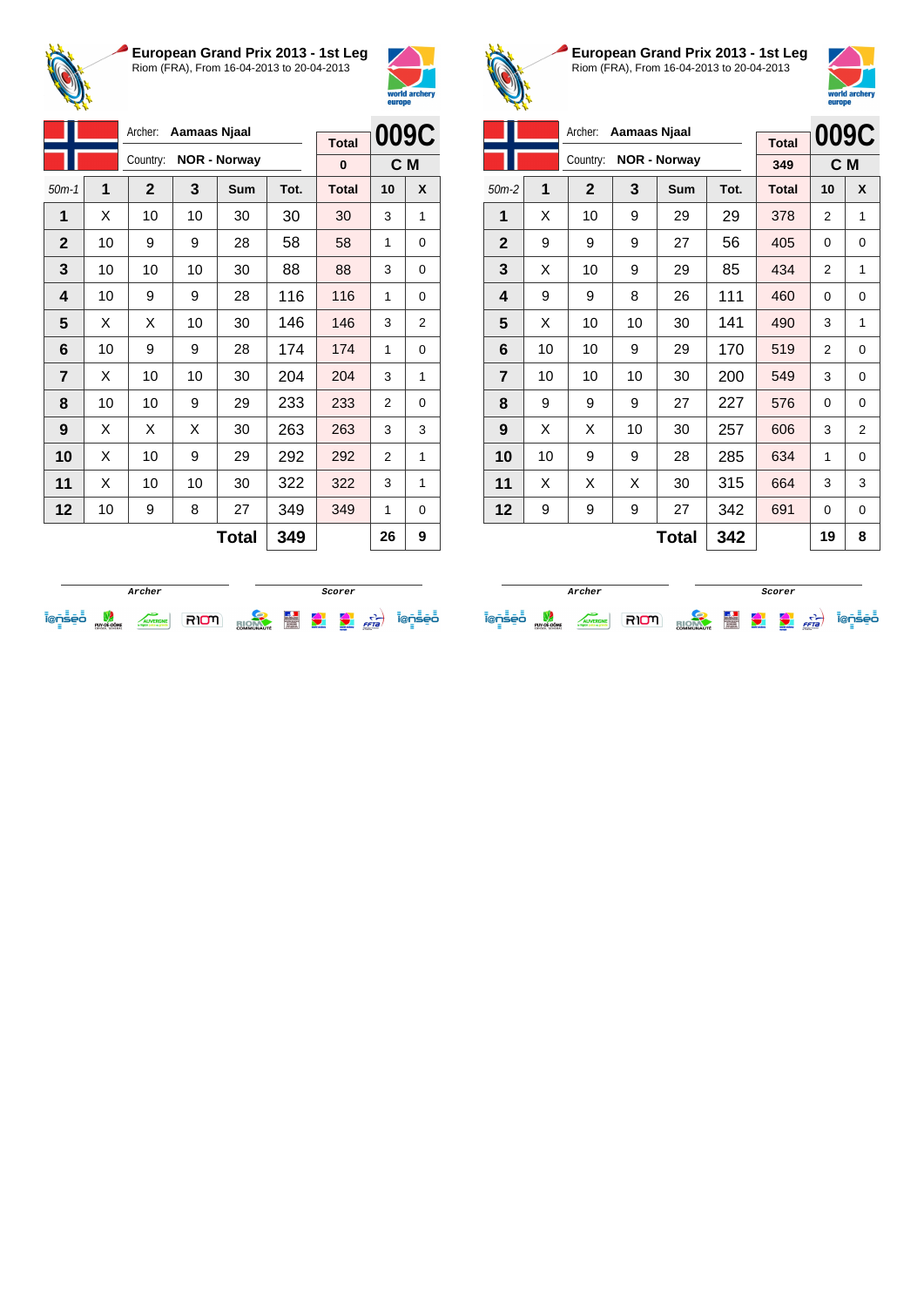



|                |    | Archer:      | <b>Frantz Eric</b> |                         |      |              | 009D           |   |
|----------------|----|--------------|--------------------|-------------------------|------|--------------|----------------|---|
|                |    |              |                    |                         |      | <b>Total</b> |                |   |
|                |    | Country:     |                    | <b>LUX - Luxembourg</b> |      | 0            | C M            |   |
| $50m-1$        | 1  | $\mathbf{2}$ | 3                  | Sum                     | Tot. | <b>Total</b> | 10             | X |
| 1              | X  | X            | 10                 | 30                      | 30   | 30           | 3              | 2 |
| $\mathbf 2$    | 9  | 9            | 8                  | 26                      | 56   | 56           | $\Omega$       | 0 |
| 3              | X  | X            | 10                 | 30                      | 86   | 86           | 3              | 2 |
| 4              | 9  | 9            | 8                  | 26                      | 112  | 112          | $\Omega$       | 0 |
| 5              | X  | 10           | 10                 | 30                      | 142  | 142          | 3              | 1 |
| 6              | 10 | 10           | 9                  | 29                      | 171  | 171          | $\overline{2}$ | 0 |
| $\overline{7}$ | 10 | 9            | 9                  | 28                      | 199  | 199          | 1              | 0 |
| 8              | 9  | 9            | 9                  | 27                      | 226  | 226          | 0              | 0 |
| 9              | X  | 10           | 9                  | 29                      | 255  | 255          | 2              | 1 |
| 10             | 9  | 8            | 8                  | 25                      | 280  | 280          | 0              | 0 |
| 11             | 10 | 10           | 9                  | 29                      | 309  | 309          | $\overline{2}$ | 0 |
| 12             | 9  | 9            | 9                  | 27                      | 336  | 336          | 0              | 0 |
|                |    |              |                    | <b>Total</b>            | 336  |              | 16             | 6 |



**European Grand Prix 2013 - 1st Leg** Riom (FRA), From 16-04-2013 to 20-04-2013



|                |       | Archer:<br><b>Frantz Eric</b> |                |                  | 009D |              |    |                |
|----------------|-------|-------------------------------|----------------|------------------|------|--------------|----|----------------|
|                |       |                               |                |                  |      | <b>Total</b> |    |                |
|                |       | Country:                      |                | LUX - Luxembourg |      | 336          |    | C M            |
| $50m-2$        | 1     | $\mathbf{2}$                  | 3              | Sum              | Tot. | <b>Total</b> | 10 | X              |
| 1              | X     | X                             | 9              | 29               | 29   | 365          | 2  | $\overline{2}$ |
| $\mathbf{2}$   | 9     | 9                             | 8              | 26               | 55   | 391          | 0  | 0              |
| 3              | X     | 10                            | 9              | 29               | 84   | 420          | 2  | 1              |
| 4              | 9     | 8                             | $\overline{7}$ | 24               | 108  | 444          | 0  | $\Omega$       |
| 5              | X     | 10                            | 9              | 29               | 137  | 473          | 2  | 1              |
| 6              | 9     | 9                             | 7              | 25               | 162  | 498          | 0  | 0              |
| $\overline{7}$ | 10    | 9                             | 9              | 28               | 190  | 526          | 1  | $\Omega$       |
| 8              | 9     | 9                             | 9              | 27               | 217  | 553          | 0  | 0              |
| 9              | X     | 10                            | 10             | 30               | 247  | 583          | 3  | 1              |
| 10             | 9     | 9                             | 8              | 26               | 273  | 609          | 0  | $\Omega$       |
| 11             | 10    | 10                            | 10             | 30               | 303  | 639          | 3  | 0              |
| 12             | 9     | 9                             | 8              | 26               | 329  | 665          | 0  | 0              |
|                | Total |                               |                |                  |      |              | 13 | 5              |

|                          |                                |             |  | <i>Scorer</i>     |                      |                    |                               |      |  |
|--------------------------|--------------------------------|-------------|--|-------------------|----------------------|--------------------|-------------------------------|------|--|
| $\overline{\phantom{a}}$ | PUY-DE-DÔME<br>CONSEIL GENERAL | <b>RGNE</b> |  | <b>COMMUNAUTÉ</b> | <b>ANTIQUES</b><br>E | <b>Wind and an</b> | مجاده الالحد<br><b>Horses</b> | FFTa |  |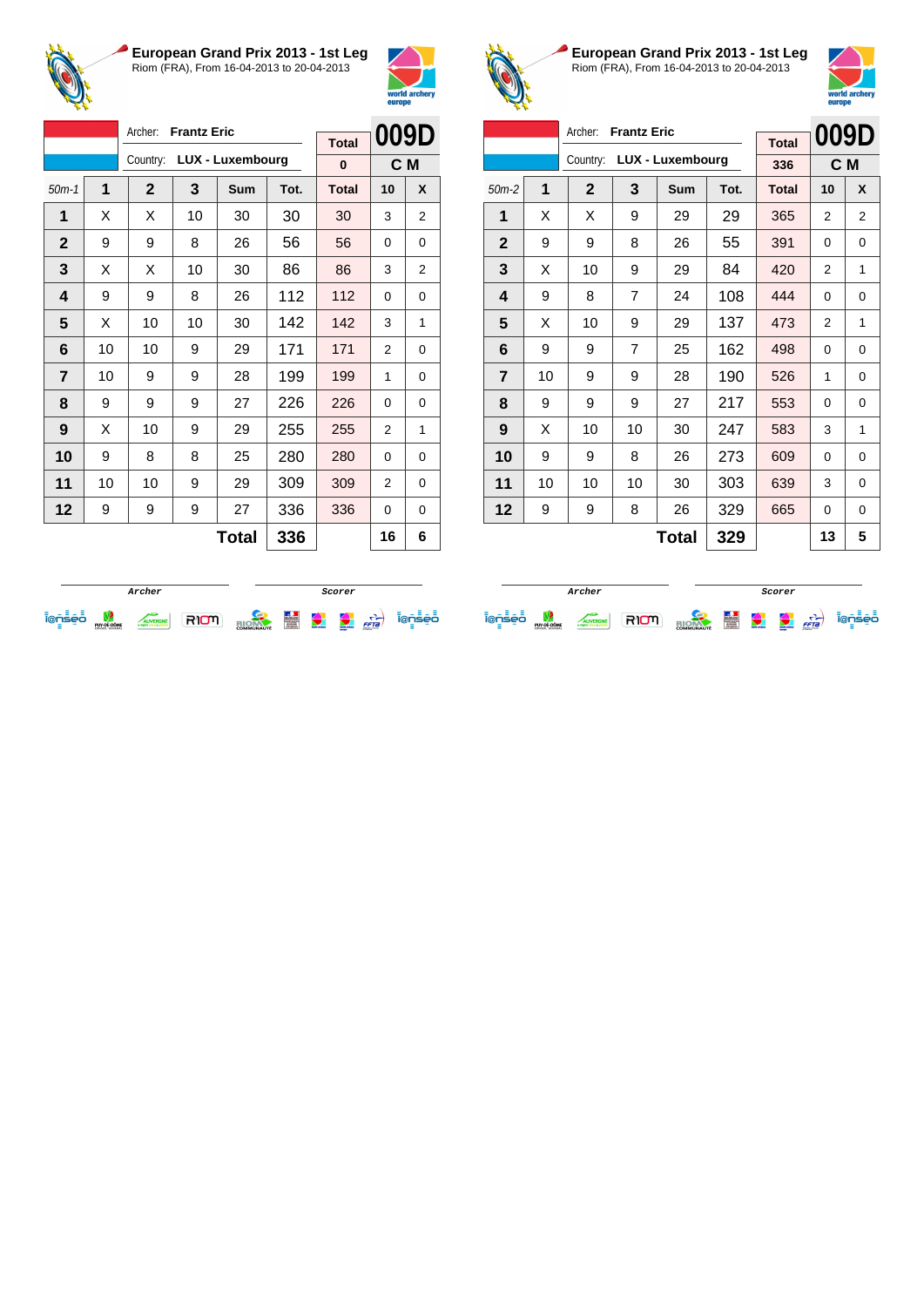



|                |    | Archer:      |    | <b>Brasseur Sebastien</b> |      |              |                | 010A |
|----------------|----|--------------|----|---------------------------|------|--------------|----------------|------|
|                |    |              |    |                           |      | <b>Total</b> |                |      |
|                |    | Country:     |    | FRA - France              |      | 0            |                | C M  |
| $50m-1$        | 1  | $\mathbf{2}$ | 3  | Sum                       | Tot. | <b>Total</b> | 10             | X    |
| 1              | X  | 10           | 10 | 30                        | 30   | 30           | 3              | 1    |
| $\mathbf 2$    | 10 | 9            | 8  | 27                        | 57   | 57           | 1              | 0    |
| 3              | X  | 10           | 10 | 30                        | 87   | 87           | 3              | 1    |
| 4              | 10 | 10           | 9  | 29                        | 116  | 116          | 2              | 0    |
| 5              | 10 | 10           | 9  | 29                        | 145  | 145          | $\overline{2}$ | 0    |
| 6              | 9  | 9            | 9  | 27                        | 172  | 172          | 0              | 0    |
| $\overline{7}$ | 10 | 10           | 10 | 30                        | 202  | 202          | 3              | 0    |
| 8              | 10 | 9            | 9  | 28                        | 230  | 230          | 1              | 0    |
| 9              | X  | 10           | 10 | 30                        | 260  | 260          | 3              | 1    |
| 10             | 10 | 9            | 9  | 28                        | 288  | 288          | 1              | 0    |
| 11             | X  | X            | 10 | 30                        | 318  | 318          | 3              | 2    |
| 12             | 10 | 10           | 9  | 29                        | 347  | 347          | 2              | 0    |
|                |    |              |    | <b>Total</b>              | 347  |              | 24             | 5    |



**European Grand Prix 2013 - 1st Leg** Riom (FRA), From 16-04-2013 to 20-04-2013



|                |    | Archer:<br><b>Brasseur Sebastien</b> |              |              | 010A |              |    |                |
|----------------|----|--------------------------------------|--------------|--------------|------|--------------|----|----------------|
|                |    |                                      |              |              |      | <b>Total</b> |    |                |
|                |    | Country:                             | FRA - France |              |      | 347          |    | C M            |
| $50m-2$        | 1  | $\mathbf 2$                          | 3            | <b>Sum</b>   | Tot. | <b>Total</b> | 10 | X              |
| 1              | X  | X                                    | 10           | 30           | 30   | 377          | 3  | $\overline{2}$ |
| $\mathbf{2}$   | 10 | 9                                    | 9            | 28           | 58   | 405          | 1  | 0              |
| 3              | X  | X                                    | X            | 30           | 88   | 435          | 3  | 3              |
| 4              | 10 | 10                                   | 8            | 28           | 116  | 463          | 2  | 0              |
| 5              | X  | 10                                   | 10           | 30           | 146  | 493          | 3  | 1              |
| 6              | 10 | 9                                    | 8            | 27           | 173  | 520          | 1  | 0              |
| $\overline{7}$ | X  | 10                                   | 10           | 30           | 203  | 550          | 3  | 1              |
| 8              | 10 | 9                                    | 9            | 28           | 231  | 578          | 1  | 0              |
| 9              | X  | X                                    | 10           | 30           | 261  | 608          | 3  | 2              |
| 10             | 9  | 9                                    | 8            | 26           | 287  | 634          | 0  | 0              |
| 11             | 10 | 10                                   | 10           | 30           | 317  | 664          | 3  | 0              |
| 12             | 10 | 9                                    | 8            | 27           | 344  | 691          | 1  | 0              |
|                |    |                                      |              | <b>Total</b> | 344  |              | 24 | 9              |

|                          |                                |             |  | Scorer            |   |                |                                              |                |     |
|--------------------------|--------------------------------|-------------|--|-------------------|---|----------------|----------------------------------------------|----------------|-----|
| $\overline{\phantom{a}}$ | PUY-DE-DÔME<br>CONSEIL GENERAL | <b>AGNI</b> |  | <b>COMMUNAUTÉ</b> | Ë | <b>COMMAND</b> | <b><i><u>Change</u></i></b><br><b>Horses</b> | $\overline{f}$ | seo |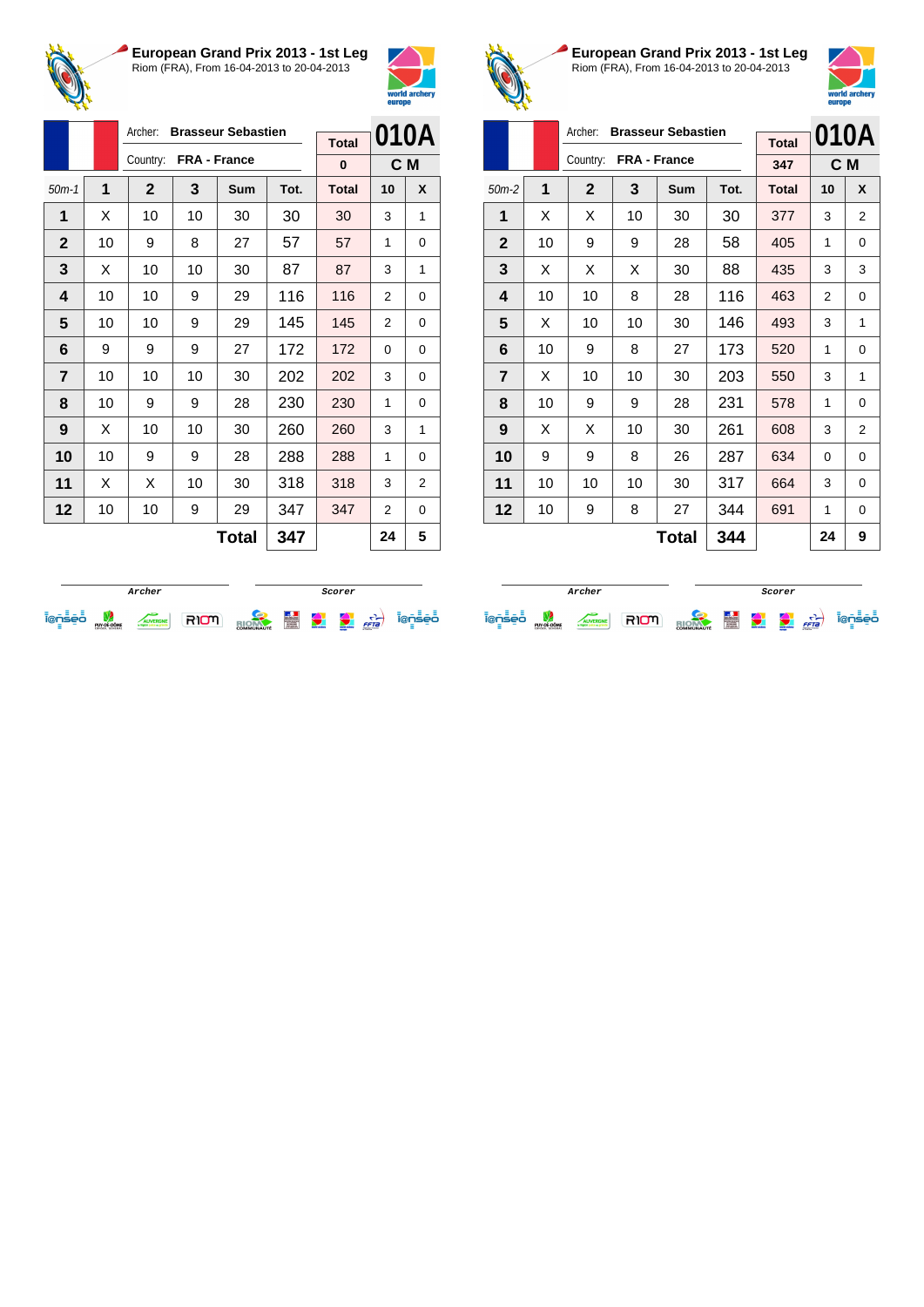



|                |    | Archer:        | <b>Nieto David</b> |                          |      |              | 010B           |   |
|----------------|----|----------------|--------------------|--------------------------|------|--------------|----------------|---|
|                |    | Country:       |                    | FRA06 - France - Leognan |      | <b>Total</b> |                |   |
|                |    |                |                    |                          |      | 0            | C <sub>M</sub> |   |
| $50m-1$        | 1  | $\mathbf{2}$   | 3                  | <b>Sum</b>               | Tot. | <b>Total</b> | 10             | X |
| 1              | 9  | 8              | 8                  | 25                       | 25   | 25           | $\Omega$       | 0 |
| $\mathbf{2}$   | 8  | $\overline{7}$ | $\overline{7}$     | 22                       | 47   | 47           | $\Omega$       | 0 |
| 3              | 10 | 9              | 9                  | 28                       | 75   | 75           | 1              | 0 |
| 4              | 9  | 8              | $\overline{7}$     | 24                       | 99   | 99           | $\Omega$       | 0 |
| 5              | X  | 10             | 9                  | 29                       | 128  | 128          | $\overline{2}$ | 1 |
| 6              | 9  | 9              | $\overline{7}$     | 25                       | 153  | 153          | 0              | 0 |
| $\overline{7}$ | 10 | 9              | 9                  | 28                       | 181  | 181          | 1              | 0 |
| 8              | 9  | 9              | 8                  | 26                       | 207  | 207          | $\Omega$       | 0 |
| 9              | 10 | 9              | 9                  | 28                       | 235  | 235          | 1              | 0 |
| 10             | 9  | 8              | $\overline{7}$     | 24                       | 259  | 259          | 0              | 0 |
| 11             | 10 | 9              | 9                  | 28                       | 287  | 287          | 1              | 0 |
| 12             | 9  | 8              | 7                  | 24                       | 311  | 311          | $\Omega$       | 0 |
|                |    |                |                    | <b>Total</b>             | 311  |              | 6              | 1 |



**European Grand Prix 2013 - 1st Leg** Riom (FRA), From 16-04-2013 to 20-04-2013



|                |              | Archer:<br><b>Nieto David</b> |    | 010B                     |      |              |    |          |
|----------------|--------------|-------------------------------|----|--------------------------|------|--------------|----|----------|
|                |              |                               |    |                          |      | <b>Total</b> |    |          |
|                |              | Country:                      |    | FRA06 - France - Leognan |      | 311          |    | C M      |
| $50m-2$        | $\mathbf{1}$ | $\mathbf{2}$                  | 3  | Sum                      | Tot. | <b>Total</b> | 10 | X        |
| 1              | 10           | 9                             | 9  | 28                       | 28   | 339          | 1  | $\Omega$ |
| $\mathbf{2}$   | 8            | 8                             | 7  | 23                       | 51   | 362          | 0  | 0        |
| 3              | 10           | 9                             | 8  | 27                       | 78   | 389          | 1  | 0        |
| 4              | 8            | 8                             | 7  | 23                       | 101  | 412          | 0  | 0        |
| 5              | X            | 10                            | 9  | 29                       | 130  | 441          | 2  | 1        |
| 6              | 9            | 9                             | 8  | 26                       | 156  | 467          | 0  | 0        |
| $\overline{7}$ | X            | 10                            | 9  | 29                       | 185  | 496          | 2  | 1        |
| 8              | 9            | 8                             | 8  | 25                       | 210  | 521          | 0  | 0        |
| 9              | X            | 10                            | 9  | 29                       | 239  | 550          | 2  | 1        |
| 10             | 8            | 8                             | 8  | 24                       | 263  | 574          | 0  | 0        |
| 11             | 10           | 10                            | 10 | 30                       | 293  | 604          | 3  | 0        |
| 12             | 9            | 9                             | 8  | 26                       | 319  | 630          | 0  | $\Omega$ |
|                |              |                               |    | Total                    | 319  |              | 11 | 3        |

|                          |                                |             |  | Scorer            |   |                                 |                                               |      |     |
|--------------------------|--------------------------------|-------------|--|-------------------|---|---------------------------------|-----------------------------------------------|------|-----|
| $\overline{\phantom{a}}$ | PUY-DE-DÔME<br>CONSEIL GENERAL | <b>RGNE</b> |  | <b>COMMUNAUTÉ</b> | Ě | <b><i><u>antifactor</u></i></b> | <b><i><u>CONTACT</u></i></b><br><b>Horses</b> | FFTa | seo |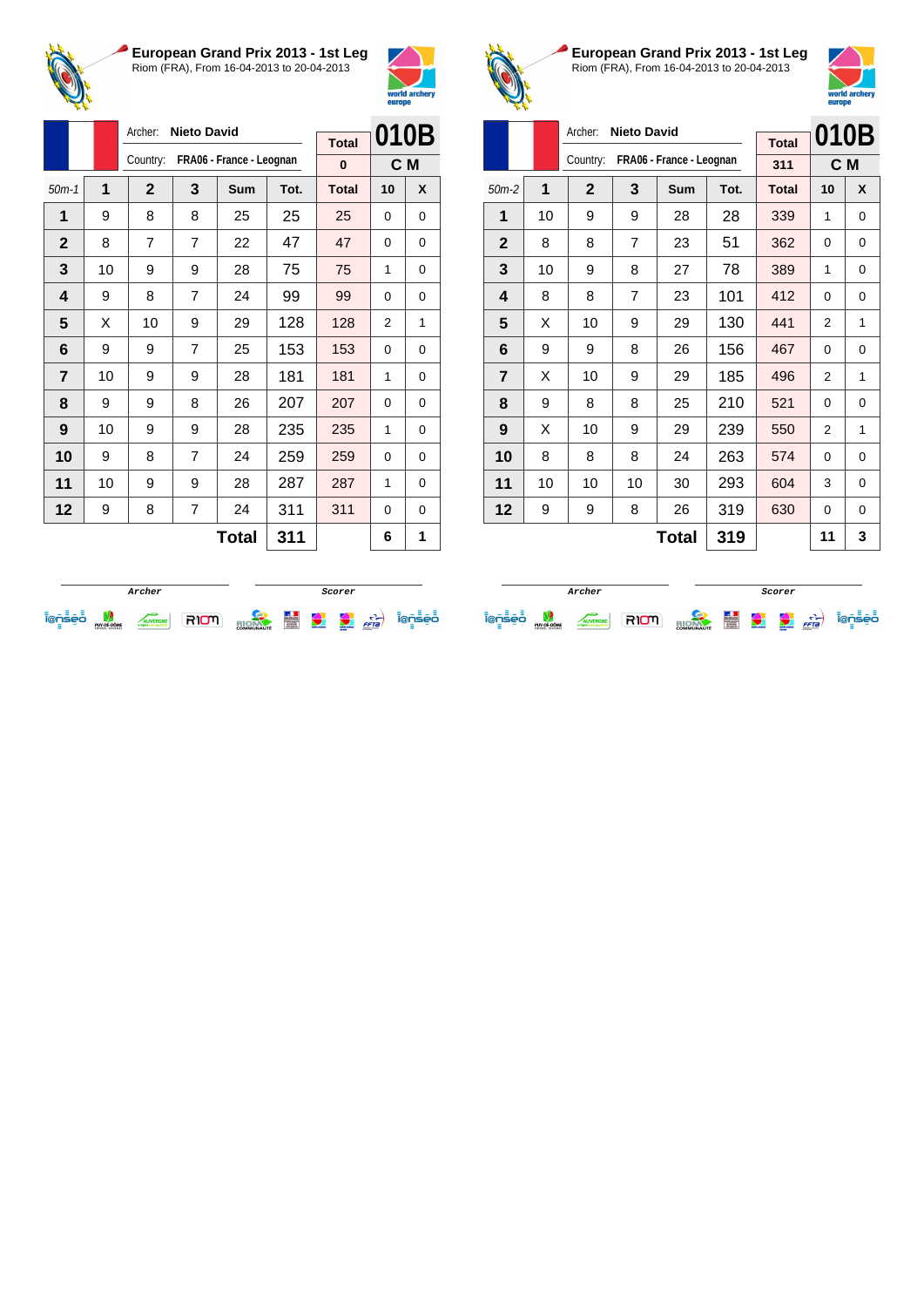



| <b>CERS</b>    |    | Archer:<br><b>Buden Domagoj</b> |    |                      |      | <b>Total</b> | 010C           |   |
|----------------|----|---------------------------------|----|----------------------|------|--------------|----------------|---|
|                |    | Country:                        |    | <b>CRO - Croatia</b> |      | 0            | C <sub>M</sub> |   |
| $50m-1$        | 1  | $\mathbf 2$                     | 3  | Sum                  | Tot. | <b>Total</b> | 10             | X |
| 1              | X  | X                               | 10 | 30                   | 30   | 30           | 3              | 2 |
| $\mathbf 2$    | 10 | 9                               | 9  | 28                   | 58   | 58           | 1              | 0 |
| 3              | х  | 10                              | 10 | 30                   | 88   | 88           | 3              | 1 |
| 4              | 9  | 9                               | 9  | 27                   | 115  | 115          | $\Omega$       | 0 |
| 5              | X  | 10                              | 10 | 30                   | 145  | 145          | 3              | 1 |
| 6              | 10 | 9                               | 9  | 28                   | 173  | 173          | 1              | 0 |
| $\overline{7}$ | X  | X                               | 10 | 30                   | 203  | 203          | 3              | 2 |
| 8              | 10 | 9                               | 9  | 28                   | 231  | 231          | 1              | 0 |
| 9              | 10 | 10                              | 10 | 30                   | 261  | 261          | 3              | 0 |
| 10             | 10 | 9                               | 9  | 28                   | 289  | 289          | 1              | 0 |
| 11             | X  | X                               | 10 | 30                   | 319  | 319          | 3              | 2 |
| 12             | 10 | 10                              | 9  | 29                   | 348  | 348          | 2              | 0 |
|                |    |                                 |    | <b>Total</b>         | 348  |              | 24             | 8 |



**European Grand Prix 2013 - 1st Leg** Riom (FRA), From 16-04-2013 to 20-04-2013



| Archer:<br><b>Buden Domagoj</b> |              |              |    |                      |      |              | 010C |   |
|---------------------------------|--------------|--------------|----|----------------------|------|--------------|------|---|
|                                 |              |              |    |                      |      | <b>Total</b> |      |   |
|                                 |              | Country:     |    | <b>CRO - Croatia</b> |      | 348          | C M  |   |
| $50m-2$                         | 1            | $\mathbf{2}$ | 3  | Sum                  | Tot. | <b>Total</b> | 10   | X |
| 1                               | X            | 9            | 9  | 28                   | 28   | 376          | 1    | 1 |
| $\mathbf{2}$                    | 9            | 9            | 9  | 27                   | 55   | 403          | 0    | 0 |
| 3                               | 10           | 10           | 10 | 30                   | 85   | 433          | 3    | 0 |
| 4                               | 10           | 9            | 9  | 28                   | 113  | 461          | 1    | 0 |
| 5                               | X            | X            | X  | 30                   | 143  | 491          | 3    | 3 |
| 6                               | 10           | 9            | 9  | 28                   | 171  | 519          | 1    | 0 |
| $\overline{7}$                  | X            | 10           | 10 | 30                   | 201  | 549          | 3    | 1 |
| 8                               | 10           | 9            | 9  | 28                   | 229  | 577          | 1    | 0 |
| 9                               | X            | 10           | 10 | 30                   | 259  | 607          | 3    | 1 |
| 10                              | 10           | 8            | 7  | 25                   | 284  | 632          | 1    | 0 |
| 11                              | 10           | 10           | 10 | 30                   | 314  | 662          | 3    | 0 |
| 12                              | 9            | 9            | 9  | 27                   | 341  | 689          | 0    | 0 |
|                                 | 341<br>Total |              |    |                      |      |              | 20   | 6 |

|                          |                                |               |  | Scorer            |   |                |                                    |                   |    |
|--------------------------|--------------------------------|---------------|--|-------------------|---|----------------|------------------------------------|-------------------|----|
| $\overline{\phantom{a}}$ | PUY-DE-DÔME<br>CONSEIL GENERAL | <b>NERGNE</b> |  | <b>COMMUNAUTÉ</b> | Ē | <b>COMMAND</b> | <b>CONTRACTOR</b><br><b>Horses</b> | $F = \frac{1}{2}$ | eo |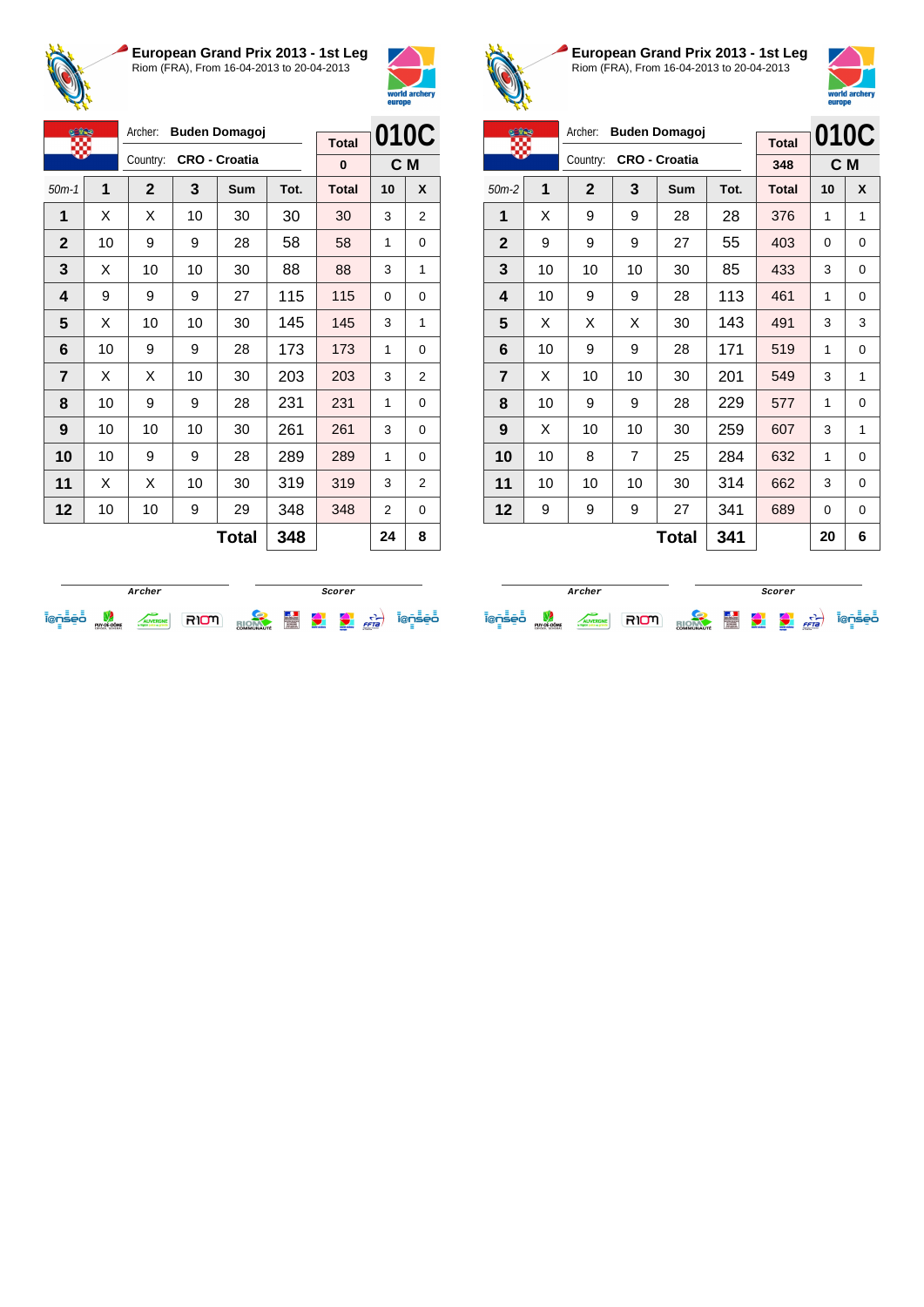



|                |    | Archer:      | <b>Roy Sebastien</b> |                        |      | <b>Total</b> | 010D     |   |
|----------------|----|--------------|----------------------|------------------------|------|--------------|----------|---|
|                |    | Country:     |                      | FRA07 - France - Auros |      | 0            | C M      |   |
| $50m-1$        | 1  | $\mathbf{2}$ | 3                    | Sum                    | Tot. | <b>Total</b> | 10       | X |
| 1              | X  | 10           | 10                   | 30                     | 30   | 30           | 3        | 1 |
| $\mathbf{2}$   | 10 | 10           | 9                    | 29                     | 59   | 59           | 2        | 0 |
| 3              | X  | X            | 10                   | 30                     | 89   | 89           | 3        | 2 |
| 4              | 9  | 9            | 8                    | 26                     | 115  | 115          | 0        | 0 |
| 5              | 10 | 9            | 9                    | 28                     | 143  | 143          | 1        | 0 |
| 6              | 9  | 8            | 8                    | 25                     | 168  | 168          | $\Omega$ | 0 |
| $\overline{7}$ | X  | 9            | 9                    | 28                     | 196  | 196          | 1        | 1 |
| 8              | 9  | 9            | 9                    | 27                     | 223  | 223          | $\Omega$ | 0 |
| 9              | X  | X            | 9                    | 29                     | 252  | 252          | 2        | 2 |
| 10             | 9  | 8            | 8                    | 25                     | 277  | 277          | 0        | 0 |
| 11             | 10 | 10           | 10                   | 30                     | 307  | 307          | 3        | 0 |
| 12             | 9  | 9            | 9                    | 27                     | 334  | 334          | 0        | 0 |
|                |    |              |                      | $T_{\alpha}$ ial       | つつん  |              | 4 E      | c |

**Total 334 15 6**



**European Grand Prix 2013 - 1st Leg** Riom (FRA), From 16-04-2013 to 20-04-2013



|                |    | Archer:        | <b>Roy Sebastien</b> |                        |      |              | 010D |          |
|----------------|----|----------------|----------------------|------------------------|------|--------------|------|----------|
|                |    |                |                      |                        |      | <b>Total</b> |      |          |
|                |    | Country:       |                      | FRA07 - France - Auros |      | 334          | C M  |          |
| $50m-2$        | 1  | $\overline{2}$ | 3                    | <b>Sum</b>             | Tot. | <b>Total</b> | 10   | X        |
| 1              | 10 | 10             | 10                   | 30                     | 30   | 364          | 3    | $\Omega$ |
| $\mathbf 2$    | 10 | 9              | 7                    | 26                     | 56   | 390          | 1    | 0        |
| 3              | 10 | 9              | 9                    | 28                     | 84   | 418          | 1    | 0        |
| 4              | 9  | 8              | М                    | 17                     | 101  | 435          | 0    | $\Omega$ |
| 5              | 10 | 10             | 9                    | 29                     | 130  | 464          | 2    | 0        |
| 6              | 9  | 8              | 8                    | 25                     | 155  | 489          | 0    | $\Omega$ |
| $\overline{7}$ | 10 | 10             | 10                   | 30                     | 185  | 519          | 3    | $\Omega$ |
| 8              | 9  | 9              | 9                    | 27                     | 212  | 546          | 0    | 0        |
| 9              | X  | X              | X                    | 30                     | 242  | 576          | 3    | 3        |
| 10             | 9  | 9              | М                    | 18                     | 260  | 594          | 0    | $\Omega$ |
| 11             | X  | 10             | 9                    | 29                     | 289  | 623          | 2    | 1        |
| 12             | 9  | 9              | 9                    | 27                     | 316  | 650          | 0    | 0        |
|                |    |                |                      | <b>Total</b>           | 316  |              | 15   | 4        |

|  |                                 |  |  | Scorer            |   |             |                                                           |      |     |
|--|---------------------------------|--|--|-------------------|---|-------------|-----------------------------------------------------------|------|-----|
|  | PLIY-DE-DOME<br>CONSEIL GENERAL |  |  | <b>COMMUNAUTÉ</b> | Ë | weld anders | <b><i><u><u>India</u></u></i></b> and we<br><b>Harted</b> | FFTa | con |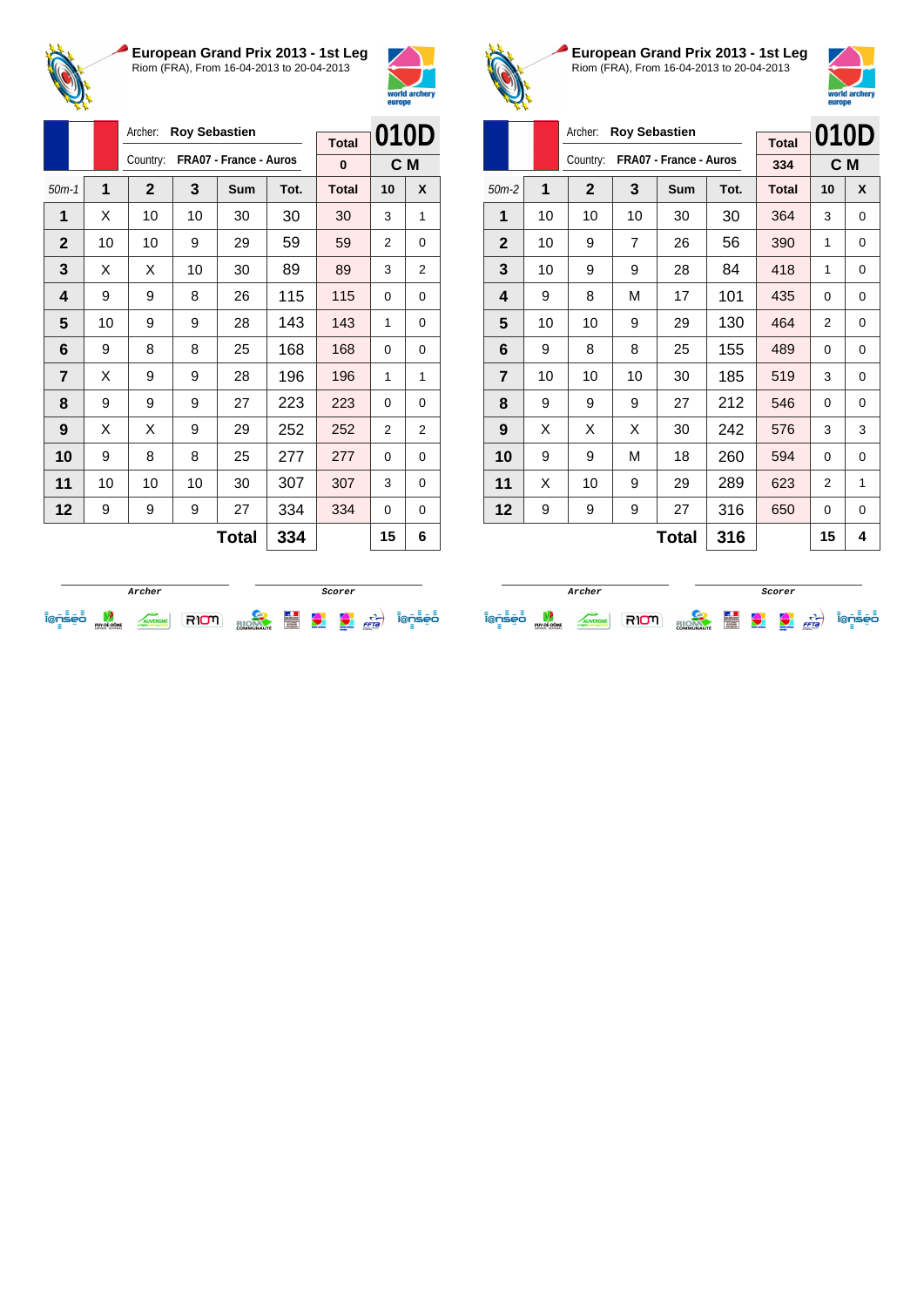



|                |    | Archer:      |    | <b>Genet Dominique</b> |      | <b>Total</b> |                | 011A           |
|----------------|----|--------------|----|------------------------|------|--------------|----------------|----------------|
|                |    | Country:     |    | FRA - France           |      | $\bf{0}$     |                | C M            |
| $50m-1$        | 1  | $\mathbf{2}$ | 3  | Sum                    | Tot. | <b>Total</b> | 10             | X              |
| 1              | X  | X            | 10 | 30                     | 30   | 30           | 3              | $\overline{2}$ |
| $\mathbf{2}$   | 10 | 10           | 9  | 29                     | 59   | 59           | $\overline{2}$ | 0              |
| 3              | X  | X            | X  | 30                     | 89   | 89           | 3              | 3              |
| 4              | X  | X            | 10 | 30                     | 119  | 119          | 3              | $\overline{2}$ |
| 5              | 10 | 10           | 10 | 30                     | 149  | 149          | 3              | 0              |
| 6              | 9  | 9            | 9  | 27                     | 176  | 176          | 0              | 0              |
| $\overline{7}$ | X  | X            | X  | 30                     | 206  | 206          | 3              | 3              |
| 8              | 10 | 10           | 10 | 30                     | 236  | 236          | 3              | 0              |
| 9              | X  | X            | 10 | 30                     | 266  | 266          | 3              | 2              |
| 10             | 10 | 10           | 9  | 29                     | 295  | 295          | $\overline{2}$ | 0              |
| 11             | X  | X            | 10 | 30                     | 325  | 325          | 3              | 2              |
| 12             | 10 | 10           | 9  | 29                     | 354  | 354          | $\overline{2}$ | 0              |
|                |    |              |    | <b>Total</b>           | 354  |              | 30             | 14             |



**European Grand Prix 2013 - 1st Leg** Riom (FRA), From 16-04-2013 to 20-04-2013



|                |              | Archer:      | <b>Genet Dominique</b> |     |      | 011A         |                |          |
|----------------|--------------|--------------|------------------------|-----|------|--------------|----------------|----------|
|                |              | Country:     | FRA - France           |     |      | <b>Total</b> |                |          |
|                |              |              |                        |     |      | 354          |                | C M      |
| $50m-2$        | 1            | $\mathbf{2}$ | 3                      | Sum | Tot. | <b>Total</b> | 10             | X        |
| 1              | 10           | 10           | 10                     | 30  | 30   | 384          | 3              | 0        |
| $\mathbf{2}$   | 10           | 8            | 8                      | 26  | 56   | 410          | 1              | 0        |
| 3              | X            | X            | X                      | 30  | 86   | 440          | 3              | 3        |
| 4              | 10           | 10           | 9                      | 29  | 115  | 469          | 2              | 0        |
| 5              | X            | X            | X                      | 30  | 145  | 499          | 3              | 3        |
| 6              | 10           | 10           | 9                      | 29  | 174  | 528          | 2              | 0        |
| $\overline{7}$ | X            | 10           | 10                     | 30  | 204  | 558          | 3              | 1        |
| 8              | 10           | 10           | 10                     | 30  | 234  | 588          | 3              | $\Omega$ |
| 9              | X            | X            | 10                     | 30  | 264  | 618          | 3              | 2        |
| 10             | 10           | 10           | 9                      | 29  | 293  | 647          | $\overline{2}$ | $\Omega$ |
| 11             | X            | X            | X                      | 30  | 323  | 677          | 3              | 3        |
| 12             | X            | х            | 10                     | 30  | 353  | 707          | 3              | 2        |
|                | 353<br>Total |              |                        |     |      |              | 31             | 14       |

|             |                                |               |  | Scorer            |   |               |                                   |      |     |
|-------------|--------------------------------|---------------|--|-------------------|---|---------------|-----------------------------------|------|-----|
| $\sim$<br>- | PUY-DE-DÔME<br>CONSEIL GENERAL | <b>VERGNE</b> |  | <b>COMMUNAUTÉ</b> | Ë | world archive | <b>CONTRACTOR</b><br><b>STATE</b> | FFTa | seo |

**Archer Scorer Scorer** iense de la conservación de la conservación de la conservación de la conservación de la conservación de la conservación de la conservación de la conservación de la conservación de la conservación de la conservación de la c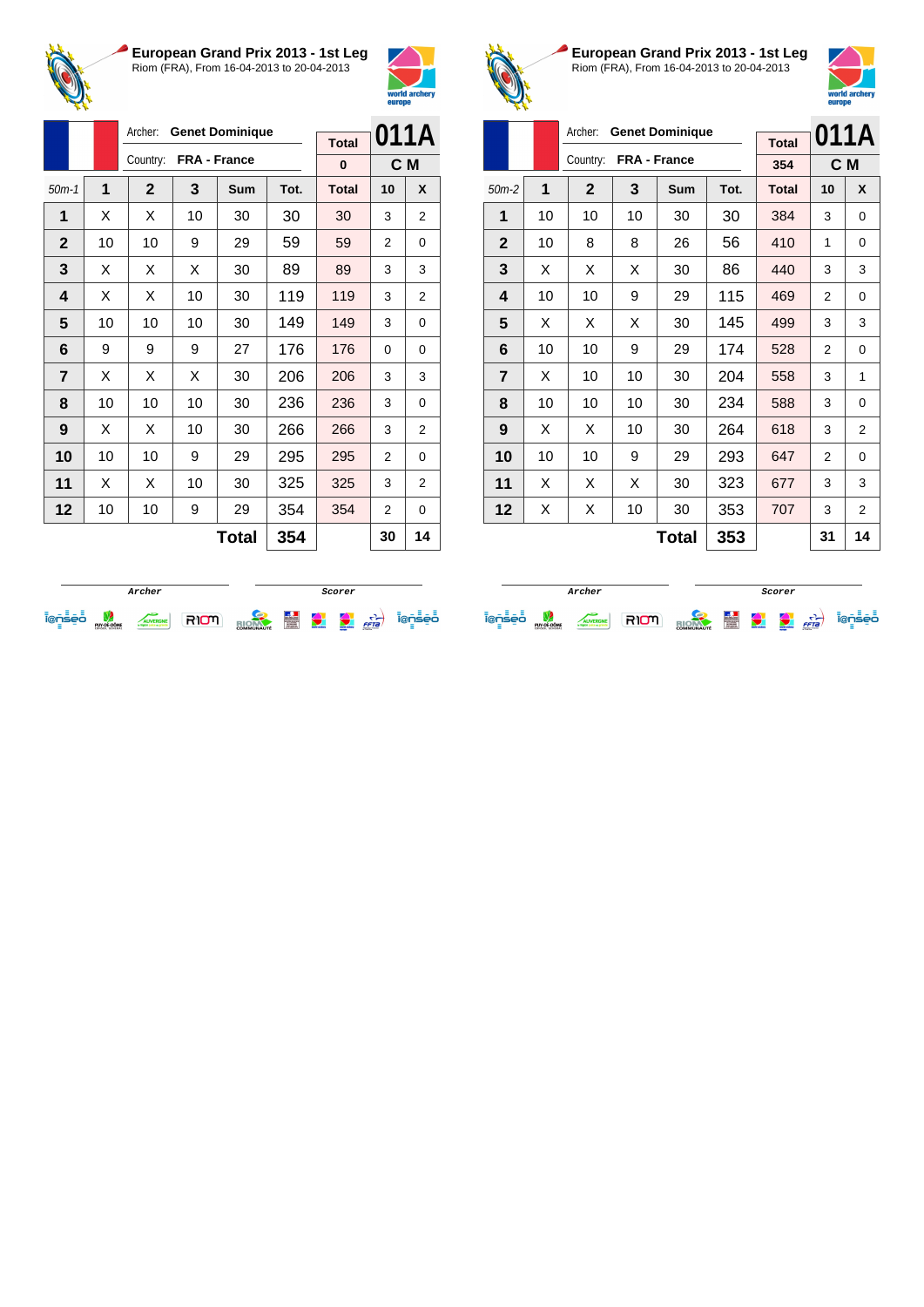



|                |    | Archer:      |    | <b>Chugunov Anton</b> |      | <b>Total</b> | 011B     |     |
|----------------|----|--------------|----|-----------------------|------|--------------|----------|-----|
|                |    | Country:     |    | <b>RUS - Russia</b>   |      | 0            |          | C M |
| $50m-1$        | 1  | $\mathbf{2}$ | 3  | Sum                   | Tot. | <b>Total</b> | 10       | X   |
| 1              | 10 | 9            | 9  | 28                    | 28   | 28           | 1        | 0   |
| $\mathbf{2}$   | 9  | 9            | 9  | 27                    | 55   | 55           | $\Omega$ | 0   |
| 3              | X  | 10           | 10 | 30                    | 85   | 85           | 3        | 1   |
| 4              | 10 | 10           | 9  | 29                    | 114  | 114          | 2        | 0   |
| 5              | X  | X            | 10 | 30                    | 144  | 144          | 3        | 2   |
| 6              | 9  | 8            | 8  | 25                    | 169  | 169          | $\Omega$ | 0   |
| $\overline{7}$ | X  | X            | 9  | 29                    | 198  | 198          | 2        | 2   |
| 8              | 9  | 9            | 9  | 27                    | 225  | 225          | 0        | 0   |
| 9              | X  | X            | X  | 30                    | 255  | 255          | 3        | 3   |
| 10             | 10 | 9            | 9  | 28                    | 283  | 283          | 1        | 0   |
| 11             | X  | X            | X  | 30                    | 313  | 313          | 3        | 3   |
| 12             | 10 | 10           | 9  | 29                    | 342  | 342          | 2        | 0   |
|                |    |              |    | <b>Total</b>          | 342  |              | 20       | 11  |



**European Grand Prix 2013 - 1st Leg** Riom (FRA), From 16-04-2013 to 20-04-2013



| Archer:<br><b>Chugunov Anton</b> |                     |              |    |              |      |              | 011B |                |
|----------------------------------|---------------------|--------------|----|--------------|------|--------------|------|----------------|
|                                  |                     |              |    |              |      | <b>Total</b> |      |                |
|                                  |                     | Country:     |    | RUS - Russia |      | 342          |      | C M            |
| $50m-2$                          | 1                   | $\mathbf{2}$ | 3  | Sum          | Tot. | <b>Total</b> | 10   | X              |
| 1                                | X                   | 10           | 10 | 30           | 30   | 372          | 3    | 1              |
| $\mathbf{2}$                     | 9                   | 9            | 9  | 27           | 57   | 399          | 0    | 0              |
| 3                                | 10                  | 10           | 10 | 30           | 87   | 429          | 3    | 0              |
| 4                                | 9                   | 9            | 9  | 27           | 114  | 456          | 0    | $\Omega$       |
| 5                                | X                   | 10           | 10 | 30           | 144  | 486          | 3    | 1              |
| 6                                | 9                   | 9            | 9  | 27           | 171  | 513          | 0    | 0              |
| $\overline{7}$                   | X                   | 10           | 10 | 30           | 201  | 543          | 3    | 1              |
| 8                                | 9                   | 9            | 8  | 26           | 227  | 569          | 0    | 0              |
| 9                                | X                   | X            | 10 | 30           | 257  | 599          | 3    | 2              |
| 10                               | 10                  | 10           | 9  | 29           | 286  | 628          | 2    | $\Omega$       |
| 11                               | X                   | X            | 10 | 30           | 316  | 658          | 3    | $\overline{2}$ |
| 12                               | 9                   | 9            | 9  | 27           | 343  | 685          | 0    | $\Omega$       |
|                                  | 343<br><b>Total</b> |              |    |              |      |              | 20   | 7              |

|   |                                |               |  | Scorer            |   |              |                                    |      |     |
|---|--------------------------------|---------------|--|-------------------|---|--------------|------------------------------------|------|-----|
| - | PUY-DE-DÔME<br>CONSEIL GENERAL | <b>NERGNE</b> |  | <b>COMMUNAUTÉ</b> | E | world archer | <b>CONTRACTOR</b><br><b>Horses</b> | FFTa | seo |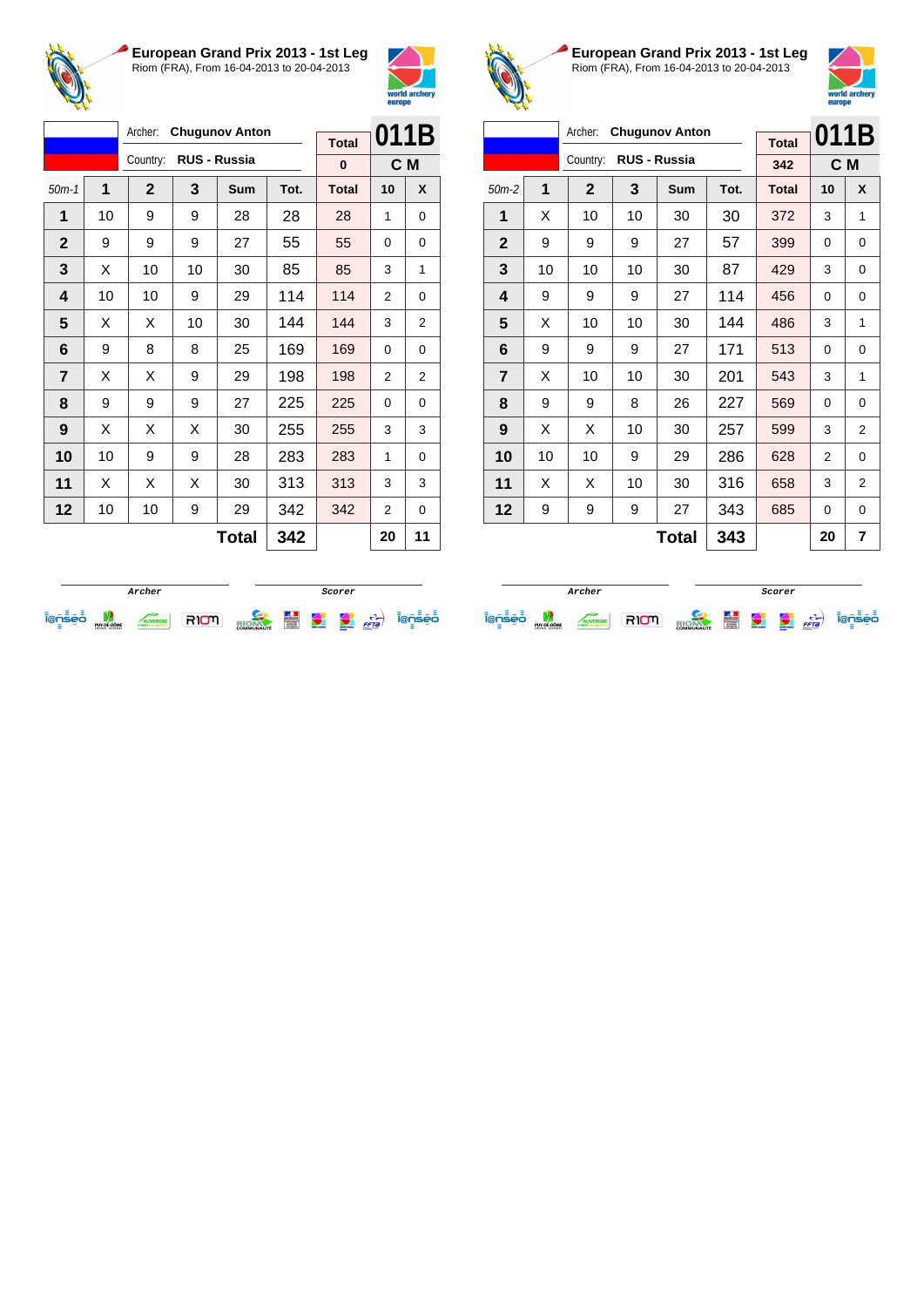



|                |    | Archer:      | <b>Vinogradov Roman</b> |                      |      |              | 011C           |   |
|----------------|----|--------------|-------------------------|----------------------|------|--------------|----------------|---|
|                |    |              |                         |                      |      | <b>Total</b> |                |   |
|                |    | Country:     |                         | <b>UKR - Ukraine</b> |      | 0            | C <sub>M</sub> |   |
| $50m-1$        | 1  | $\mathbf{2}$ | 3                       | Sum                  | Tot. | <b>Total</b> | 10             | X |
| 1              | X  | 10           | 9                       | 29                   | 29   | 29           | 2              | 1 |
| $\mathbf{2}$   | 9  | 9            | 9                       | 27                   | 56   | 56           | 0              | 0 |
| 3              | 10 | 10           | 10                      | 30                   | 86   | 86           | 3              | 0 |
| 4              | 9  | 9            | 9                       | 27                   | 113  | 113          | 0              | 0 |
| 5              | 10 | 10           | 10                      | 30                   | 143  | 143          | 3              | 0 |
| 6              | 10 | 9            | 9                       | 28                   | 171  | 171          | 1              | 0 |
| $\overline{7}$ | X  | 9            | 9                       | 28                   | 199  | 199          | 1              | 1 |
| 8              | 9  | 9            | 9                       | 27                   | 226  | 226          | 0              | 0 |
| 9              | X  | X            | 9                       | 29                   | 255  | 255          | 2              | 2 |
| 10             | 9  | 8            | 8                       | 25                   | 280  | 280          | $\Omega$       | 0 |
| 11             | 10 | 10           | 10                      | 30                   | 310  | 310          | 3              | 0 |
| 12             | 9  | 9            | 8                       | 26                   | 336  | 336          | 0              | 0 |
|                |    |              |                         | <b>Total</b>         | 336  |              | 15             | 4 |



**European Grand Prix 2013 - 1st Leg** Riom (FRA), From 16-04-2013 to 20-04-2013



| Archer:<br><b>Vinogradov Roman</b> |    |              |    |                      |      |              |          | 011C     |
|------------------------------------|----|--------------|----|----------------------|------|--------------|----------|----------|
|                                    |    |              |    |                      |      | <b>Total</b> |          |          |
|                                    |    | Country:     |    | <b>UKR - Ukraine</b> |      | 336          |          | C M      |
| $50m-2$                            | 1  | $\mathbf{2}$ | 3  | Sum                  | Tot. | <b>Total</b> | 10       | X        |
| 1                                  | 9  | 9            | 9  | 27                   | 27   | 363          | 0        | $\Omega$ |
| $\mathbf{2}$                       | 9  | 9            | 9  | 27                   | 54   | 390          | 0        | 0        |
| 3                                  | X  | 10           | 9  | 29                   | 83   | 419          | 2        | 1        |
| 4                                  | 9  | 9            | 8  | 26                   | 109  | 445          | 0        | $\Omega$ |
| 5                                  | 9  | 9            | 9  | 27                   | 136  | 472          | 0        | 0        |
| 6                                  | 9  | 9            | 8  | 26                   | 162  | 498          | 0        | 0        |
| $\overline{7}$                     | 10 | 9            | 9  | 28                   | 190  | 526          | 1        | $\Omega$ |
| 8                                  | 9  | 9            | 8  | 26                   | 216  | 552          | 0        | 0        |
| 9                                  | X  | 9            | 9  | 28                   | 244  | 580          | 1        | 1        |
| 10                                 | 8  | 8            | 8  | 24                   | 268  | 604          | $\Omega$ | $\Omega$ |
| 11                                 | X  | X            | 10 | 30                   | 298  | 634          | 3        | 2        |
| 12                                 | 10 | 9            | 8  | 27                   | 325  | 661          | 1        | 0        |
|                                    |    |              |    | <b>Total</b>         | 325  |              | 8        | 4        |

|   |                                |                             |  | Scorer            |   |                |               |      |    |
|---|--------------------------------|-----------------------------|--|-------------------|---|----------------|---------------|------|----|
| - | PUY-DE-DÔME<br>CONSEIL GENERAL | <b>ERGNE</b><br>sta e prend |  | <b>COMMUNAUTÉ</b> | E | <b>COMPANY</b> | <b>Horses</b> | FFTa | eо |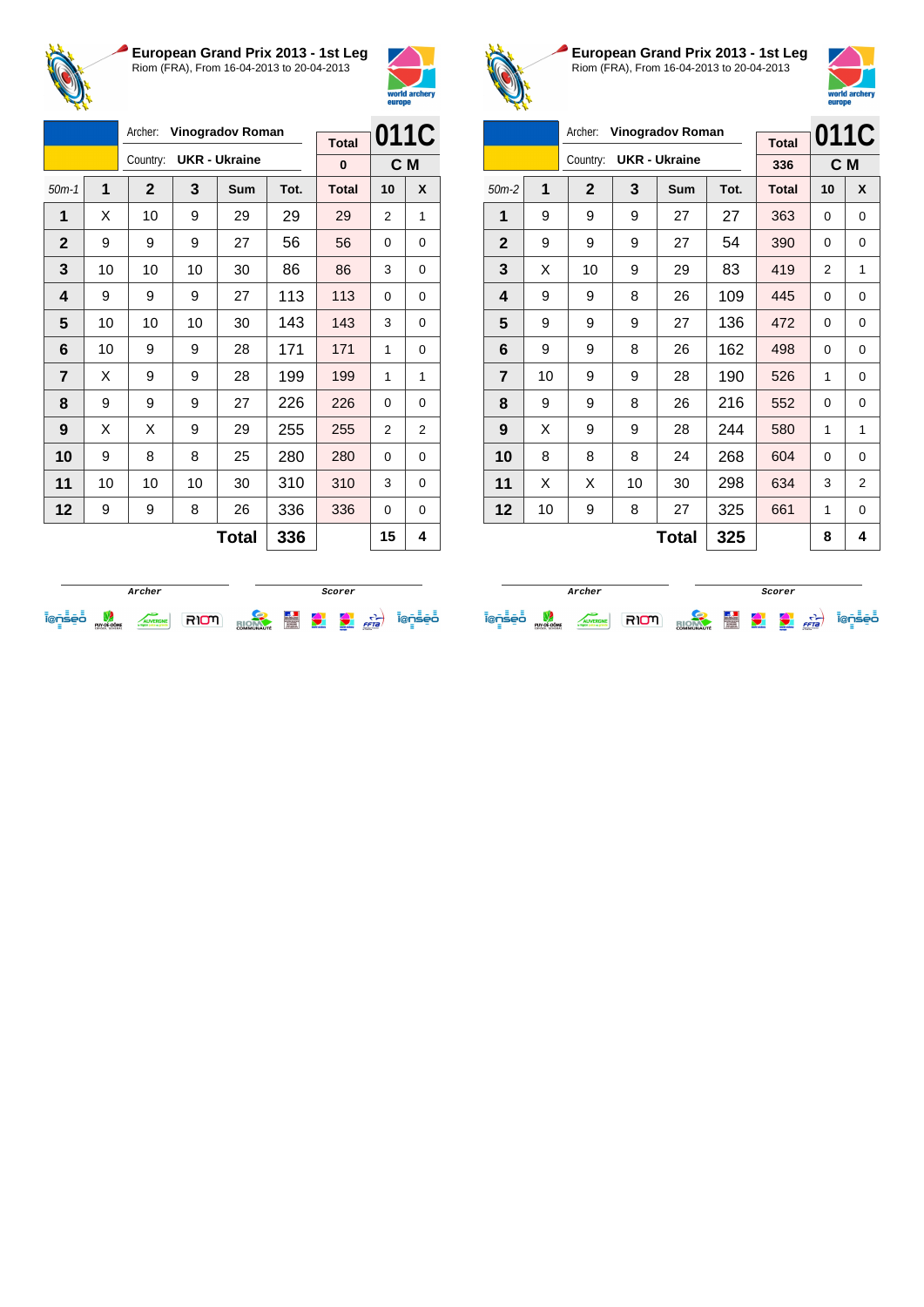



|                | Archer:<br><b>Reitmeier Filip</b> |              |    |                             |      |              | 011D     |                |
|----------------|-----------------------------------|--------------|----|-----------------------------|------|--------------|----------|----------------|
|                |                                   |              |    |                             |      | <b>Total</b> |          |                |
|                |                                   | Country:     |    | <b>CZE - Czech Republic</b> |      | 0            | C M      |                |
| $50m-1$        | 1                                 | $\mathbf{2}$ | 3  | Sum                         | Tot. | <b>Total</b> | 10       | X              |
| 1              | 9                                 | 9            | 9  | 27                          | 27   | 27           | $\Omega$ | 0              |
| $\mathbf{2}$   | 9                                 | 8            | 8  | 25                          | 52   | 52           | 0        | 0              |
| 3              | X                                 | 9            | 9  | 28                          | 80   | 80           | 1        | 1              |
| 4              | 9                                 | 9            | 9  | 27                          | 107  | 107          | 0        | 0              |
| 5              | 10                                | 10           | 9  | 29                          | 136  | 136          | 2        | 0              |
| 6              | 9                                 | 8            | 8  | 25                          | 161  | 161          | 0        | 0              |
| $\overline{7}$ | 10                                | 10           | 9  | 29                          | 190  | 190          | 2        | 0              |
| 8              | 9                                 | 9            | 9  | 27                          | 217  | 217          | $\Omega$ | 0              |
| 9              | X                                 | X            | 10 | 30                          | 247  | 247          | 3        | $\overline{2}$ |
| 10             | 9                                 | 9            | 8  | 26                          | 273  | 273          | $\Omega$ | 0              |
| 11             | X                                 | 10           | 9  | 29                          | 302  | 302          | 2        | 1              |
| 12             | 9                                 | 8            | 8  | 25                          | 327  | 327          | 0        | 0              |
|                |                                   |              |    | <b>Total</b>                | 327  |              | 10       | 4              |



**European Grand Prix 2013 - 1st Leg** Riom (FRA), From 16-04-2013 to 20-04-2013



|                |    | Archer:      | <b>Reitmeier Filip</b> |                             |      |              | 011D           |          |
|----------------|----|--------------|------------------------|-----------------------------|------|--------------|----------------|----------|
|                |    | Country:     |                        | <b>CZE - Czech Republic</b> |      | <b>Total</b> |                |          |
|                |    |              |                        |                             |      | 327          | C M            |          |
| $50m-2$        | 1  | $\mathbf{2}$ | 3                      | Sum                         | Tot. | <b>Total</b> | 10             | X        |
| 1              | X  | 10           | 10                     | 30                          | 30   | 357          | 3              | 1        |
| $\mathbf{2}$   | 9  | 9            | 8                      | 26                          | 56   | 383          | 0              | 0        |
| 3              | X  | 9            | 9                      | 28                          | 84   | 411          | 1              | 1        |
| 4              | 9  | 9            | М                      | 18                          | 102  | 429          | 0              | $\Omega$ |
| 5              | 10 | 10           | 9                      | 29                          | 131  | 458          | $\overline{2}$ | $\Omega$ |
| 6              | 9  | 9            | 8                      | 26                          | 157  | 484          | 0              | 0        |
| $\overline{7}$ | X  | 9            | 9                      | 28                          | 185  | 512          | 1              | 1        |
| 8              | 9  | 9            | 9                      | 27                          | 212  | 539          | 0              | 0        |
| 9              | X  | 10           | 9                      | 29                          | 241  | 568          | 2              | 1        |
| 10             | 9  | 9            | 9                      | 27                          | 268  | 595          | $\Omega$       | $\Omega$ |
| 11             | X  | 9            | 9                      | 28                          | 296  | 623          | 1              | 1        |
| 12             | 9  | 9            | 8                      | 26                          | 322  | 649          | 0              | 0        |
|                |    |              |                        | Total                       | 322  |              | 10             | 5        |

|   |                                |             |  | Scorer            |   |                       |                                 |      |    |
|---|--------------------------------|-------------|--|-------------------|---|-----------------------|---------------------------------|------|----|
| - | PUY-DE-DÔME<br>CONSEIL GENERAL | <b>RGNE</b> |  | <b>COMMUNAUTÉ</b> | Ë | <b>WANTED SCIENCE</b> | <b>ARCHIVE</b><br><b>Horses</b> | FFTa | eо |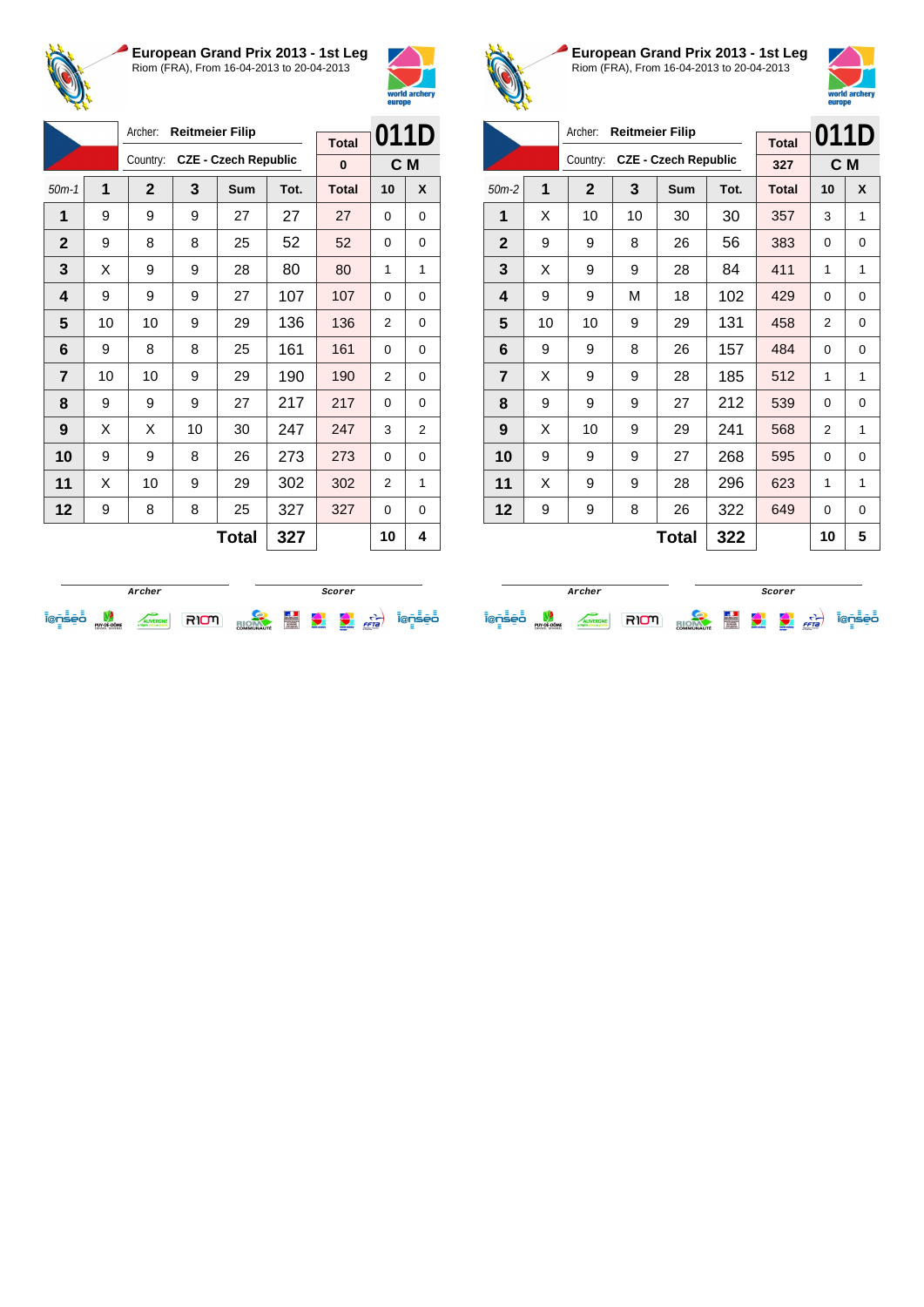



|                |    | Archer:      | Gorczyca Krzysztof |              |      |              | 012A           |                |
|----------------|----|--------------|--------------------|--------------|------|--------------|----------------|----------------|
|                |    |              |                    |              |      | <b>Total</b> |                |                |
|                |    | Country:     |                    | POL - Poland |      | 0            | C M            |                |
| $50m-1$        | 1  | $\mathbf{2}$ | 3                  | <b>Sum</b>   | Tot. | <b>Total</b> | 10             | X              |
| 1              | X  | X            | 9                  | 29           | 29   | 29           | 2              | 2              |
| $\mathbf{2}$   | 9  | 9            | $\overline{7}$     | 25           | 54   | 54           | $\Omega$       | 0              |
| 3              | 9  | 9            | 9                  | 27           | 81   | 81           | 0              | 0              |
| 4              | 9  | 8            | 8                  | 25           | 106  | 106          | 0              | 0              |
| 5              | X  | X            | 9                  | 29           | 135  | 135          | $\overline{2}$ | $\overline{2}$ |
| 6              | 9  | 9            | 8                  | 26           | 161  | 161          | 0              | 0              |
| $\overline{7}$ | X  | 10           | 10                 | 30           | 191  | 191          | 3              | 1              |
| 8              | 9  | 9            | 8                  | 26           | 217  | 217          | $\Omega$       | 0              |
| 9              | X  | 10           | 10                 | 30           | 247  | 247          | 3              | 1              |
| 10             | 10 | 8            | 8                  | 26           | 273  | 273          | 1              | 0              |
| 11             | X  | X            | 10                 | 30           | 303  | 303          | 3              | 2              |
| 12             | 10 | 9            | 9                  | 28           | 331  | 331          | 1              | 0              |
|                |    |              |                    | <b>Total</b> | 331  |              | 15             | 8              |



**European Grand Prix 2013 - 1st Leg** Riom (FRA), From 16-04-2013 to 20-04-2013



|              |    | Archer:<br>Gorczyca Krzysztof |              |              | 012A |              |                |          |
|--------------|----|-------------------------------|--------------|--------------|------|--------------|----------------|----------|
|              |    | Country:                      | POL - Poland |              |      | <b>Total</b> |                |          |
|              |    |                               |              |              |      | 331          |                | C M      |
| $50m-2$      | 1  | $\mathbf{2}$                  | 3            | Sum          | Tot. | <b>Total</b> | 10             | X        |
| 1            | X  | 10                            | 10           | 30           | 30   | 361          | 3              | 1        |
| $\mathbf{2}$ | 9  | 8                             | 8            | 25           | 55   | 386          | 0              | 0        |
| 3            | X  | 10                            | 10           | 30           | 85   | 416          | 3              | 1        |
| 4            | 9  | 9                             | 9            | 27           | 112  | 443          | 0              | $\Omega$ |
| 5            | 10 | 10                            | 9            | 29           | 141  | 472          | 2              | 0        |
| 6            | 9  | 9                             | 9            | 27           | 168  | 499          | 0              | 0        |
| 7            | X  | 10                            | 9            | 29           | 197  | 528          | $\overline{2}$ | 1        |
| 8            | 9  | 9                             | 8            | 26           | 223  | 554          | 0              | 0        |
| 9            | 10 | 10                            | 9            | 29           | 252  | 583          | 2              | 0        |
| 10           | 9  | 8                             | 8            | 25           | 277  | 608          | 0              | $\Omega$ |
| 11           | 10 | 9                             | 9            | 28           | 305  | 636          | 1              | $\Omega$ |
| 12           | 9  | 9                             | 9            | 27           | 332  | 663          | $\Omega$       | $\Omega$ |
|              |    |                               |              | <b>Total</b> | 332  |              | 13             | 3        |

|  |                                |                 |  | Scorer            |                 |            |                                    |      |    |
|--|--------------------------------|-----------------|--|-------------------|-----------------|------------|------------------------------------|------|----|
|  | PUY-DE-DÔME<br>CONSEIL GENERAL | <b>LIVERGNE</b> |  | <b>COMMUNAUTÉ</b> | <b>STANDARD</b> | weld ander | <b>CONTRACTOR</b><br><b>ANTING</b> | FFTa | eо |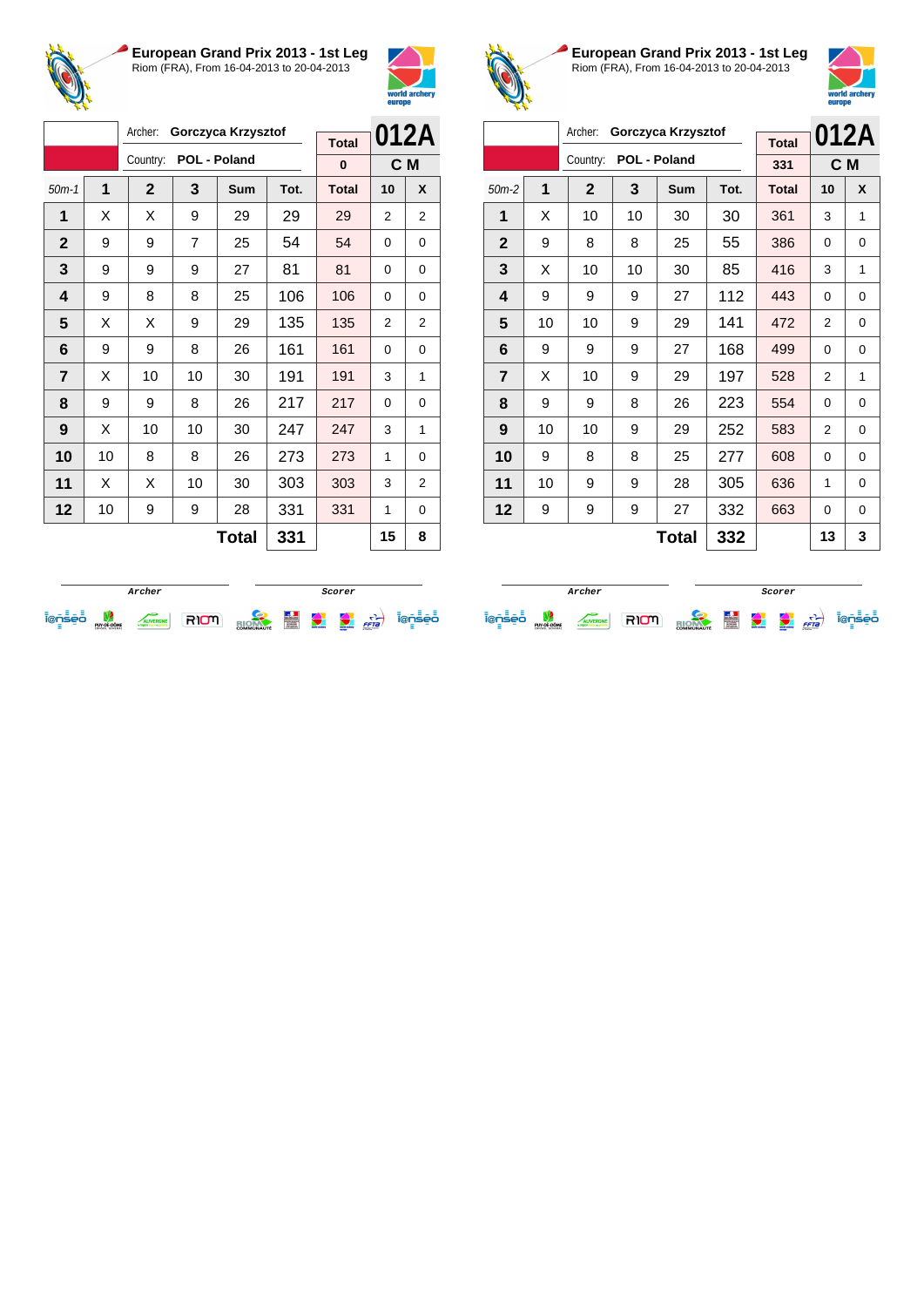



|                |    | Archer:<br><b>Durlet Jean-Philippe</b> |              |                      |      |              | 012B     |   |
|----------------|----|----------------------------------------|--------------|----------------------|------|--------------|----------|---|
|                |    | Country:                               | <b>Total</b> |                      |      |              |          |   |
|                |    |                                        |              | <b>BEL - Belgium</b> |      | $\bf{0}$     | C M      |   |
| $50m-1$        | 1  | $\overline{2}$                         | 3            | Sum                  | Tot. | <b>Total</b> | 10       | X |
| 1              | 10 | 9                                      | 9            | 28                   | 28   | 28           | 1        | 0 |
| $\mathbf{2}$   | 9  | 9                                      | 9            | 27                   | 55   | 55           | 0        | 0 |
| 3              | X  | 10                                     | 10           | 30                   | 85   | 85           | 3        | 1 |
| 4              | 9  | 9                                      | 9            | 27                   | 112  | 112          | $\Omega$ | 0 |
| 5              | X  | 10                                     | 10           | 30                   | 142  | 142          | 3        | 1 |
| 6              | 9  | 9                                      | 8            | 26                   | 168  | 168          | 0        | 0 |
| $\overline{7}$ | X  | X                                      | 10           | 30                   | 198  | 198          | 3        | 2 |
| 8              | 10 | 9                                      | 9            | 28                   | 226  | 226          | 1        | 0 |
| 9              | X  | 10                                     | 10           | 30                   | 256  | 256          | 3        | 1 |
| 10             | 10 | 9                                      | 9            | 28                   | 284  | 284          | 1        | 0 |
| 11             | 10 | 9                                      | 9            | 28                   | 312  | 312          | 1        | 0 |
| 12             | 9  | 9                                      | 9            | 27                   | 339  | 339          | 0        | 0 |
|                |    |                                        |              | <b>Total</b>         | 339  |              | 16       | 5 |



**European Grand Prix 2013 - 1st Leg** Riom (FRA), From 16-04-2013 to 20-04-2013



|                |    | Archer:      | 012B                        |                      |      |              |    |     |
|----------------|----|--------------|-----------------------------|----------------------|------|--------------|----|-----|
|                |    |              | <b>Durlet Jean-Philippe</b> | <b>Total</b>         |      |              |    |     |
|                |    | Country:     |                             | <b>BEL - Belgium</b> |      | 339          |    | C M |
| $50m-2$        | 1  | $\mathbf{2}$ | 3                           | <b>Sum</b>           | Tot. | <b>Total</b> | 10 | X   |
| 1              | 9  | 9            | 9                           | 27                   | 27   | 366          | 0  | 0   |
| $\mathbf{2}$   | 9  | 9            | 9                           | 27                   | 54   | 393          | 0  | 0   |
| 3              | X  | 10           | 10                          | 30                   | 84   | 423          | 3  | 1   |
| 4              | 9  | 9            | 9                           | 27                   | 111  | 450          | 0  | 0   |
| 5              | X  | 10           | 10                          | 30                   | 141  | 480          | 3  | 1   |
| 6              | 9  | 9            | 9                           | 27                   | 168  | 507          | 0  | 0   |
| $\overline{7}$ | X  | 9            | 9                           | 28                   | 196  | 535          | 1  | 1   |
| 8              | 9  | 9            | 9                           | 27                   | 223  | 562          | 0  | 0   |
| 9              | X  | 10           | 10                          | 30                   | 253  | 592          | 3  | 1   |
| 10             | 9  | 9            | 9                           | 27                   | 280  | 619          | 0  | 0   |
| 11             | X  | X            | X                           | 30                   | 310  | 649          | 3  | 3   |
| 12             | 10 | 9            | 8                           | 27                   | 337  | 676          | 1  | 0   |
|                |    |              |                             | Total                | 337  |              | 14 | 7   |

|                                    | Archer                         |               |  |                   |   |              | Scorer                           |      |    |
|------------------------------------|--------------------------------|---------------|--|-------------------|---|--------------|----------------------------------|------|----|
| $\sim$<br>$\overline{\phantom{a}}$ | PUY-DE-DÔME<br>CONSEIL GENERAL | <b>TERGNE</b> |  | <b>COMMUNAUTÉ</b> | Ë | weld and ser | <b>COMMERCE</b><br><b>Horses</b> | FFTa | eо |